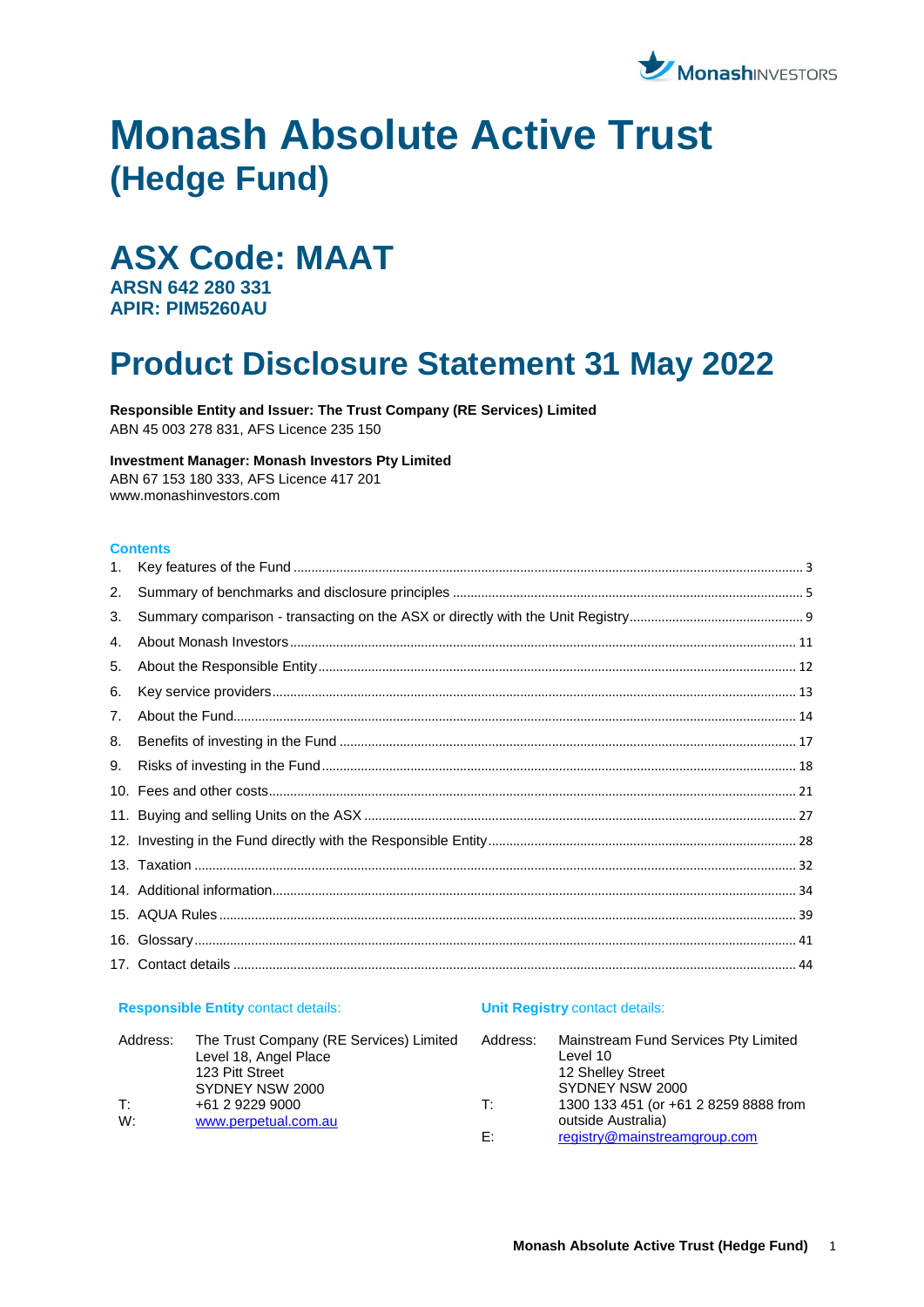

#### **IMPORTANT NOTICES AND DISCLAIMER**

# **ABOUT THIS DOCUMENT**

The Trust Company (RE Services) Limited ABN 45 003 278 831 AFS Licence No. 235 150 (**Perpetual** or **the Responsible Entity**) is the responsible entity of the Monash Absolute Active Trust (Hedge Fund) ARSN 642 280 331 (**Fund**). The Responsible Entity has issued this PDS and is responsible for its contents.

A copy of this PDS was lodged with ASIC on 31 May 2022. No responsibility as to the contents of this PDS is taken by ASIC or ASX.

The Fund commenced operations on 28 May 2021. An application was made to, and approved by, the ASX for Units to be quoted under the AQUA Rules (ASX code: MAAT) and the Fund commenced trading on the ASX on 10 June 2021. The Units are currently quoted for trading on the AQUA market of the ASX. For clarity, all references in this PDS to "ASX" are references to ASX Limited ABN 98 008 624 691 only.

The Fund is an Australian registered managed investment scheme. Units are issued by the Responsible Entity on the terms and conditions described in this PDS. By becoming an investor in the Fund (**Investor**), you agree to be bound by the terms of this PDS and the Constitution.

The Investment Manager for the Fund is Monash Investors Pty Ltd ABN 67 153 180 333 AFSL 417 201 (**Monash Investors**). The Responsible Entity has appointed Monash Investors to provide investment management and other services to the Fund, pursuant to the Investment Management Agreement (see sectio[n 1](#page-33-1) for more details).

Except as, and to the extent, required by law, the Responsible Entity, Monash Investors and their respective employees, agents and officers do not guarantee the success or investment performance of the Fund, repayment of capital, payment of any income or return on investment or price at which Units may trade. It is your obligation to seek any advice and observe any legal restrictions on investment in the Fund which may apply to you.

An investment in the Fund is subject to investment risk, which may include possible delays in repayment and loss of capital. Investors do not have any cooling-off rights. For more information on the risks associated with an investment in the Fund, please see section 9 (*Risks of investing in the Fund*).

You should not base your investment decision solely on the information in this PDS. You should obtain professional financial advice tailored to your personal circumstances and consider the suitability of the Fund in view of your own financial position, investment objectives and needs before making an investment decision. You should also carefully consider the Target Market Determination (**TMD**) for the Fund before making an investment decision. The TMD includes a description of who the Fund is appropriate for. A copy of the TMD is available at: https://monashinvestors.com/maat/

All monetary amounts in this PDS are in Australian dollars. All fees are inclusive of goods and services tax (**GST**) and take into account reduced input tax credits (**RITC**) if applicable.

Information in this PDS is subject to change from time to time. To the extent that a change is not materially adverse to Investors, information will be made available by posting a notice of the change on the Fund's website at [www.monashinvestors.com.](http://www.monashinvestors.com/) Any material updates will be notified to Investors through the ASX announcements platform. A paper copy of any updated information will be provided free of charge on request.

In accordance with its obligations under the Corporations Act, the Responsible Entity may issue a supplementary PDS to supplement any relevant information not disclosed in this PDS. You should read any supplementary disclosures made in conjunction with this PDS prior to making any investment decision.

# **DISCLAIMERS**

The information in this PDS is general information only and does not take into account your investment objectives, financial situation or particular needs. Accordingly, nothing in this PDS is a recommendation by the Responsible Entity or any other person concerning an investment in the Units. You should read all of this PDS and the TMD and seek independent professional investment and taxation advice before making an investment decision.

This PDS does not constitute an offer in any jurisdiction other than Australia or to anyone whom it would not be lawful to make such an offer.

Capitalised terms have the meanings given to them in the Glossary (refer to sectio[n 1\)](#page-39-0).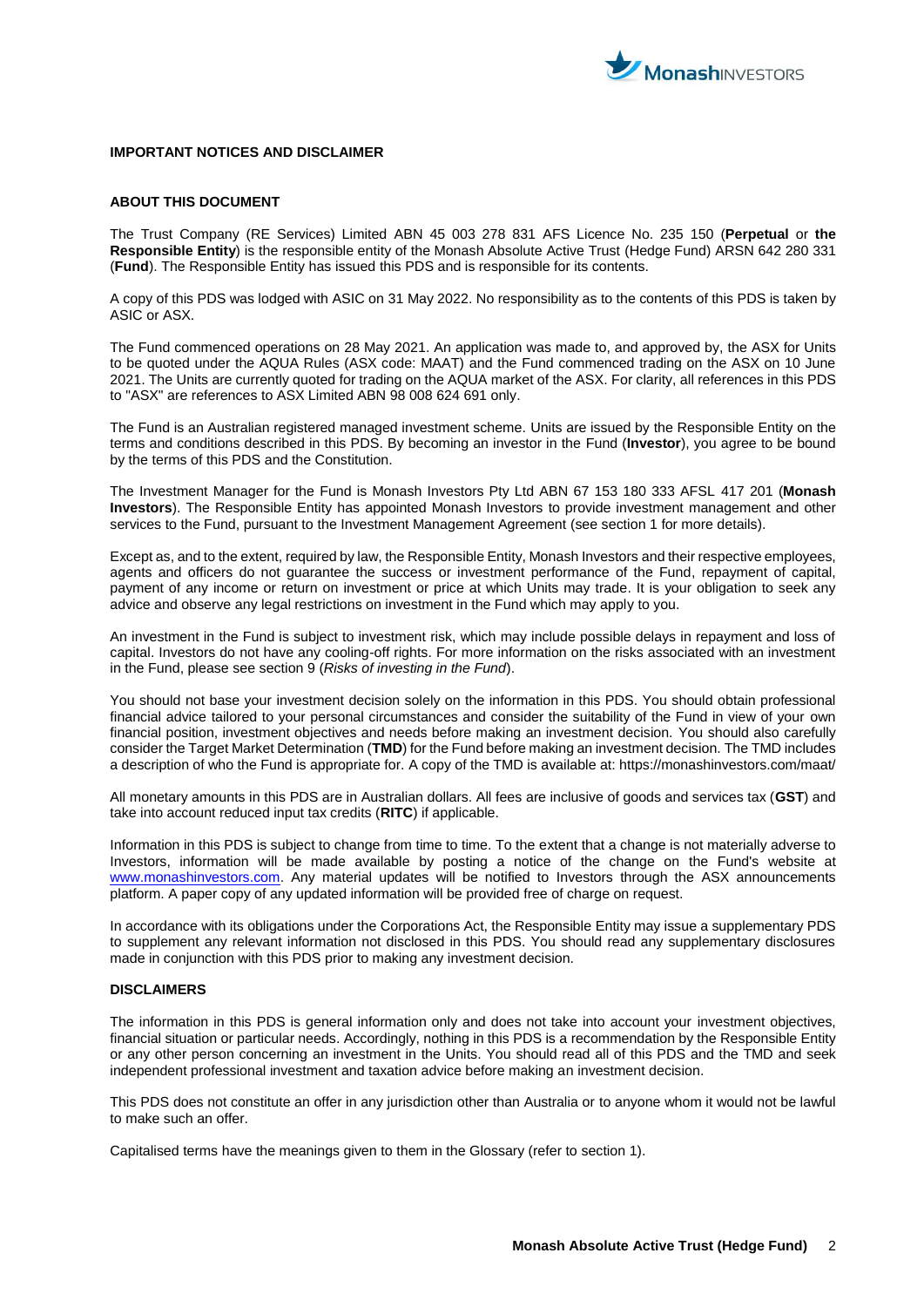

# <span id="page-2-0"></span>**1. Key features of the Fund**

This section summarises some of the key features of the Fund. This summary is not intended to be exhaustive. You should refer to the relevant cross-referenced sections below and read all of this PDS before making any investment decision.

| <b>Key Fund information</b>                                  |                                                                                                                                                                                                                                                                                                                                                                                                                                                                                                                                                                                                                                                                                                                                                                                                                                                                                                                                                                                                                                                                                                                       | <b>Section</b> |
|--------------------------------------------------------------|-----------------------------------------------------------------------------------------------------------------------------------------------------------------------------------------------------------------------------------------------------------------------------------------------------------------------------------------------------------------------------------------------------------------------------------------------------------------------------------------------------------------------------------------------------------------------------------------------------------------------------------------------------------------------------------------------------------------------------------------------------------------------------------------------------------------------------------------------------------------------------------------------------------------------------------------------------------------------------------------------------------------------------------------------------------------------------------------------------------------------|----------------|
| <b>Fund Name</b>                                             | Monash Absolute Active Trust (Hedge Fund)                                                                                                                                                                                                                                                                                                                                                                                                                                                                                                                                                                                                                                                                                                                                                                                                                                                                                                                                                                                                                                                                             |                |
| <b>ARSN</b>                                                  | 642 280 331                                                                                                                                                                                                                                                                                                                                                                                                                                                                                                                                                                                                                                                                                                                                                                                                                                                                                                                                                                                                                                                                                                           |                |
| <b>ASX</b> code                                              | <b>MAAT</b>                                                                                                                                                                                                                                                                                                                                                                                                                                                                                                                                                                                                                                                                                                                                                                                                                                                                                                                                                                                                                                                                                                           |                |
| <b>Responsible Entity</b>                                    | The Trust Company (RE Services) Limited, ABN 45 003 278 831, AFS<br>Licence No. 235 150                                                                                                                                                                                                                                                                                                                                                                                                                                                                                                                                                                                                                                                                                                                                                                                                                                                                                                                                                                                                                               | $\overline{5}$ |
| <b>Investment Manager</b>                                    | Monash Investors Pty Ltd ABN 67 153 180 333, AFSL 417 201                                                                                                                                                                                                                                                                                                                                                                                                                                                                                                                                                                                                                                                                                                                                                                                                                                                                                                                                                                                                                                                             | $\overline{4}$ |
| <b>About the Fund</b>                                        | The Fund has been registered as a managed investment scheme and Units<br>are quoted under the ASX's AQUA Rules.<br>The Fund is a Long Biased long/short fund that invests in a portfolio of equity<br>securities quoted on the ASX (Australian Listed Equities) with an Absolute<br>Return Focus. It takes long and short positions. The Fund may also invest in<br>exchange traded derivatives and cash equivalent investments and hold cash<br>deposits.<br>The Responsible Entity has engaged the Investment Manager to manage<br>the Fund's assets and to implement the Fund's investment strategy. Monash<br>Investors primarily employs fundamental, bottom-up company research and<br>the investment skills and judgement of its experienced portfolio managers.<br>The investment strategy is Benchmark Unaware. Accordingly, the<br>Investment Manager does not predetermine the asset allocations for the<br>Fund. Rather, the Fund only invests where suitable opportunities are<br>identified by the Investment Manager. As such, asset exposures may vary<br>significantly over time and without notice. | $\overline{7}$ |
| <b>Investment objective</b>                                  | The Fund aims to deliver double digit returns while limiting loss of capital<br>over a full Market Cycle.<br>There is no guarantee that this objective will be achieved and it is only an<br>indication of the target return the Fund is seeking. The value of the Fund may<br>fall as well as rise.                                                                                                                                                                                                                                                                                                                                                                                                                                                                                                                                                                                                                                                                                                                                                                                                                  | 7              |
| <b>Net Asset Value (NAV)</b><br>and indicative NAV<br>(iNAV) | Mainstream as the Fund's Administrator calculates the Fund's net asset<br>value (NAV) per Unit each Business Day based on the Market Price of the<br>Fund's investments as at the close of trading on the previous ASX Trading<br>Day.<br>The Calculation Agent calculates an indicative NAV (iNAV) per Unit<br>throughout each ASX Trading Day, using updated Market Prices for the<br>investments held by the Fund.<br>The NAV<br>on the Fund's website<br>and <b>iNAV</b><br>is is<br>published<br>at<br>www.monashinvestors.com.                                                                                                                                                                                                                                                                                                                                                                                                                                                                                                                                                                                  | $\overline{7}$ |
| <b>ASX liquidity</b>                                         | The Responsible Entity, on behalf of the Fund, seeks to facilitate a liquid<br>market for Units on the ASX, by buying and selling Units. The Responsible<br>Entity has appointed Macquarie to act as its agent to execute its market<br>making activities.                                                                                                                                                                                                                                                                                                                                                                                                                                                                                                                                                                                                                                                                                                                                                                                                                                                            |                |
| <b>Investment horizon</b>                                    | Investors should have a minimum investment horizon of five years.                                                                                                                                                                                                                                                                                                                                                                                                                                                                                                                                                                                                                                                                                                                                                                                                                                                                                                                                                                                                                                                     | $\overline{7}$ |
| <b>Distributions</b>                                         | The Responsible Entity intends to target a cash distribution of at least 1.50%<br>of NAV each quarter.                                                                                                                                                                                                                                                                                                                                                                                                                                                                                                                                                                                                                                                                                                                                                                                                                                                                                                                                                                                                                | 7 and 14       |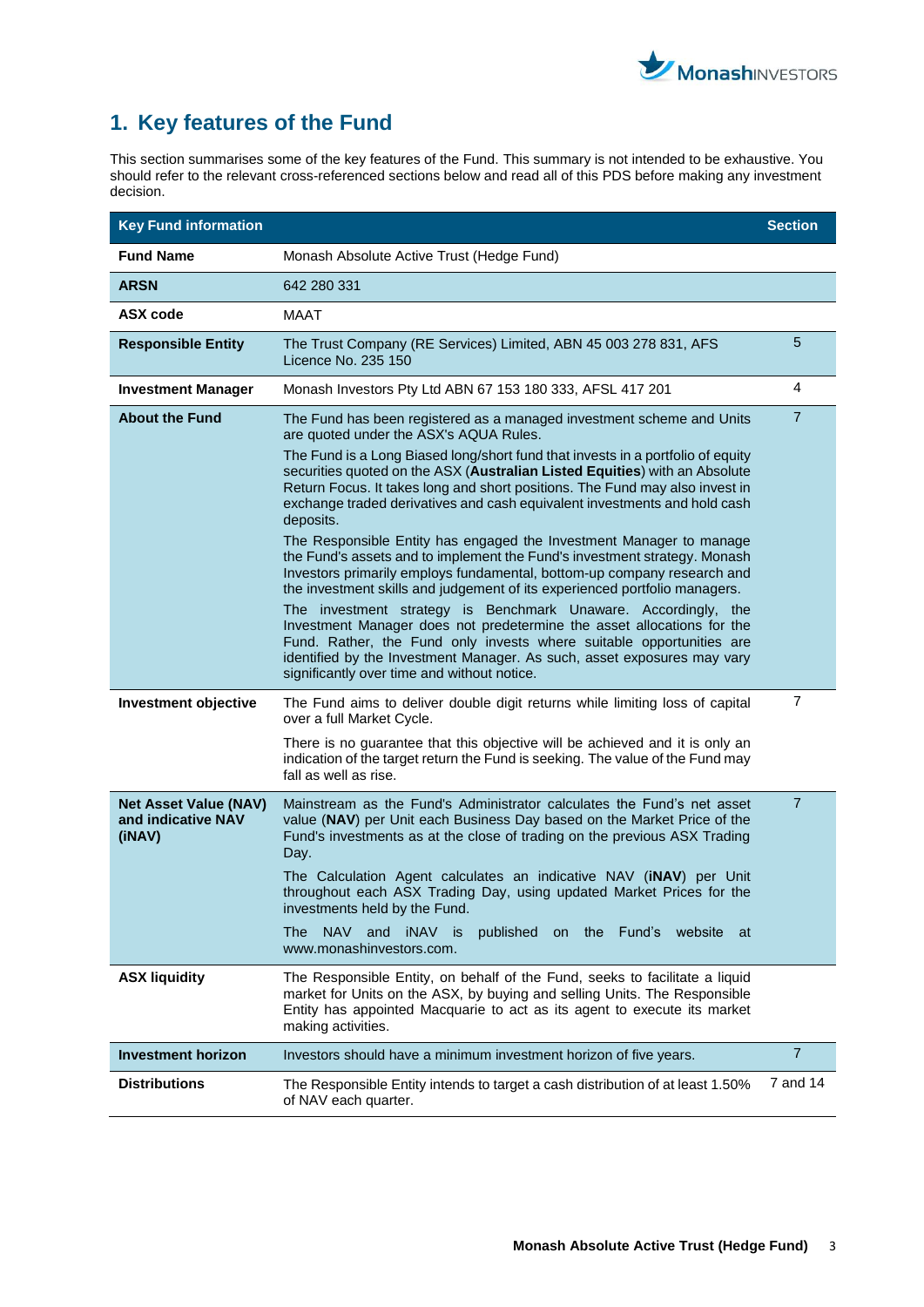

| <b>Choice of transacting</b><br>on-market or directly                                        | Investors have the flexibility of choosing whether to transact on-market or<br>directly with the Unit Registry.                                                                                                                                                                                                                                                                                                                                                                                                                                                                                                                                                                                                                              |                   |
|----------------------------------------------------------------------------------------------|----------------------------------------------------------------------------------------------------------------------------------------------------------------------------------------------------------------------------------------------------------------------------------------------------------------------------------------------------------------------------------------------------------------------------------------------------------------------------------------------------------------------------------------------------------------------------------------------------------------------------------------------------------------------------------------------------------------------------------------------|-------------------|
| with the Unit Registry                                                                       | Investors can buy and sell Units:                                                                                                                                                                                                                                                                                                                                                                                                                                                                                                                                                                                                                                                                                                            |                   |
|                                                                                              | on-market through a stockbroker or trading platform; or<br>directly with the Unit Registry (as the Responsible Entity's agent)<br>$\bullet$<br>by lodging an Application Form or a Withdrawal Form. You will<br>need to hold your Units on the issuer sponsored sub-register to<br>make a withdrawal request directly to the Unit Registry.                                                                                                                                                                                                                                                                                                                                                                                                  |                   |
|                                                                                              | The method by which you acquire Units does not limit the method by which<br>you can dispose of Units. If you buy Units on the ASX you can sell those<br>Units on the ASX or lodge a Withdrawal Form directly with the Responsible<br>Entity. If you apply for Units directly to the Responsible Entity you can sell<br>those Units on the ASX or lodge a Withdrawal Form directly with the Unit<br>Registry.                                                                                                                                                                                                                                                                                                                                 |                   |
| Differences between<br>transacting on-market<br>or directly with the<br><b>Unit Registry</b> | There are differences between buying and selling Units on-market on the<br>ASX and applying for Units or making a withdrawal request directly to the<br>Unit Registry. These differences include the Unit price applicable to an<br>Investor on acquiring, or disposing of, Units, and the minimum investment<br>and withdrawal amounts that apply.                                                                                                                                                                                                                                                                                                                                                                                          |                   |
|                                                                                              | For example:                                                                                                                                                                                                                                                                                                                                                                                                                                                                                                                                                                                                                                                                                                                                 |                   |
|                                                                                              | an Investor who withdraws Units directly by giving the Unit<br>$\bullet$<br>Registry a Withdrawal Form, is likely to receive a different price for<br>their Units compared to an Investor who sells their Units on the<br>ASX at the same time. The differences in prices received by<br>Investors may result in a different return from an investment in the<br>Fund. Please refer to section 12;<br>an Application Form is not required to be completed by Investors<br>$\bullet$<br>who buy Units on the ASX;<br>a Withdrawal Form is not required to be completed by Investors<br>$\bullet$<br>who sell Units on the ASX; and<br>on-market purchases and sales will be settled through the ASX<br>$\bullet$<br>CHESS settlement service. |                   |
|                                                                                              | Please refer to sections 11 and 12 for a detailed explanation of investing in,<br>and withdrawing from, the Fund.                                                                                                                                                                                                                                                                                                                                                                                                                                                                                                                                                                                                                            |                   |
| <b>Off-market Unit</b><br>applications made<br>directly to the Unit                          | Investors can invest in the Fund by applying for Units by completing the<br>Application Form that accompanies this PDS and giving it to the Unit<br>Registry.                                                                                                                                                                                                                                                                                                                                                                                                                                                                                                                                                                                | 10, 11,<br>and 12 |
| <b>Registry</b>                                                                              | An application will generally be accepted if you provide a correctly<br>completed Application Form, identification documents (if applicable) and<br>cleared application money on or before 2.00pm (Sydney time) on a<br>Business Day. Otherwise, if those requirements are satisfied after 2.00pm<br>(Sydney time) on a Business Day your application will generally be<br>accepted before 2.00pm (Sydney time) on the next Business Day. You will<br>generally receive the Application Price calculated for the Business Day on<br>which your application is accepted.                                                                                                                                                                      |                   |
| <b>Cooling-off rights</b>                                                                    | Cooling-off rights do not apply to an investment in Units regardless of<br>whether Investors acquire Units on the ASX or directly from the Unit<br>Registry.                                                                                                                                                                                                                                                                                                                                                                                                                                                                                                                                                                                 | 11 and<br>12      |
| <b>Fees and other costs</b>                                                                  | The Investment Manager is entitled to a management fee of 1.3833% per<br>annum of the NAV (GST inclusive) out of which the Responsible Entity's<br>management fee is also paid.                                                                                                                                                                                                                                                                                                                                                                                                                                                                                                                                                              | 10                |
|                                                                                              | The Investment Manager may be entitled to a performance fee.                                                                                                                                                                                                                                                                                                                                                                                                                                                                                                                                                                                                                                                                                 |                   |
|                                                                                              | Please refer to section 10 for a detailed explanation of fees and costs.                                                                                                                                                                                                                                                                                                                                                                                                                                                                                                                                                                                                                                                                     |                   |
| <b>Risks</b>                                                                                 | All investments are subject to risk. The significant risks associated with the<br>Fund are described in section 9.                                                                                                                                                                                                                                                                                                                                                                                                                                                                                                                                                                                                                           | 9                 |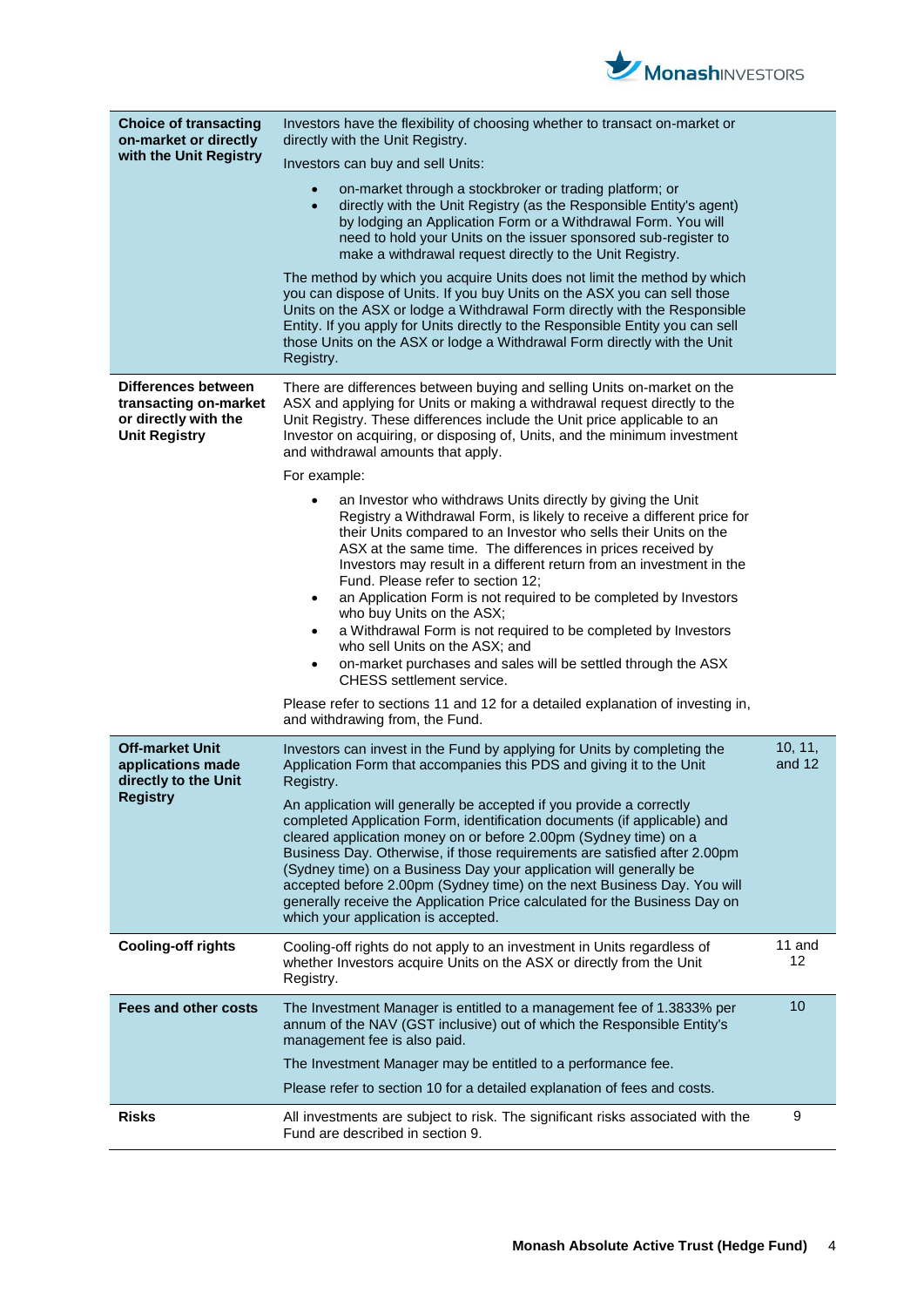

# <span id="page-4-0"></span>**2. Summary of benchmarks and disclosure principles**

This section addresses ASIC's benchmarks and disclosure principles for hedge funds and provides references to other sections of this PDS where you can find further information. This information addresses key issues that ASIC requires to be disclosed to enable prospective investors to make an informed investment decision.

# **Benchmarks**

| <b>Benchmark</b>           | <b>Summary</b>                                                                                                                                                                                                                                                                                                                                                                                                                                                                              | <b>Further information</b> |
|----------------------------|---------------------------------------------------------------------------------------------------------------------------------------------------------------------------------------------------------------------------------------------------------------------------------------------------------------------------------------------------------------------------------------------------------------------------------------------------------------------------------------------|----------------------------|
| <b>Valuation of assets</b> | This benchmark addresses whether valuations of the Fund's<br>non-exchange traded assets are provided by an independent<br>administrator or independent service provider.                                                                                                                                                                                                                                                                                                                    | Section 7                  |
|                            | The Fund meets this benchmark.                                                                                                                                                                                                                                                                                                                                                                                                                                                              |                            |
|                            | The valuation of the Fund's net asset value (NAV) per Unit is<br>calculated by Mainstream as the Administrator for the purposes<br>of calculating the Application Price and the Withdrawal Price for<br>Investors transacting directly with the Unit Registry. The NAV<br>and those prices are published on the Fund's website at<br>www.monashinvestors.com each Business Day calculated<br>using the closing Market Prices of the Fund's investments for<br>the previous ASX Trading Day. |                            |
|                            | An indicative NAV ( <b>iNAV</b> ) per Unit is also calculated by the<br>Calculation Agent throughout each ASX Trading Day to take into<br>account any changes in the Market Prices of securities held by<br>the Fund. The INAV is published on the Fund's website at<br>www.monashinvestors.com.                                                                                                                                                                                            |                            |
|                            | Neither Mainstream nor the Calculation Agent is related to the<br>Responsible Entity or Monash Investors.                                                                                                                                                                                                                                                                                                                                                                                   |                            |
| <b>Periodic reporting</b>  | This benchmark addresses whether the Responsible Entity will<br>provide periodic disclosure of certain key information on an<br>annual and monthly basis.                                                                                                                                                                                                                                                                                                                                   | Section 7                  |
|                            | The Fund meets this benchmark.                                                                                                                                                                                                                                                                                                                                                                                                                                                              |                            |
|                            | The Responsible Entity provides periodic reports on certain key<br>information relating to the Fund on a monthly and annual basis,<br>as set out in section 7.                                                                                                                                                                                                                                                                                                                              |                            |

# **Disclosure principles**

The following table summarises the information required by ASIC's disclosure principles for hedge funds. Detailed explanation of this information is contained within the section of this PDS shown in the right-hand (*Further information*) column and should be read before making an investment decision.

| <b>Disclosure principle</b> | <b>Summary</b>                                                                                                                                                                                                                                                                                                           | <b>Further information</b> |
|-----------------------------|--------------------------------------------------------------------------------------------------------------------------------------------------------------------------------------------------------------------------------------------------------------------------------------------------------------------------|----------------------------|
| Investment strategy         | The Investment Manager seeks to implement the Fund's<br>investment strategy by investing in Australian Listed Equities<br>(taking long and short positions). The Fund may also invest in<br>exchange traded derivatives, cash and cash equivalent<br>investments.                                                        | Section 7                  |
|                             | The investment strategy is Benchmark Unaware with an<br>Absolute Return Focus. There is no predetermined asset<br>allocation; rather, the Fund only invests when suitable<br>opportunities are identified by the Investment Manager. As<br>such, asset exposures may vary significantly over time and<br>without notice. |                            |
|                             | Monash Investors primarily employs fundamental, bottom-up<br>company research and the judgement and skill of its<br>experienced portfolio managers.                                                                                                                                                                      |                            |
|                             | A key strategy of the Investment Manager is to use short-<br>selling which is a process designed to deliver enhanced                                                                                                                                                                                                     |                            |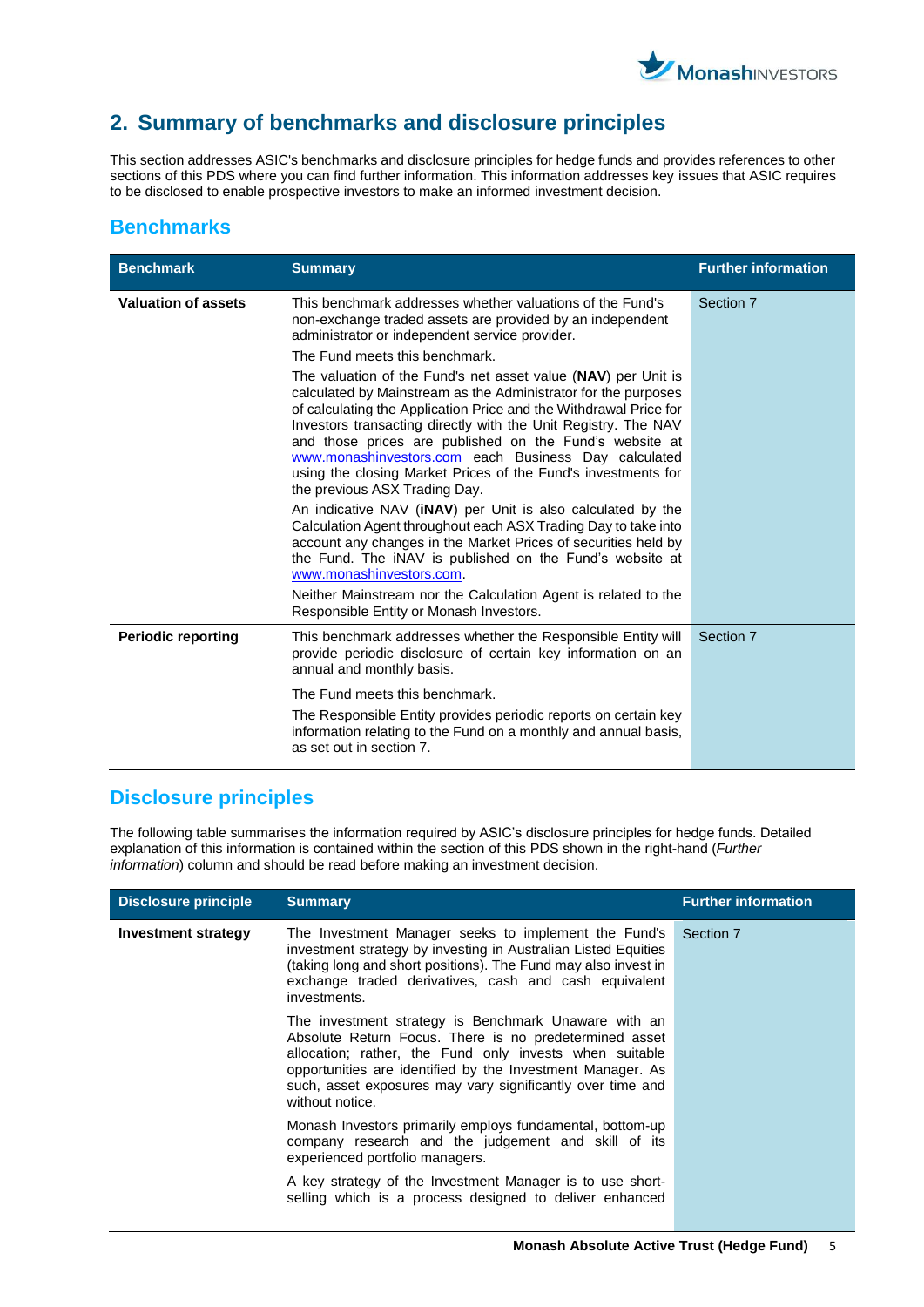

| <b>Disclosure principle</b>               | <b>Summary</b>                                                                                                                                                                                                                                                                                                                                                                                                   | <b>Further information</b> |
|-------------------------------------------|------------------------------------------------------------------------------------------------------------------------------------------------------------------------------------------------------------------------------------------------------------------------------------------------------------------------------------------------------------------------------------------------------------------|----------------------------|
| <b>Investment Strategy</b><br>(continued) | relative and risk-adjusted returns by increasing the gross<br>market exposure of the Fund to the quoted security sold short.                                                                                                                                                                                                                                                                                     |                            |
|                                           | From time to time, the Fund may also borrow cash using an<br>overdraft facility or use derivatives to amplify its exposure to<br>an asset or asset class.                                                                                                                                                                                                                                                        |                            |
|                                           | The Investment Manager's ability to generate investment<br>returns for the Fund will depend on the investment skills and<br>judgement of the Investment Manager's experienced portfolio<br>managers, the availability of assets that meet the Fund's<br>investment guidelines, market conditions for the Australian<br>equities market and the effect of the key risks identified in<br>section 9.               |                            |
|                                           | All assets of the Fund will be located in Australia and<br>denominated in Australian dollars.                                                                                                                                                                                                                                                                                                                    |                            |
|                                           | Monash Investors uses a risk management framework with<br>daily monitoring to manage the Fund's exposures within the<br>asset classes and market exposure limits of the Fund.                                                                                                                                                                                                                                    |                            |
|                                           | The Responsible Entity may change the Fund's investment<br>strategy, benchmark, and asset allocation ranges and limits,<br>and in some cases may do this without prior notice to<br>Investors.                                                                                                                                                                                                                   |                            |
| <b>Investment Manager</b>                 | The Investment Manager for the Fund is Monash Investors Pty<br>Ltd ABN 67 153 180 333 AFSL 417 201.                                                                                                                                                                                                                                                                                                              | Sections 3 and 4           |
| <b>Fund structure</b>                     | The Fund is a managed investment scheme registered in<br>Australia.                                                                                                                                                                                                                                                                                                                                              | Sections 6 and 7           |
|                                           | Perpetual is the Responsible Entity of, and issuer of Units in,<br>the Fund. Perpetual is responsible for the day to day<br>operations of the Fund and has appointed Australian based<br>key service providers who are involved in the Fund's ongoing<br>operation. Details concerning these key service providers and<br>the scope of their services are outlined in section 6.                                 |                            |
|                                           | The Responsible Entity will use various methods to monitor<br>the performance of the service providers, including the review<br>of regular compliance and audit reports, regular observation<br>of service provider performance and engaging with service<br>providers through regular meetings.                                                                                                                 |                            |
|                                           | The risks of the Fund structure are outlined in section 9.                                                                                                                                                                                                                                                                                                                                                       |                            |
| <b>Valuation of assets</b>                | Mainstream is the Fund's Administrator and is responsible<br>for providing portfolio valuation, investment administration,<br>accounting and registry services. The Administrator is<br>responsible for calculating the NAV on each Business Day.<br>The Administrator will calculate the unit price and value the<br>assets of the Fund in accordance with eh unit pricing and<br>valuation policy of the Fund. | Section 7                  |
|                                           | The NAV on a particular Business Day reflects the value of<br>the Fund at the close of the previous ASX Trading Day. See<br>section 7 for more information on how the NAV per Unit is<br>calculated.                                                                                                                                                                                                             |                            |
|                                           | In accordance with the Fund's Constitution and the valuation<br>policy adopted by the Fund:                                                                                                                                                                                                                                                                                                                      |                            |
|                                           | marketable securities will be valued at their last<br>traded price unless there is disrupted trading and<br>prices are not available or the security is thinly<br>traded, in which case professional judgement will be<br>required to determine the appropriate valuation and<br>the security may be valued using the most recently<br>available price;                                                          |                            |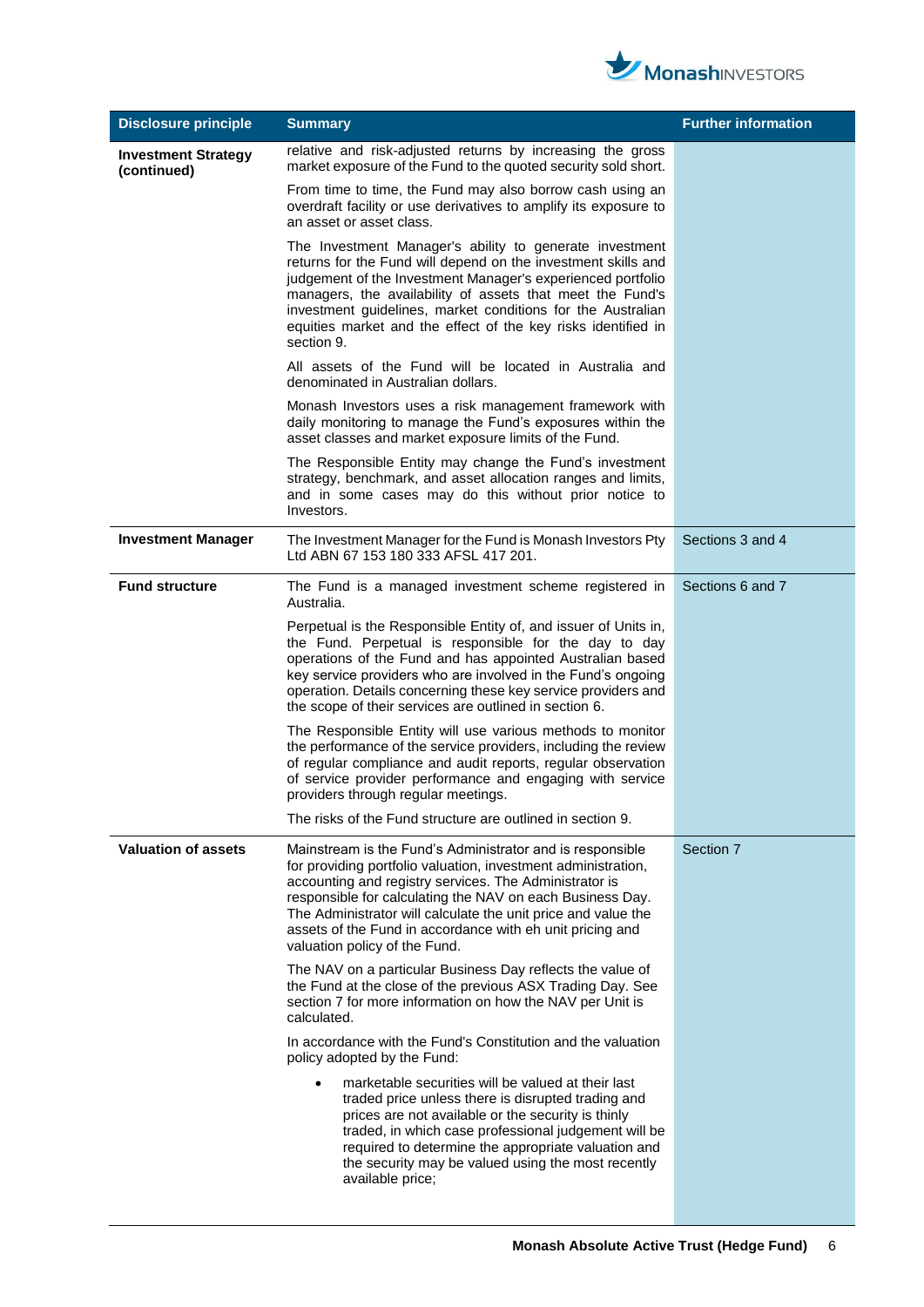

| <b>Disclosure principle</b>                                       | <b>Summary</b>                                                                                                                                                                                                                                                                                                                                                                                                                                                                                                                                                                                                                                                                                                                                                                                                                                                                                                                                                                       | <b>Further information</b> |
|-------------------------------------------------------------------|--------------------------------------------------------------------------------------------------------------------------------------------------------------------------------------------------------------------------------------------------------------------------------------------------------------------------------------------------------------------------------------------------------------------------------------------------------------------------------------------------------------------------------------------------------------------------------------------------------------------------------------------------------------------------------------------------------------------------------------------------------------------------------------------------------------------------------------------------------------------------------------------------------------------------------------------------------------------------------------|----------------------------|
| Valuation<br>оf<br>assets<br>(continued)                          | derivatives will be valued based upon prices<br>$\bullet$<br>obtained from reputable service providers; and<br>cash will be valued at its face value with the<br>$\bullet$<br>addition of accrued interest.                                                                                                                                                                                                                                                                                                                                                                                                                                                                                                                                                                                                                                                                                                                                                                          |                            |
| <b>Custody of the Fund's</b><br>assets and Prime<br><b>Broker</b> | The Responsible Entity has appointed Morgan Stanley as the<br>Prime Broker and Custodian. In addition to custodial services,<br>as Prime Broker it may provide margin financing, clearing,<br>settlement and stock borrowing services to the Fund.                                                                                                                                                                                                                                                                                                                                                                                                                                                                                                                                                                                                                                                                                                                                   | Section 6                  |
| <b>Liquidity</b>                                                  | Units can be traded on the ASX whilst the Fund remains listed<br>and the Units quoted.                                                                                                                                                                                                                                                                                                                                                                                                                                                                                                                                                                                                                                                                                                                                                                                                                                                                                               | Sections 9, 11, 12 and 13  |
|                                                                   | Investors will also be able to withdraw their investment in the<br>Fund directly from the Responsible Entity whilst the Fund is<br>"liquid" for the purposes of the Corporations Act or pursuant<br>to a withdrawal offer by the Responsible Entity (if it chooses<br>to make one).                                                                                                                                                                                                                                                                                                                                                                                                                                                                                                                                                                                                                                                                                                  |                            |
|                                                                   | The Responsible Entity reasonably expects that under normal<br>market conditions 80% of the Fund's assets will be capable of<br>being realised within a reasonable time (and at any rate, no<br>later than 21 days) at the value ascribed to those assets in<br>calculating the Fund's NAV. For the purposes of the<br>Corporations Act, the Fund will be liquid if 80% or more of the<br>value of the property of the Fund are liquid assets. Marketable<br>securities and cash are deemed to be liquid assets.<br>Accordingly, ordinarily the Fund will be liquid.                                                                                                                                                                                                                                                                                                                                                                                                                 |                            |
| Leverage                                                          | The Fund can employ leverage through monies borrowed<br>under an overdraft facility with the Prime Broker or use of<br>derivatives to amplify investment exposure.                                                                                                                                                                                                                                                                                                                                                                                                                                                                                                                                                                                                                                                                                                                                                                                                                   | Sections 7 and 9           |
|                                                                   | The Fund may also be leveraged through the use of short-<br>selling, which increases the Fund's gross market exposure to<br>the security sold short. Whilst the use of leverage may<br>increase the potential return on an investment in the Fund, it<br>also increases the level of risk and may result in losses.                                                                                                                                                                                                                                                                                                                                                                                                                                                                                                                                                                                                                                                                  |                            |
|                                                                   | The maximum allowed long position is 200% and the<br>maximum short position in the Fund is 100% (for every \$1.00<br>of the Fund's NAV, at most \$2.00 is invested long and at most<br>\$1.00 is invested short). The total maximum gross exposure<br>is therefore 300% of the Fund's NAV (a gross exposure of<br>\$3.00 for every \$1.00 invested in the Fund). However, the<br>expected average gross exposure range is 80% - 120% of the<br>Fund (a gross exposure of $$0.80 - $1.20$ for every \$1.00<br>invested in the Fund). The maximum net exposure of the Fund<br>is limited to 150% (a net exposure of \$1.50 for every \$1.00<br>invested in the Fund) and the expected average net exposure<br>range is 60% - 100% (a net exposure of \$0.60 - \$1.00 for every<br>\$1.00 invested in the Fund). A worked example showing the<br>impact of leverage on investment returns and losses,<br>assuming the maximum anticipated level of leverage is set out<br>in section 7. |                            |
|                                                                   | The obligations of the Fund to the Prime Broker in respect of<br>any transactions will be secured by transferring to the Prime<br>Broker by way of security, title to the Fund's listed securities<br>and/or cash (Collateral).                                                                                                                                                                                                                                                                                                                                                                                                                                                                                                                                                                                                                                                                                                                                                      |                            |
|                                                                   | The assets of the Fund may be exposed to set off rights or<br>claims where leverage is used.                                                                                                                                                                                                                                                                                                                                                                                                                                                                                                                                                                                                                                                                                                                                                                                                                                                                                         |                            |
| <b>Derivatives</b>                                                | Exchange traded derivatives may be used by the Fund from<br>time to time to manage risk or gain investment exposure if<br>Monash Investors believes this to be in the best interests of<br>Investors. The Fund will not use derivatives with a total<br>notional value of more than 5% of the Fund's NAV.                                                                                                                                                                                                                                                                                                                                                                                                                                                                                                                                                                                                                                                                            | Sections 7 and 9           |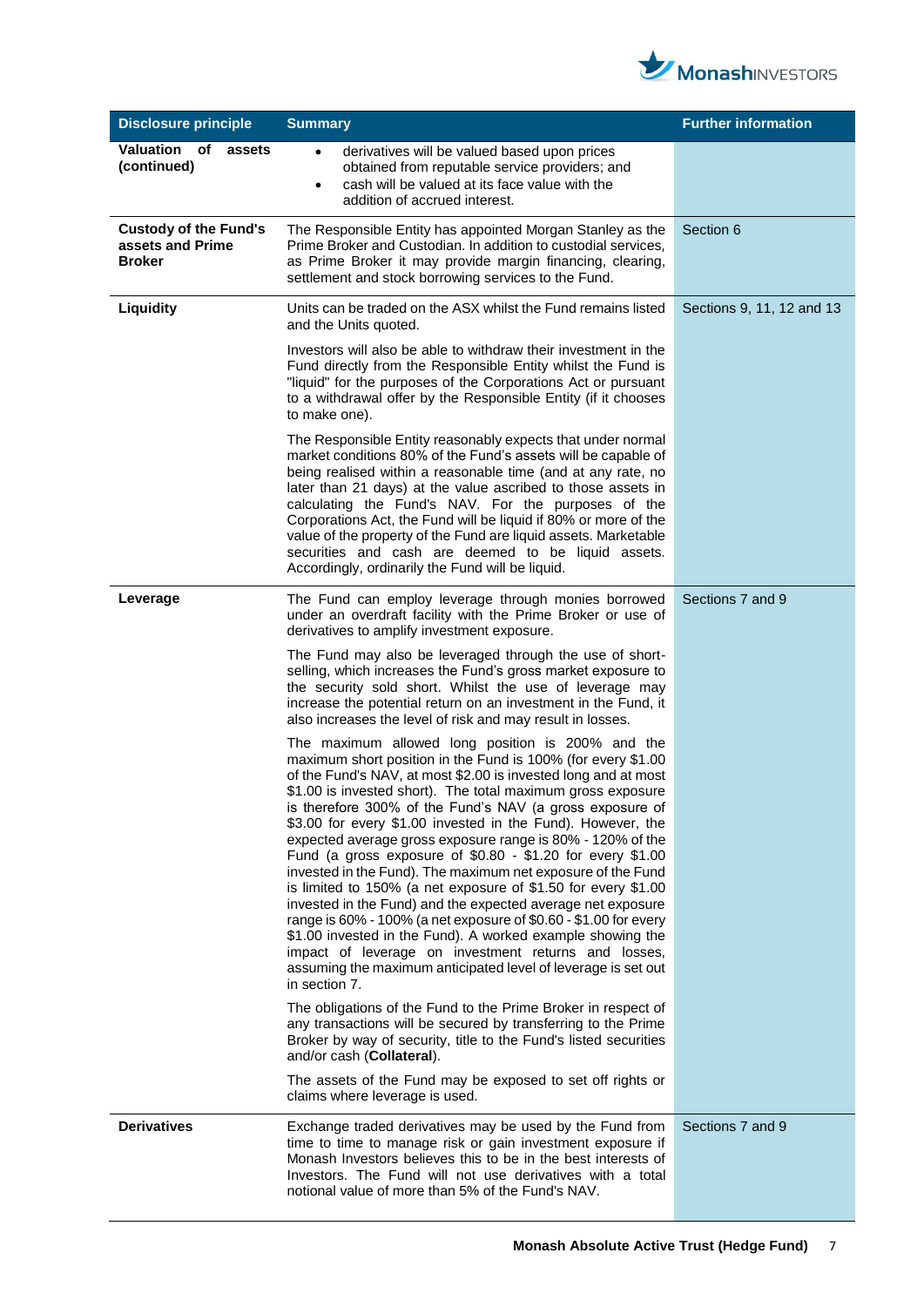

| <b>Disclosure principle</b>       | <b>Summary</b>                                                                                                                                                                                                                                                                                                                                                                                                                                                                                                                                           | <b>Further information</b> |
|-----------------------------------|----------------------------------------------------------------------------------------------------------------------------------------------------------------------------------------------------------------------------------------------------------------------------------------------------------------------------------------------------------------------------------------------------------------------------------------------------------------------------------------------------------------------------------------------------------|----------------------------|
| <b>Derivatives</b><br>(continued) | Monash Investors' criteria for selecting counterparties include<br>that they must have, as a minimum, a long term investment<br>grade credit rating from a major credit ratings agency. Monash<br>Investors has a framework in place to assess derivative<br>counterparties and monitor exposures.                                                                                                                                                                                                                                                       |                            |
|                                   | The types of derivatives that may be used are set out in<br>'Derivatives' in section 7. There are specific risks associated<br>with the use of derivatives including the requirement to post<br>Collateral. The counterparty may deal with the Collateral for<br>its own purposes as though the assets of the Fund were its<br>own assets, subject to an obligation to return equivalent<br>securities or cash value. In the event of an insolvency of the<br>counterparty, the Fund may not be able to recover some or all<br>of the Collateral posted. |                            |
| <b>Short Selling</b>              | The Fund employs short selling techniques to hedge<br>exposures or to enhance potential returns. This is achieved by<br>borrowing securities from the Prime Broker and selling those<br>securities. If the securities fall in value, the Fund will purchase<br>securities of the same type and return those securities to the<br>Prime Broker to generate a profit. However, if the securities<br>increase in value, this will generate a loss for the Fund.                                                                                             | Sections 7 and 9.          |
|                                   | See section 9 for more information on short selling, the risks<br>associated with short-selling and how the Investment<br>Manager will seek to manage those risks.                                                                                                                                                                                                                                                                                                                                                                                       |                            |
| Withdrawals                       | Investors can exit the Fund by selling Units on the ASX or by<br>making a withdrawal request directly to the Responsible<br>Entity.                                                                                                                                                                                                                                                                                                                                                                                                                      | Sections 11, 12 and 13     |
|                                   | There are differences between selling Units on the ASX and<br>making a withdrawal request to the Responsible Entity. These<br>differences include the Unit price Investors will pay for Units<br>or receive for the sale or withdrawal of their investment from<br>the Fund.                                                                                                                                                                                                                                                                             |                            |
|                                   | If you sell Units on-market you will be paid the Market Price at<br>which you sold (less any applicable brokerage). By contrast, if<br>you chose to withdraw directly by giving the Unit Registry a<br>Withdrawal Form, you will receive the Withdrawal Price<br>calculated by reference to the applicable NAV and after<br>adjusting for (that is, by subtracting) the 0.30% Sell Spread.                                                                                                                                                               |                            |
|                                   | In some circumstances (for example, if the Fund is not a Liquid<br>Scheme as defined in the Corporations Act), Investors may<br>not be able to withdraw their investment directly with the Unit<br>Registry in the usual period or at all.                                                                                                                                                                                                                                                                                                               |                            |
|                                   | Investors will be notified of any material changes to the<br>Responsible Entity's approach to dealing with direct<br>withdrawal requests through the ASX announcements<br>platform.                                                                                                                                                                                                                                                                                                                                                                      |                            |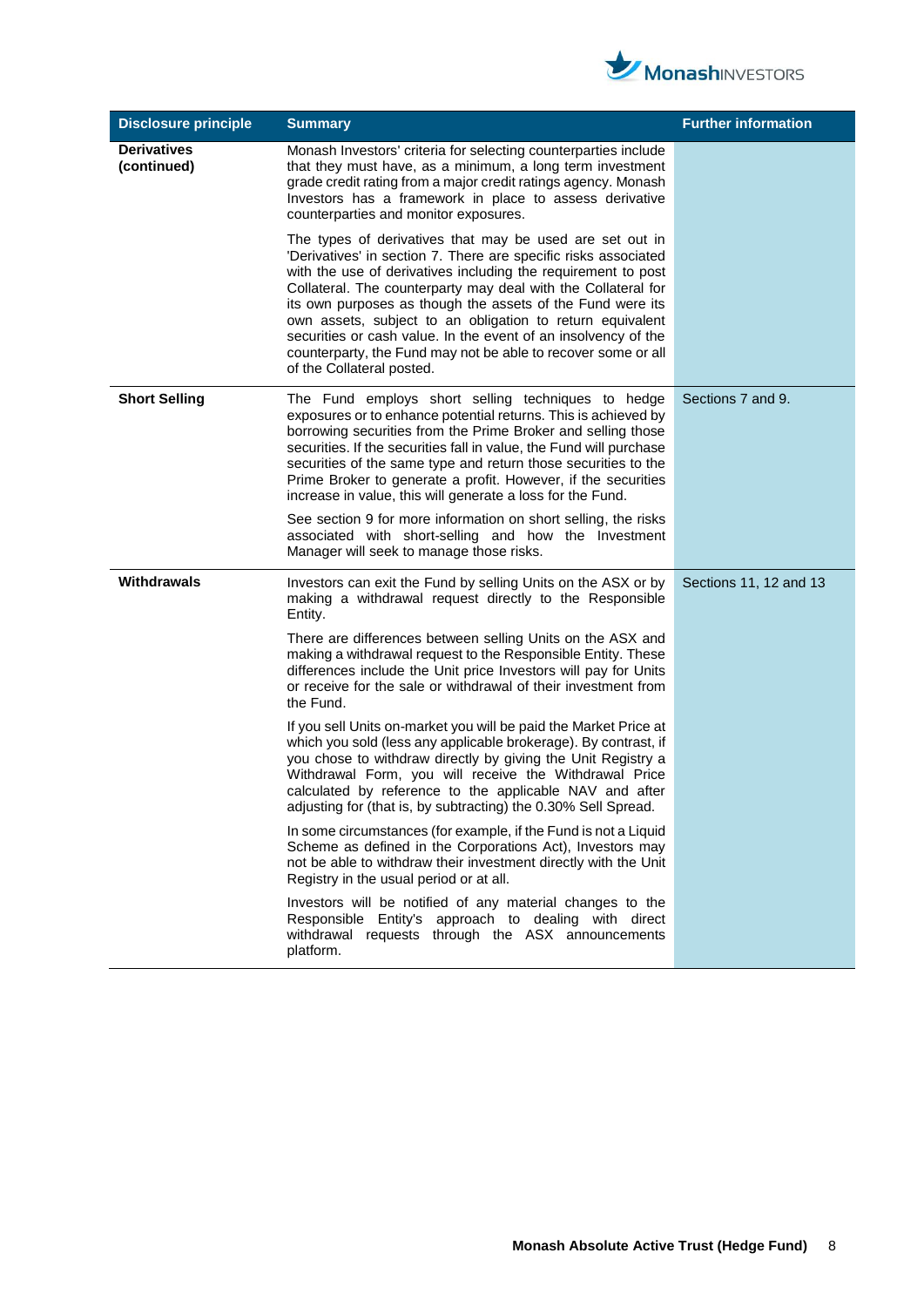

# <span id="page-8-0"></span>**3. Summary comparison - transacting on the ASX or directly with the Unit Registry**

As noted above, an Investor that applies for Units directly to the Unit Registry may pay a different price for their Units compared to the price paid by an Investor who buys Units on the ASX at the same time. Similarly, an Investor who gives a Withdrawal Form directly to the Unit Registry is likely to receive a different price for their Units compared to an Investor who sells their Units on the ASX at the same time**. These differences in prices received by Investors may result in a different return from an investment in the Fund.**

The following table sets out key differences between buying and selling Units on-market compared to applying for or withdrawing Units directly with the Unit Registry. This table is a summary only, and you should read this PDS in full before making any decision to invest in the Fund. For more information on buying and selling Units on the ASX see section 11. For more information on how to directly apply for, or directly withdraw from, the Unit Registry, see section 12.

| <b>Question</b>                                                        | Buying and selling Units on the<br><b>ASX</b>                                                                                                                                                                                                                                                                                                                                                                   | Applying for and withdrawing Units directly from<br>the Unit Registry                                                                                                                                                                                                                                                                                                                                                                                                                                                                                                                                                                                                                                                                                                                                                                                                  |
|------------------------------------------------------------------------|-----------------------------------------------------------------------------------------------------------------------------------------------------------------------------------------------------------------------------------------------------------------------------------------------------------------------------------------------------------------------------------------------------------------|------------------------------------------------------------------------------------------------------------------------------------------------------------------------------------------------------------------------------------------------------------------------------------------------------------------------------------------------------------------------------------------------------------------------------------------------------------------------------------------------------------------------------------------------------------------------------------------------------------------------------------------------------------------------------------------------------------------------------------------------------------------------------------------------------------------------------------------------------------------------|
| How do I make an<br>investment in the<br>Fund?                         | You can invest in the Fund by<br>purchasing Units on-market through<br>your stockbroker. Trading generally<br>the hours of<br>occurs<br>between<br>10.00am and 4.00pm on ASX<br>Trading Days.<br>You do not need to complete an<br>Application Form to buy Units on-<br>market. Your purchase of Units will<br>be settled through the ASX CHESS<br>settlement service.                                          | To apply for Units directly you must send a correctly<br>completed Application Form and the required<br>supporting identification documentation to our Unit<br>Registry and pay the application money into the<br>Fund's application bank account.<br>If your application is accepted, the Unit Registry will<br>process your application and issue Units to you when<br>we receive this documentation along with your<br>cleared application money.<br>Generally, Units will be issued within 2 Business<br>Days of the clearance of your application money.                                                                                                                                                                                                                                                                                                          |
| What is my entry<br>price when I make<br>an investment in<br>the Fund? | Your entry price will be the market<br>price at which you buy Units on the<br>ASX. Investors may also incur<br>brokerage fees and commissions<br>when buying and selling Units on the<br>ASX. Investors should consult their<br>stockbroker for information<br>-in<br>relation to their fees and charges.<br>Stockbrokers will provide<br>transaction confirmations for Units<br>bought or sold on the ASX.     | Units are acquired directly from the Unit Registry at<br>the Application Price determined in accordance with<br>the Constitution and is generally equal to the NAV<br>divided by the number of Units on issue plus an<br>allowance for the Buy Spread incurred by the Fund.<br>As at the date of this PDS the Buy Spread is 0.30%.<br>Units are issued at the applicable Application Price<br>as at the Business Day on which the application is<br>accepted if before 2.00pm or otherwise on the next<br>Business Day. The Responsible Entity may issue<br>Units before application money is received as cleared<br>funds but if cleared funds are not received the Units<br>may be cancelled by the Responsible Entity and<br>deemed not to have been issued.<br>The time it takes for application money to clear varies<br>depending on how you transfer the money. |
| Is there a minimum<br>number of Units I<br>need to purchase?           | <b>This</b><br>will<br>depend<br>upon<br>your<br>stockbroker. It is common for<br>stockbrokers to require that an initial<br>purchase of any particular securities<br>must be for least \$500, known as a<br>"minimum marketable parcel" of<br>securities and to allow further<br>acquisitions<br>provided<br>that<br>no<br>fractions may be acquired. Only<br>whole Units may be bought or sold<br>on the ASX. | The minimum initial investment amount for Investors<br>applying for Units directly to the Unit Registry is<br>\$10,000.<br>Additional investments can be made at any time. A<br>minimum amount may apply to buying additional<br>Units depending on the method of your payment, see<br>section 12 for further information.                                                                                                                                                                                                                                                                                                                                                                                                                                                                                                                                             |
| Do cooling-off<br>rights apply to my<br>purchase of Units?             | No. Investors do not have cooling-<br>off rights in respect of Units<br>purchased on the ASX.                                                                                                                                                                                                                                                                                                                   | No. Investors do not have cooling-off rights in respect<br>of Units purchased directly from the Unit Registry.                                                                                                                                                                                                                                                                                                                                                                                                                                                                                                                                                                                                                                                                                                                                                         |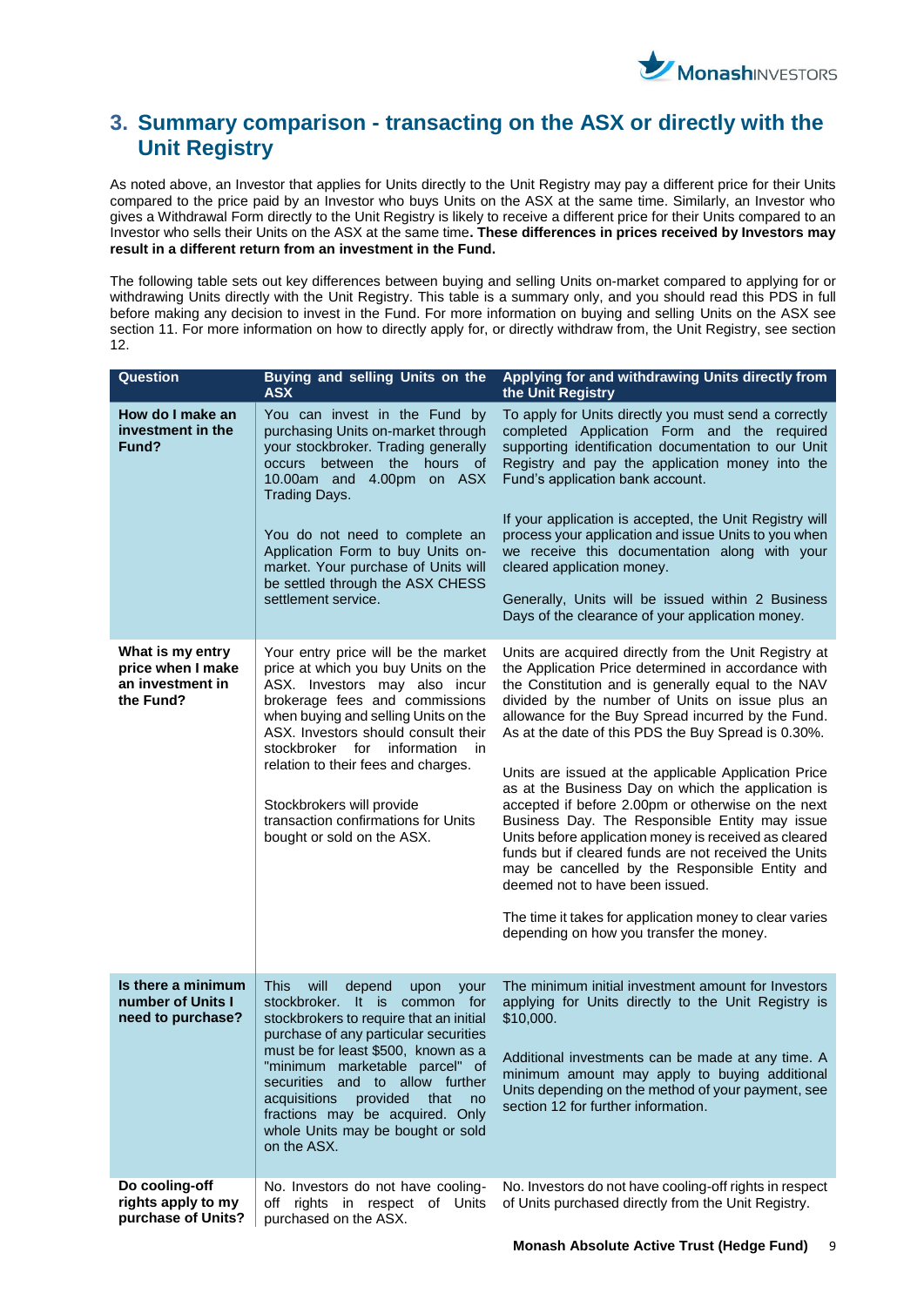

| <b>Question</b>                                                                                              | Buying and selling Units on the<br><b>ASX</b>                                                                                                                                                                                                                                                                                                                     | Applying for and withdrawing Units directly from<br>the Unit Registry                                                                                                                                                                                                                                                                                                                                                                                                                                                                                                                                                                                                                                     |
|--------------------------------------------------------------------------------------------------------------|-------------------------------------------------------------------------------------------------------------------------------------------------------------------------------------------------------------------------------------------------------------------------------------------------------------------------------------------------------------------|-----------------------------------------------------------------------------------------------------------------------------------------------------------------------------------------------------------------------------------------------------------------------------------------------------------------------------------------------------------------------------------------------------------------------------------------------------------------------------------------------------------------------------------------------------------------------------------------------------------------------------------------------------------------------------------------------------------|
|                                                                                                              |                                                                                                                                                                                                                                                                                                                                                                   |                                                                                                                                                                                                                                                                                                                                                                                                                                                                                                                                                                                                                                                                                                           |
| <b>How do I withdraw</b><br>my investment in<br>the Fund?                                                    | You may withdraw from the Fund by<br>selling Units on the ASX through<br>your stockbroker, in which case you<br>do not need to<br>complete a<br>Withdrawal Form.<br>The sale of your Units will be settled<br>through the ASX CHESS settlement<br>service.<br>There may be circumstances in<br>which trading of the Units on the<br>ASX is suspended (see below). | You will need to hold your Units on the issuer<br>sponsored sub-register to make a withdrawal directly<br>with the Unit Registry. You can make a withdrawal<br>request for some or all of your Units by sending a<br>correctly completed Withdrawal Form to the Unit<br>Registry.<br>There may be circumstances in which direct<br>withdrawals are suspended either under the<br>Constitution (for example if there is a general<br>disruption to financial markets) or because the Fund<br>is not a Liquid Scheme. If that occurs you may not be<br>able to withdraw your investment directly from the<br>Unit Registry in the usual period or at all.<br>For further information on making a withdrawal |
|                                                                                                              |                                                                                                                                                                                                                                                                                                                                                                   | request directly to the Unit Registry, see section 12.                                                                                                                                                                                                                                                                                                                                                                                                                                                                                                                                                                                                                                                    |
| What if trading of<br>Units on the ASX is<br>suspended?                                                      | In some circumstances the ASX<br>may suspend the trading of Units<br>(for example if the Responsible<br>Entity fails to comply with the AQUA<br>Rules in relation to the Fund) or<br>trading may be disrupted generally.<br>If so, Investors would not be able to<br>sell their Units on the ASX whilst the<br>suspension or disruption persists.                 | Even if the trading of Units on the ASX has been<br>suspended or disrupted, Investors may be able to<br>withdraw directly from the Fund by giving the Unit<br>Reaistry<br>a Withdrawal Form,<br>unless<br>direct<br>withdrawals have been suspended.                                                                                                                                                                                                                                                                                                                                                                                                                                                      |
| <b>What if direct</b><br>withdrawals are<br>suspended or the<br><b>Fund ceases to be</b><br>a Liquid Scheme? | If the Units remain quoted and<br>trading in them is not suspended,<br>then, subject to the AQUA Rules, it<br>may be possible to sell Units on-<br>market<br>though<br>even<br>direct<br>withdrawals from the Fund are not<br>available.                                                                                                                          | Investors will be unable to seek to withdraw directly<br>from the Fund unless the Responsible Entity makes<br>a special withdrawal offer to all Investors in<br>accordance with the Corporations Act.                                                                                                                                                                                                                                                                                                                                                                                                                                                                                                     |
| For what price can<br>I sell my Units in<br>the Fund?                                                        | Your sale price will be the Market<br>Price at which you sold your Units<br>on the ASX. You may also have to<br>pay brokerage costs.                                                                                                                                                                                                                              | The Withdrawal Price you receive will be the NAV per<br>Unit less an allowance for the Sell Spread incurred<br>by the Fund (as at the date of this PDS the allowance<br>was 0.30%). The Withdrawal Price will be calculated<br>as at the Business Day on which the Unit Registry<br>receives your correctly completed Withdrawal Form,<br>provided this is before 2.00pm (Sydney time). If the<br>Withdrawal Form is received on a day that is not a<br>Business Day or after 2.00pm on a Business Day, it<br>will be treated as a request for withdrawal received<br>on the next Business Day and your Withdrawal Price<br>will be calculated as at the next Business Day.                               |
| Is there a minimum<br>withdrawal amount<br>for the Fund?                                                     | There is no minimum number of<br>Units that Investors can sell on the<br>ASX, provided that only a whole<br>number of Units may be sold (and<br>not any fraction).                                                                                                                                                                                                | There is no minimum number of Units that Investors<br>may withdraw by a request made directly to the Unit<br>Registry.                                                                                                                                                                                                                                                                                                                                                                                                                                                                                                                                                                                    |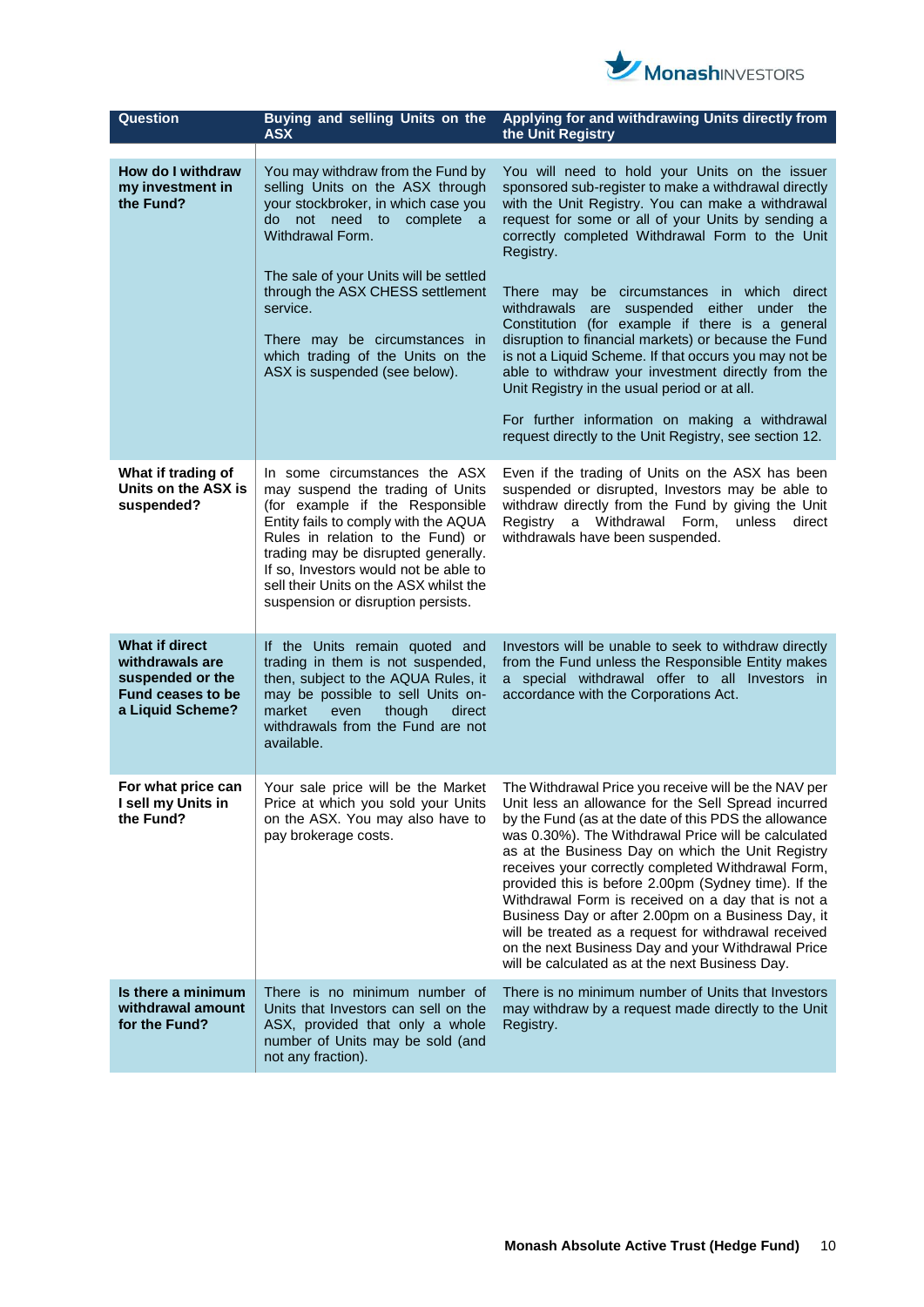

# <span id="page-10-0"></span>**4. About Monash Investors**

Monash Investors Pty Ltd (**Monash Investors**) is an investment management company founded, and majority owned, by Simon Shields and Shane Fitzgerald. Together, they have almost 60 years' collective experience in investing in financial markets and they are responsible for making investment decisions for Monash Investors.

Monash Investors holds an Australian Financial Services Licence (number 417 201).

Monash Investors has been appointed by the Responsible Entity to be the Investment Manager for the Fund. The Investment Management Agreement sets out the terms on which Monash Investors has been appointed (see section 14 for details).

More information about Monash Investors can be found can be found including any changes to key personal [monashinvestors,com.](http://www.monashinvestors.com/)

#### **Simon Shields Portfolio manager**

Simon is one of Australia's leading fund managers with over 33 years' of industry experience including in roles as Head of Australian Equities at UBS Global Asset Management (Australia) Limited and Head of Australian Equities at Colonial First State Limited. Simon has been a member of and/or led multi-award winning equities teams across a range of investment styles.

Simon holds a Bachelor of Commerce with Honours, Bachelor of Law, Masters of Business Administration and is a Chartered Financial Analyst.

Simon commenced his career as an analyst with Westpac Investment Management Limited (now part of BT Investment Management Limited) before moving into a portfolio management role. In 1995, he moved to

Rothschild Australia Asset Management Limited as a Portfolio Manager, responsible for value-style Australian equities. In March 1998, he joined CFS as a Senior Portfolio Manager, responsible for growth style Australian and New Zealand equities, before becoming the Head of Australian Equities in January 2004. In July 2007, he moved to UBS as Managing Director and Head of Australian Equities and in 2011 he also took responsibility for the ING Investment Management Limited Australian equities team following its acquisition by UBS.

Simon is a director and co-founder of Monash Investors. Approximately 90% of Simon's time is spent on investment activities for the Fund.

**Shane Fitzgerald Portfolio manager**

Shane has over 30 years' financial services experience including working at JP Morgan Securities (Australia) Limited and UBS Global Asset Management (Australia) Limited. He holds a Bachelor of Commerce with Honours in Economics.

Shane commenced his career at JP Morgan as an analyst, before moving into a senior research analyst role and eventually becoming the Head of Insurance and Diversified Financial Research, as well as an Executive Director.

In 2008, he joined UBS as a director and investment analyst.

Shane is a director and co-founder of Monash Investors. His role includes research, analysis, dealing and investment management of the Fund. Approximately 90% of Shane's time is spent on investment activities for the Fund.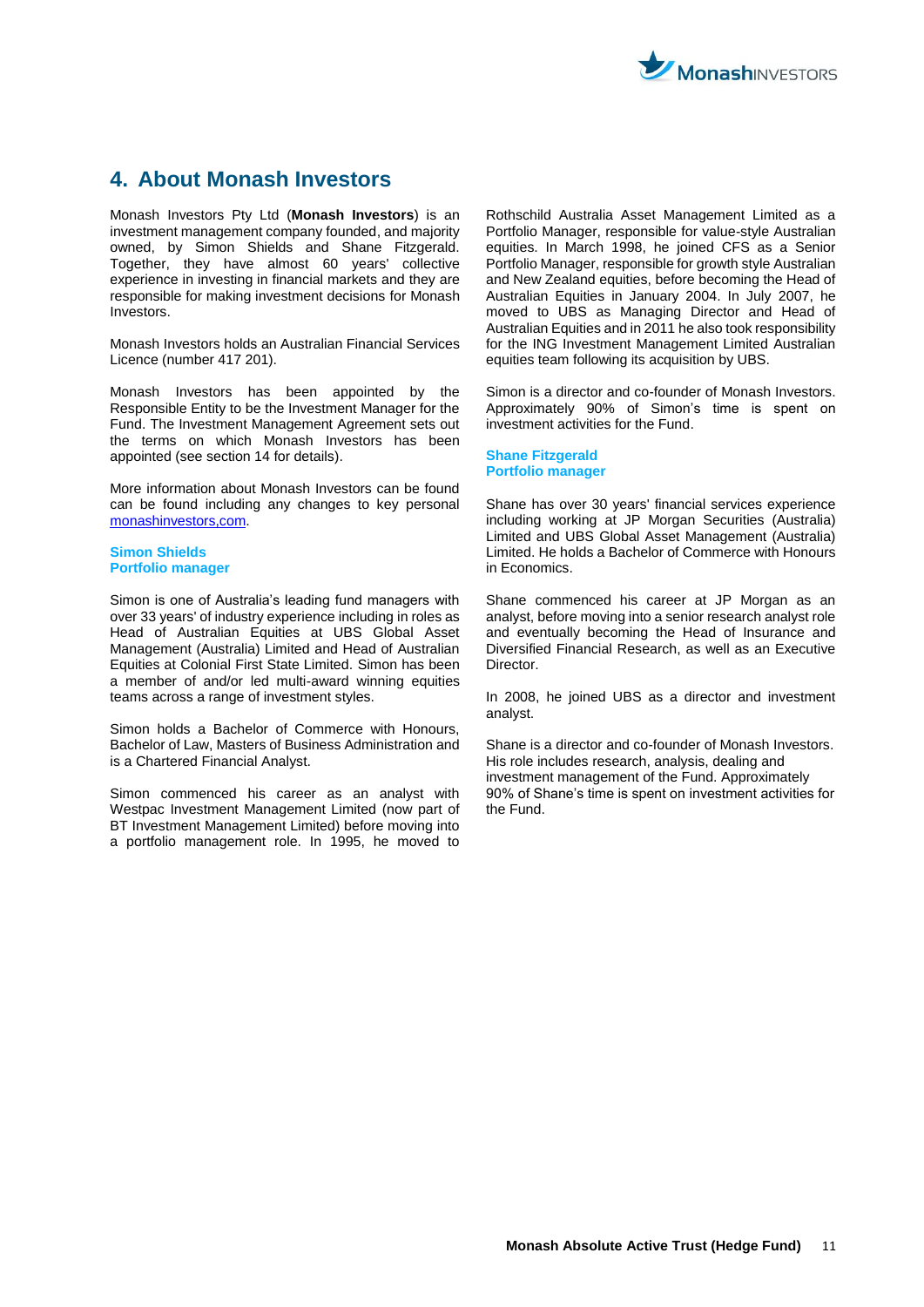

# <span id="page-11-0"></span>**5. About the Responsible Entity**

The Trust Company (RE Services) Limited (**Perpetual** or **Responsible Entity**) is the responsible entity of the Fund.

The Responsible Entity is a wholly owned subsidiary of Perpetual Limited (ABN 86 000 431 827) and part of the Perpetual Group which has been in operation for over 135 years. Perpetual Limited is an Australian public company that has been listed on the Australian Securities Exchange for over 55 years.

The Responsible Entity holds an Australian Financial Services Licence (number 235 150) issued by ASIC, which authorises it to operate the Fund.

The Responsible Entity is bound by the Constitution, the Corporations Act and the AQUA Rules. The Responsible Entity has lodged a compliance plan with ASIC which sets out the key measures which the Responsible Entity applies to comply with the Constitution, the Corporations Act and the AQUA Rules.

The Responsible Entity has the power to delegate certain aspects of its duties.

The Responsible Entity has appointed Monash Investors as the Investment Manager of the Fund.

The Investment Management Agreement is for an initial term of ten years. The term may be extended with the approval of Investors.

The Responsible Entity may only terminate the Investment Management Agreement:

- if a receiver, receiver and manager, administrative receiver or similar person is appointed with respect to the assets and undertakings of the Investment Manager;
- for cause (including material breach);
- if a change of control event occurs in relation to Monash Investors and a special resolution is passed by the Investors directing the Responsible Entity to terminate the Investment Management Agreement or the appointment of the Investment Manager;
- in accordance with law;
- if the Fund terminates in accordance with the Constitution or the Corporations Act; or
- after the expiry of the initial or an extended Investor approved term, by giving three months' notice in writing to Monash Investors if an ordinary resolution is passed by the Investors directing the Responsible Entity to terminate the Investment Management Agreement or the appointment of Monash Investors.

Investment in the Fund is not a deposit with, or liability of, the Responsible Entity or any other company of the Perpetual Group. An investment is subject to investment risk, including possible delays in repayment and loss of income and principal invested. None of the Responsible Entity, Mainstream, Monash Investors or their related entities, shareholders, directors or officers guarantees the performance of the Fund, the return of an Investor's capital or any specific rate of return.

More information can be found at [www.perpetual.com.au.](http://www.perpetual.com.au/)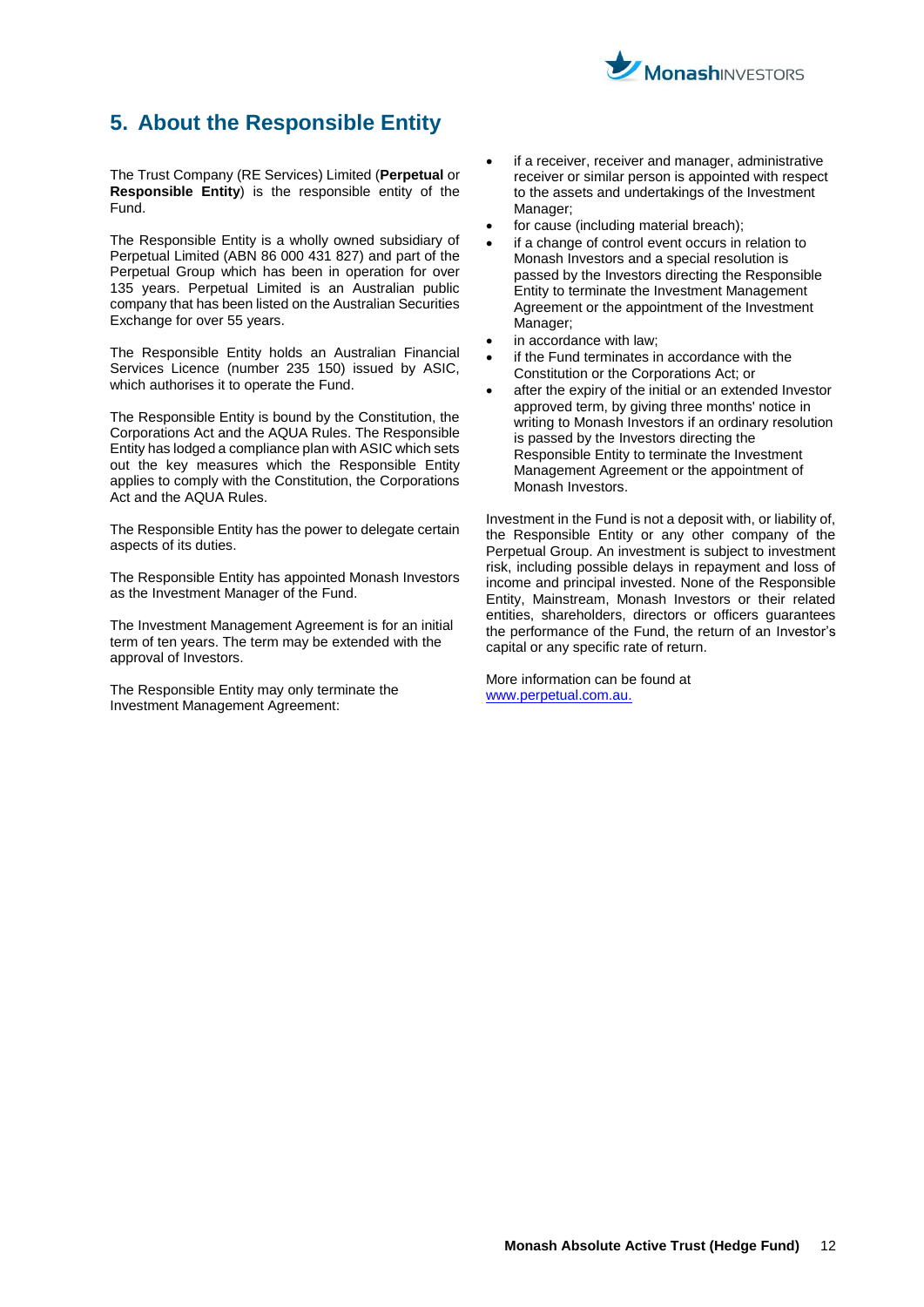

# <span id="page-12-0"></span>**6. Key service providers**

There are a number of parties, in addition to the Responsible Entity, involved in the operation and administration of the Fund or who otherwise provide services in connection with the Fund.

Key service providers are shown in the table below.

| Key service provider<br>(role)                                                                   | <b>Description</b>                                                                                                                                                                                                                                                                                                                                                                                                                                                                                                                                                                                                                                                                                                                                                                                                                                                                                                                                                                                                                                                                                                                                                               | <b>Jurisdiction</b>  |
|--------------------------------------------------------------------------------------------------|----------------------------------------------------------------------------------------------------------------------------------------------------------------------------------------------------------------------------------------------------------------------------------------------------------------------------------------------------------------------------------------------------------------------------------------------------------------------------------------------------------------------------------------------------------------------------------------------------------------------------------------------------------------------------------------------------------------------------------------------------------------------------------------------------------------------------------------------------------------------------------------------------------------------------------------------------------------------------------------------------------------------------------------------------------------------------------------------------------------------------------------------------------------------------------|----------------------|
| <b>Monash Investors Pty</b><br><b>Limited (Investment</b><br>Manager)                            | The Investment Manager is appointed under the Investment<br>Management Agreement and is responsible for making investment<br>decisions for the Fund. For a summary of the Investment<br>Management Agreement see section 14.                                                                                                                                                                                                                                                                                                                                                                                                                                                                                                                                                                                                                                                                                                                                                                                                                                                                                                                                                     | Australia            |
| <b>Mainstream Fund</b><br><b>Services Pty Ltd</b><br>(Administrator and Unit<br><b>Registry)</b> | Mainstream provides administration services such as registry and<br>fund accounting for the Fund. It is responsible for processing<br>Application and Withdrawal Forms given directly to it.                                                                                                                                                                                                                                                                                                                                                                                                                                                                                                                                                                                                                                                                                                                                                                                                                                                                                                                                                                                     | Australia            |
| <b>Macquarie Securities</b><br>(Australia) Limited<br>(Market Making Agent)                      | Macquarie Securities (Australia) Limited (Macquarie) has been<br>appointed to undertaking market-making activities for the Fund<br>under a services agreement entered into between the Responsible<br>Entity, Macquarie and Monash Investors. The role of the market<br>making agent is to facilitate an orderly and liquid market by placing<br>buy and sell orders for Units for the Responsible Entity to satisfy on-<br>market supply and demand for Units. For a summary of the market<br>making agent services agreement see section 14.                                                                                                                                                                                                                                                                                                                                                                                                                                                                                                                                                                                                                                   | Australia            |
| Morgan Stanley & Co.<br><b>International plc (Prime</b><br><b>Broker and Custodian)</b>          | Morgan Stanley & Co. International plc. (Prime Broker and<br>Custodian), a member of the Morgan Stanley Group of<br>companies (Morgan Stanley Companies) based in London,<br>provide prime brokerage services to the Fund under the terms of<br>the International Prime Brokerage Agreement (Prime Broker<br>Agreement) entered into between the Fund and the Prime Broker<br>for itself and as agent for certain other Morgan Stanley<br>Companies. These services may include the provision to the<br>Fund of margin financing, clearing, settlement and stock<br>borrowing. The Fund may also utilise the Prime Broker, other<br>Morgan Stanley Companies and other brokers and dealers for the<br>purposes of executing transactions for the Fund.<br>The Prime Broker also provides custody services for the Fund's<br>investments, including by taking custody of title documentation<br>and holding securities in its name as the Responsible Entity's<br>custodian (as part of its prime brokerage function in accordance<br>with the terms of the Prime Broker Agreement). The Prime Broker<br>may appoint sub-custodians, including other Morgan Stanley<br>Companies. | England and<br>Wales |
| <b>ICE Data Services</b><br><b>Australia Pty Limited</b><br>(Calculation Agent)                  | The Calculation Agent calculates the Fund's iNAV throughout each<br>ASX Trading Day.                                                                                                                                                                                                                                                                                                                                                                                                                                                                                                                                                                                                                                                                                                                                                                                                                                                                                                                                                                                                                                                                                             | Australia            |
| <b>Ernst &amp; Young Sydney</b><br>(Fund Auditor)                                                | Ernst & Young has been appointed as the independent auditor of<br>the Fund's financial statements.                                                                                                                                                                                                                                                                                                                                                                                                                                                                                                                                                                                                                                                                                                                                                                                                                                                                                                                                                                                                                                                                               | Australia            |
| <b>PricewaterhouseCoopers</b><br>(Compliance Plan<br>Auditor)                                    | PricewaterhouseCoopers has been appointed as the independent<br>auditor of the Fund's Compliance Plan.                                                                                                                                                                                                                                                                                                                                                                                                                                                                                                                                                                                                                                                                                                                                                                                                                                                                                                                                                                                                                                                                           | Australia            |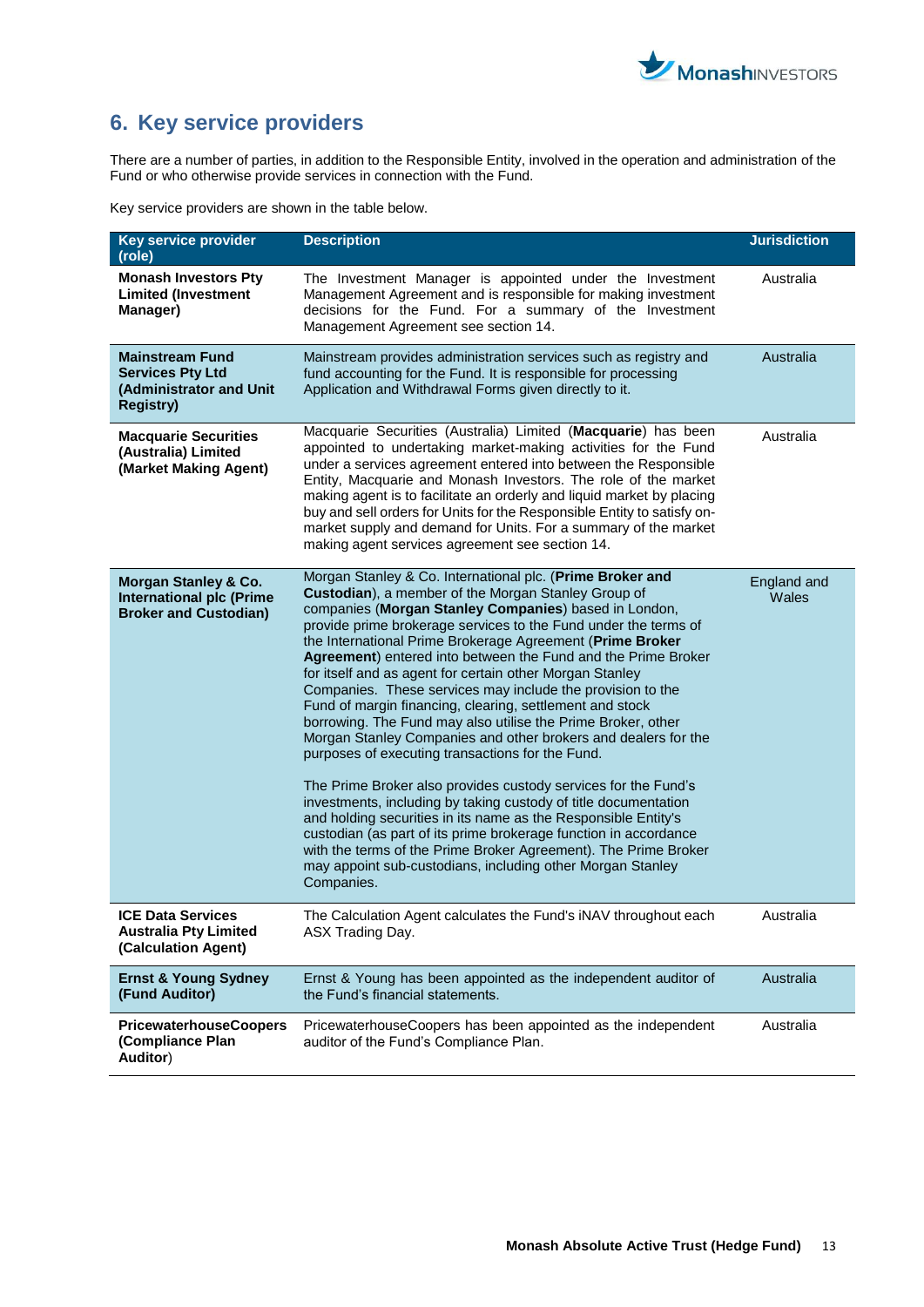

# <span id="page-13-0"></span>**7. About the Fund**

# **Overview**

The Fund is an Australian registered managed investment scheme and unit trust, in which investment money from Investors is pooled.

Each Unit represents an equal share in the net assets of the Fund, however no Investor is entitled to a specific asset or part of a specific asset of the Fund. The rights of Investors are set out in the Constitution and the Corporations Act.

The Fund commenced operations on 28 May2021. An application was made to, and approved by, the ASX for Units to be quoted under the AQUA Rules (ASX code: MAAT). The Units are currently quoted for trading on the AQUA market of the ASX and commenced trading on the ASX on 10 June 2021.

Investors can trade Units on the ASX in the same way as trading other ASX listed securities, subject to liquidity. Investors should note that there are some important differences between the AQUA Rules which will apply to Units and the Listing Rules that apply to other securities quoted on the ASX market. Those differences are outlined in section 15, together with other information regarding the AQUA Rules.

#### **Minimum suggested investment horizon**

5 years or more.

#### **Investment return objective**

The Investment Manager aims to deliver double digit returns over a full Market Cycle, while limiting loss of capital over the medium term. There is no guarantee that this objective will be achieved and this objective is only an indication of the intended target return the Fund is seeking.

Investing in the Fund exposes you to certain risks. You should weigh up the potential benefits against the risks of investing (see section 9 (*Risks of investing in the Fund*) for further information).

#### **Investment strategy**

The Fund is a Long Biased long/short with a portfolio of Australian Listed Equities and an Absolute Return Focus. To the extent the Investment Manager cannot identify suitable investments, the Fund will hold cash deposits or cash equivalents.

Monash Investors primarily employs fundamental, bottom-up company research and it relies on the judgement and skill of its experienced portfolio managers.

The investment strategy is Benchmark Unaware. Accordingly, the Investment Manager does not predetermine the asset allocations for the Fund. Rather, the Fund will only invest when suitable opportunities are identified by the Investment Manager. As such, asset exposures may vary significantly over time and without notice.

All assets of the Fund are located in Australia and denominated in Australian dollars.

#### **Leverage**

From time to time, the Fund may borrow cash using an overdraft facility with the Prime Broker or use derivatives to amplify its exposure to a particular equity security or equity asset class. The Fund may also be leveraged through the use of short selling, which increases the Fund's gross market exposure to the equity security sold short.

The maximum net exposure of the Fund (the gross long positions less the gross short positions) must not exceed 150% of the NAV.

# **A worked example - leverage**

If the Fund has \$100 under management, Monash Investors could implement a strategy that results in the Fund having up to \$200 (i.e. 200% gross long positions) and up to \$100 (i.e.100% of gross short positions). Importantly however, the maximum net exposure of the Fund, must not exceed \$150 (i.e. 150%). By way of illustration, if the Fund were at its maximum level of net leverage, with \$200 of gross long positions and \$50 of gross short positions:

- a 10% appreciation in the value of gross long positions (that is, 10% of \$200 or an appreciation of \$20) would increase the value of the portfolio by 20% (that is gross long positions would be \$220);
- a 10% appreciation in the value of gross short positions would decrease the value of the portfolio by 5%;
- a 10% depreciation in the value of gross long positions would decrease the value of the portfolio by 20%; and
- a 10% depreciation in the value of gross short positions would increase the value of the portfolio by 5%.

#### **Derivatives**

The investment strategy involves the use of exchange traded derivatives from time to time to manage market risk and gain investment exposure if the Investment Manager believes this to be in the best interests of Investors.

Exchange traded derivatives may be employed to manage risk or gain exposure to investments when appropriate. The Fund can deal with exchange traded derivatives such as options (including options on futures), futures and/or warrants, to achieve its performance benchmark.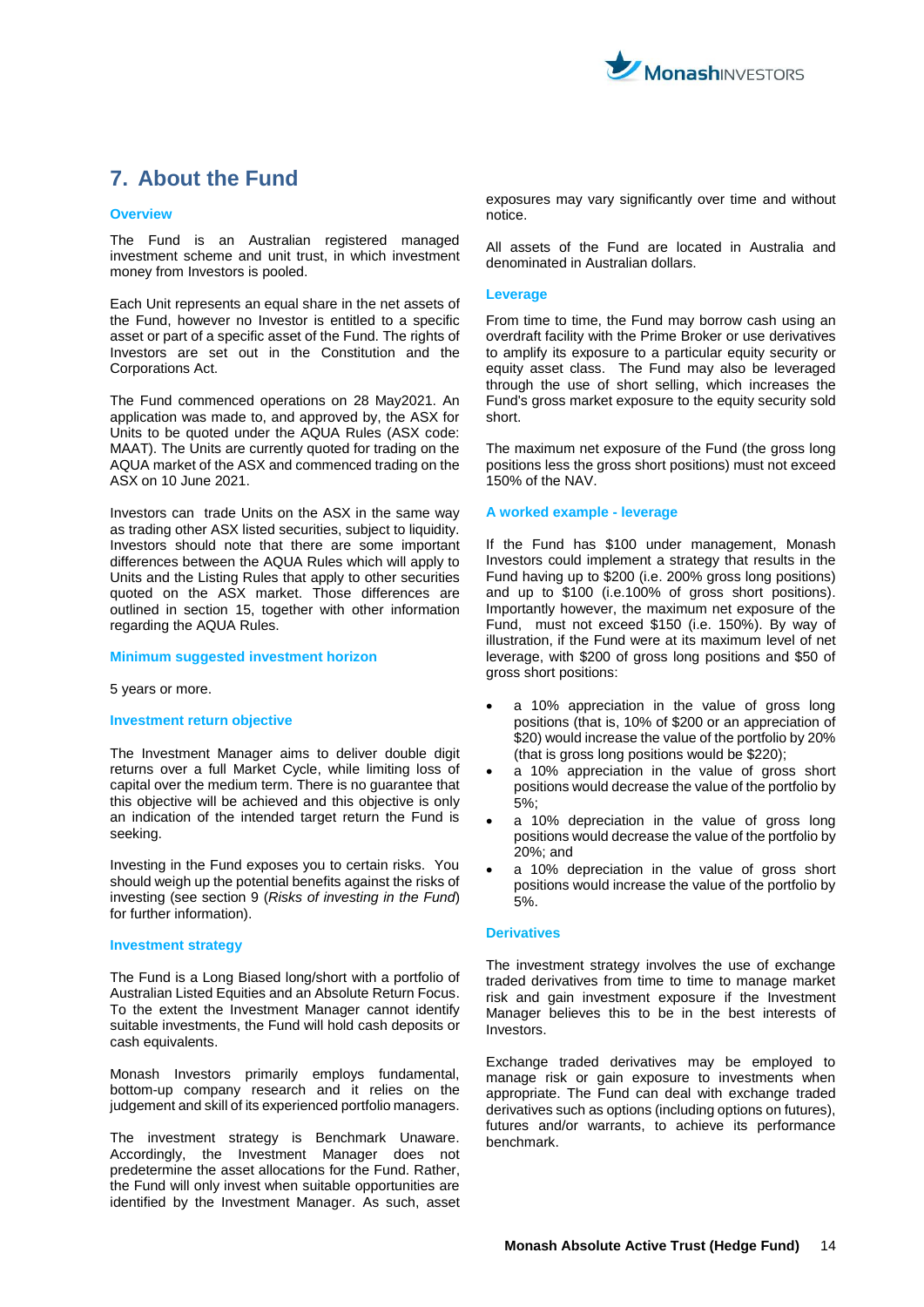

The use of derivatives exposes the Fund to certain risks. The Investment Manager does not intend to acquire a derivative if the total notional value of all derivatives would represent more than 5% of the Fund's NAV. Please see the Derivatives Risk explained in section 9 (*Risks of investing in the Fund*) for further information.

#### **Risk management**

The Responsible Entity has a risk management framework in accordance with its AFSL licence conditions.

The Responsible Entity also reviews the risk management framework of Monash Investors. The Monash Investors' framework includes monitoring of investments to manage the Fund's exposures within the asset class and market exposure limits of the Fund.

For more details on risks see section 9 (*Risks of investing in the Fund*).

#### **Valuation**

The Administrator calculates the NAV each Business Day as at the close of trading on the previous ASX Trading Day. The NAV is calculated as the value of all assets of the Fund less all liabilities of the Fund (including unpaid distributions and accrued but unpaid fees but excluding application money in respect of applications that have not been accepted by the Responsible Entity).

The NAV per Unit is calculated by dividing the NAV by the number of Units on issue. The NAV per Unit is published each Business Day on the Fund's website at [www.monashinvestors.com.](http://www.monashinvestors.com/) It will fluctuate each day as the market value of the Fund's assets rises and falls.

The Responsible Entity has engaged the Calculation Agent to calculate an indicative NAV per Unit (**iNAV**) throughout each ASX Trading Day. The iNAV will be updated for securities that have live Market Prices during the ASX Trading Day. No assurance can be given that the iNAV will be published continuously or that it will be up to date or free from error. To the extent permitted by law, neither the Responsible Entity nor the Calculation Agent shall be liable to any person who relies on the iNAV.

The price at which Units trade on the ASX may not reflect either the NAV or the iNAV per Unit. See section 11 (*ASX Liquidity*) for more details.

#### **Market making**

To assist in providing liquidity for Units traded on the ASX, the Responsible Entity, on behalf of the Fund, has delegated authority to instruct the Market Making Agent to the Investment Manager to buy and sell Units on the ASX. The Responsible Entity has appointed Macquarie to act as its Market Making Agent with respect to the Fund.

At the end of each ASX Trading Day, the Responsible Entity will create or cancel Units by issuing or redeeming its net position in Units bought or sold on the ASX.

The price at which the Responsible Entity may buy or sell Units will reflect the iNAV per Unit, market conditions and supply and demand for Units during the ASX Trading Day.

The Fund will bear the risk of the market making activities undertaken by the Responsible Entity on the Fund's behalf, which may result in either a cost or benefit to the Fund. The risks of market making are explained in section 9.

Any profits generated from internal market making activities will not be attributed towards the performance fee.

# **Distributions**

The Responsible Entity intends to target a cash distribution of at least 1.50% of NAV each quarter. Distributions can be made more or less frequently at the Responsible Entity's discretion. You can reinvest your distribution automatically into the Fund if a distribution reinvestment plan is established by the Responsible Entity (refer to the *Distribution reinvestment plan* section below) or have it paid directly to your bank account. No fees or transaction costs will be payable in respect of distributions that are automatically reinvested.

When the total Fund distribution for a period has been determined, the distribution amount per Unit is calculated by dividing the total distribution by the number of Units on issue at the distribution date. We will send you a tax statement after the end of each financial year detailing the amounts attributed to you to assist in the preparation of your tax return.

An attribution of taxable income by the Fund to an Investor generally forms part of an Investor's assessable income and you will be liable to pay tax on that income. At the time of distribution, the value of each Unit will be reduced by the distribution amount.

The Responsible Entity intends to announce the cash distribution per Unit on the market announcements platform at the beginning of every quarter.

#### **Distribution reinvestment plan**

The Responsible Entity may establish a distribution reinvestment plan in respect of distributions made by the Fund. Investors can elect to have all or part of their cash distribution reinvested as additional Units, subject to the terms and conditions of the Fund's distribution reinvestment plan.

Investors who are holders of unquoted Units that opt-in for the Fund's distribution reinvestment plan can receive additional fractional Units. These additional fractional Units are not available to Investors who are holders of quoted Units that opt-in for the Fund's distribution reinvestment plan and any fractional entitlement will be rounded to the nearest whole Unit of such Investors and will become part of the assets of the Fund.

Identification documentation may be needed before Units are issued following a conversion of a Unit holding from a CHESS to an SRN holding on the issuer sponsored sub register.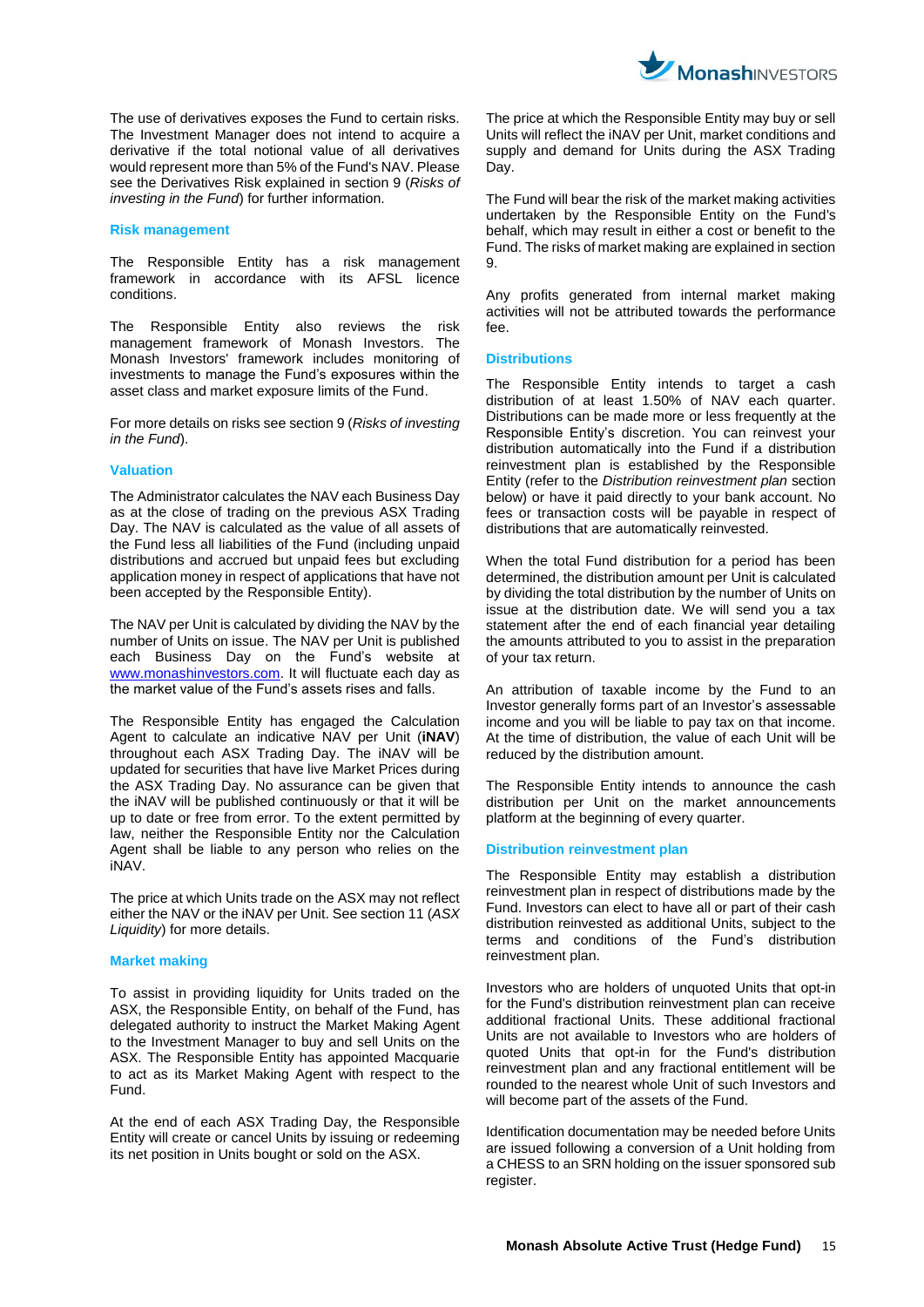Information about the Fund's distribution reinvestment plan will be made available on the Fund's website at [www.monashinvestors.com](http://www.monashinvestors.com/) shortly following commencement of trading of the Units on the ASX. The distribution reinvestment plan may be subject to change from time to time.

# **Regular reporting**

# *Monthly updates*

The following information is provided to Investors on a monthly basis and is available on the Fund's website:

- current NAV of the Fund and the Application Price and Withdrawal Price of a Unit;
- periodic transaction statements; and
- net return on the Fund's assets after fees, costs and taxes.

Any ongoing disclosure of material changes and significant events will be announced on the ASX announcements platform.

#### *Annual reporting*

As soon as practicable after the end of the relevant period or on an annual basis, we will provide:

- actual allocation to each asset type;
- liquidity profile of the Fund's assets;
- maturity profile of any liabilities;
- the Fund's leverage ratio (including leverage embedded in the assets of the Fund, other than quoted equities);



- details of any derivative counterparties engaged;
- monthly or annual investment returns since inception;
- account balance and transaction information as at the end of the reporting period;
- periodic transaction statements:
- distribution information;
- attribution managed investment trust member annual statement (AMMA Statement);
- annual tax statement; and
- attribution managed investment trust (AMIT) distribution statement.

Additionally, audited financial statements of the Fund are issued annually for each year and reviewed financial statements for each half year, ending 30 June and 31 December respectively. They will be prepared in accordance with accounting standards applicable to general financial statements in Australia to the extent that the Fund is required to comply with those standards by the Corporations Act or under the Constitution. The audited financial statements are made available to Investors online at [www.monashinvestors.com.](http://www.monashinvestors.com/)

Investors buying or selling Units on the ASX will receive transaction confirmations from the stockbroker.

#### **Labour standards, environmental, social and ethical considerations**

Whilst Perpetual and Monash Investors intend to conduct their affairs in an ethical and sound manner, the Investment Manager does not take into account labour<br>standards, environmental, social or ethical environmental, social or ethical considerations for the purpose of selecting, retaining or realising any investment made by the Fund.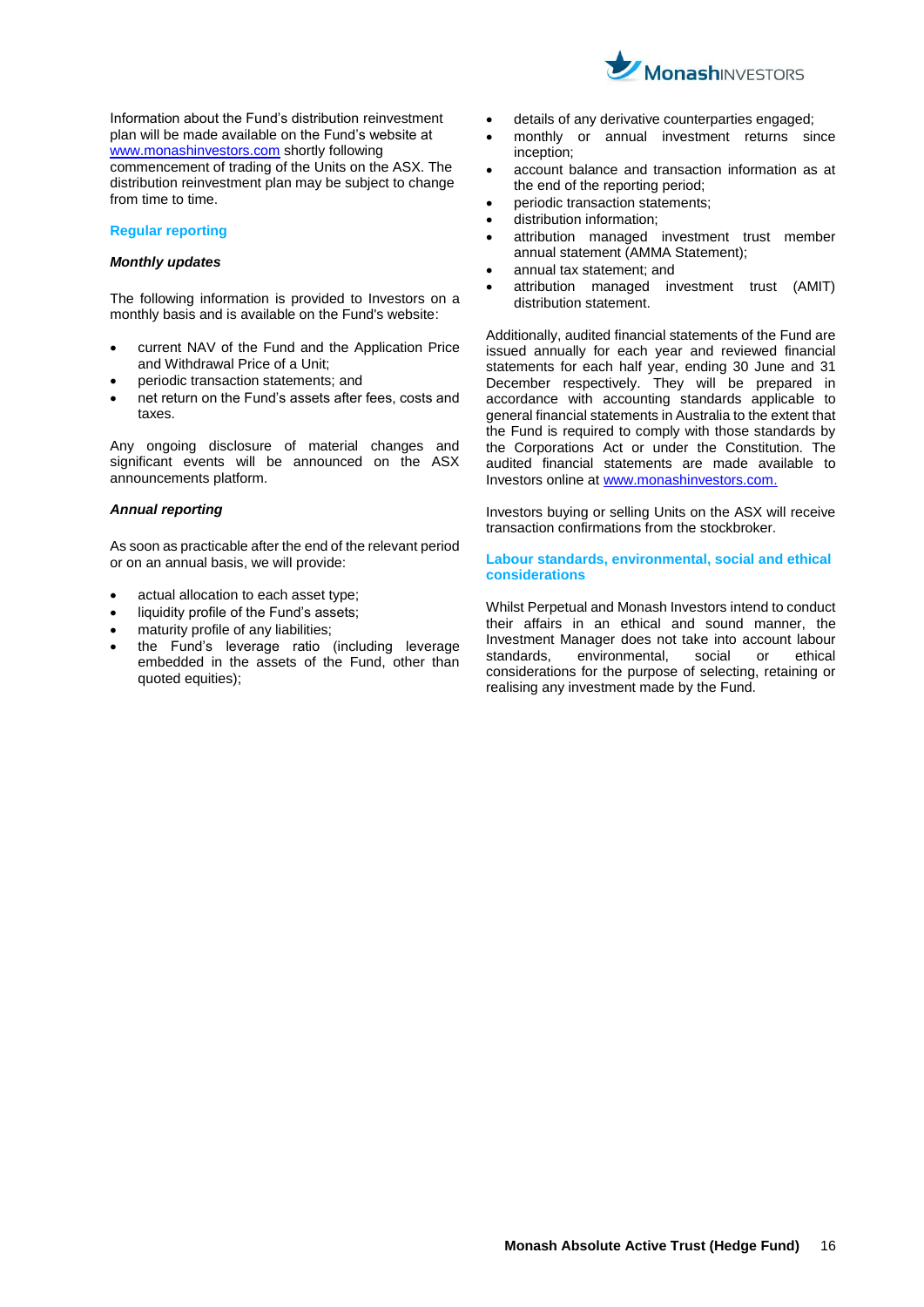

# <span id="page-16-0"></span>**8. Benefits of investing in the Fund**

Investing in the Fund offers a range of benefits, including:

# **Market access:**

- the Fund provides exposure to the Australian share market with an Absolute Return Focus; and
- Investors will have access to an investment strategy that would ordinarily be difficult for individual Investors to employ.

#### **Investment Manager's expertise:**

- Monash Investors has been successfully using its trading strategies since its establishment (although past performance is not an indicator of future performance); and
- it employs investment management professionals with extensive experience in funds and investment portfolio management.

# **Independent oversight:**

- Perpetual is an experienced provider of financial services;
- it conducts annual reviews of service providers; and
- as required by law, the Fund will be subject to annual independent financial and compliance audits.

# **Liquidity with ASX trading and CHESS settlement:**

- Investors can trade the Units on the AQUA Market and benefit from CHESS settlement and reporting; and
- the Responsible Entity will undertake market making activities to facilitate a liquid market in Units.

### **Well-resourced and professional service providers:**

- Administrator Mainstream Fund Services Pty Limited;
- Prime Broker and Custodian Morgan Stanley & Co International plc;
- Calculation Agent ICE Data Services Australia Pty Limited; and
- Market Making Agent Macquarie Securities (Australia) Limited.

#### **Distributions:**

 the Responsible Entity intends to target quarterly income distributions from the Fund of 1.5% or more of NAV, subject to available investment returns.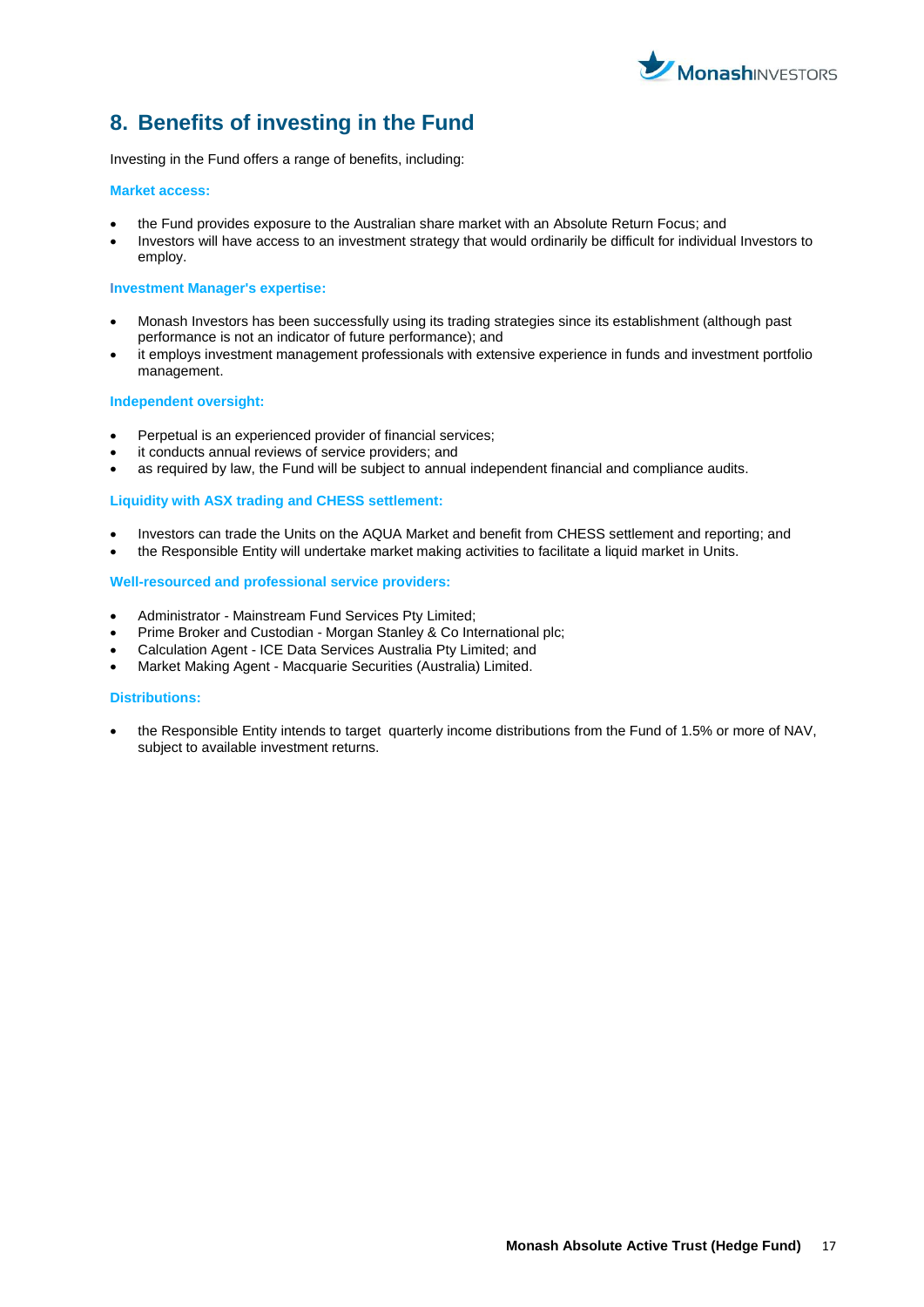

# <span id="page-17-0"></span>**9. Risks of investing in the Fund**

All investments carry some level of risk including possible delays in repayment and loss of income and principal invested. In investment terms, risk is the variability of returns over time and the potential loss of capital. Risk means it is not possible to predict the returns that an investment will achieve. Investment returns are not guaranteed and past performance is not an indicator of future performance.

Generally, the higher expected return of an investment, the higher the expected risk. Traditionally, quoted shares have generally been considered to be more volatile (will experience greater fluctuations in value) than fixed income, while fixed income has generally been more volatile than cash.

However, higher risk asset sectors such as shares have historically produced higher long term returns than fixed income.

The value of your investment will rise and fall in line with the changing value of the underlying investments. The table does not purport to cover or explain all the risks of investing in the Fund. Each investor has their own particular investment objectives, financial situation and particular needs. You should consult with your financial adviser before investing and from time to time, to ensure your investment is, and remains, appropriate to your needs.

The following table outlines the key risks of investing in the Fund.

| <b>Type of risk</b>                       | <b>Risk explained</b>                                                                                                                                                                                                                                                                                                                                                                                                                                                                                                       |
|-------------------------------------------|-----------------------------------------------------------------------------------------------------------------------------------------------------------------------------------------------------------------------------------------------------------------------------------------------------------------------------------------------------------------------------------------------------------------------------------------------------------------------------------------------------------------------------|
| <b>AQUA Market</b><br>risk                | The liquidity of trading in the Units on the AQUA Market could be limited, which may impact an<br>investor's ability to buy or sell Units. Investors will not be able to buy or sell Units during any<br>period that ASX suspends trading of the Fund's Units. It is also possible that the price at which<br>Units trade on the AQUA Market is materially different to the NAV per Unit or iNAV.                                                                                                                           |
| <b>Market Making</b><br>risk              | The Responsible Entity acts as market maker in the Units on behalf of the Fund and may<br>provide liquidity to Investors on the ASX by acting as a buyer and seller of Units (once Units<br>are quoted on the AQUA Market).                                                                                                                                                                                                                                                                                                 |
|                                           | There is a risk that the Responsible Entity may not always be able to make a market in times<br>of uncertainty about the value of the Fund's portfolio due to the Responsible Entity's duty to act<br>in the best interest of Investors and so may not be able to buy or sell Units on the ASX in such<br>circumstances.                                                                                                                                                                                                    |
|                                           | The Fund will bear the risk of the market making activities undertaken by the Responsible<br>Entity on the Fund's behalf which may result in a profit or loss to the Investors. There is a risk<br>that the Fund could suffer a material cost as a result of the market making activities which may<br>adversely affect the iNAV or NAV of the Fund and the value of Investors' holdings regardless<br>of whether the Units were acquired on the ASX or directly from an application lodged with the<br>Responsible Entity. |
|                                           | To manage this risk the Responsible Entity can increase the spread at which it makes offers<br>to buy and sell Units on the ASX through Macquarie in making a market for the Units. Subject<br>to the AQUA Rules and ASX Operating Rules, the Responsible Entity can also limit or cease<br>its market making activities for a period of time.                                                                                                                                                                              |
|                                           | The Responsible Entity may not always be able to make a market in times of uncertainty about<br>the value of the product, due to the Responsible Entity's duty to act in the best interest of the<br>Investors in the Fund.                                                                                                                                                                                                                                                                                                 |
| <b>Market Making</b><br><b>Agent risk</b> | The Responsible Entity has appointed Macquarie to provide services to the Responsible Entity<br>with respect to its market making activities for the Fund.                                                                                                                                                                                                                                                                                                                                                                  |
|                                           | If Macquarie makes an error in the execution of market making activities or the Responsible<br>Entity's settlement obligations, that might adversely impact on the value of the NAV and of<br>Investors' Units.                                                                                                                                                                                                                                                                                                             |
|                                           | The Fund may enter into transactions to acquire or liquidate assets in anticipation of the Market<br>Making Agent fulfilling its settlement processing obligations in a correct and timely manner. If<br>Macquarie does not do so, the Fund could suffer loss.                                                                                                                                                                                                                                                              |
| <b>iNAV</b> risk                          | The iNAV is indicative only and may not accurately reflect the true value of the underlying<br>assets of the Fund.                                                                                                                                                                                                                                                                                                                                                                                                          |
| <b>Market making</b><br>risk              | The Fund may be subject to market making risk if there is a material variance between the<br>Market Price for on-market acquisitions and the underlying NAV of the Fund.                                                                                                                                                                                                                                                                                                                                                    |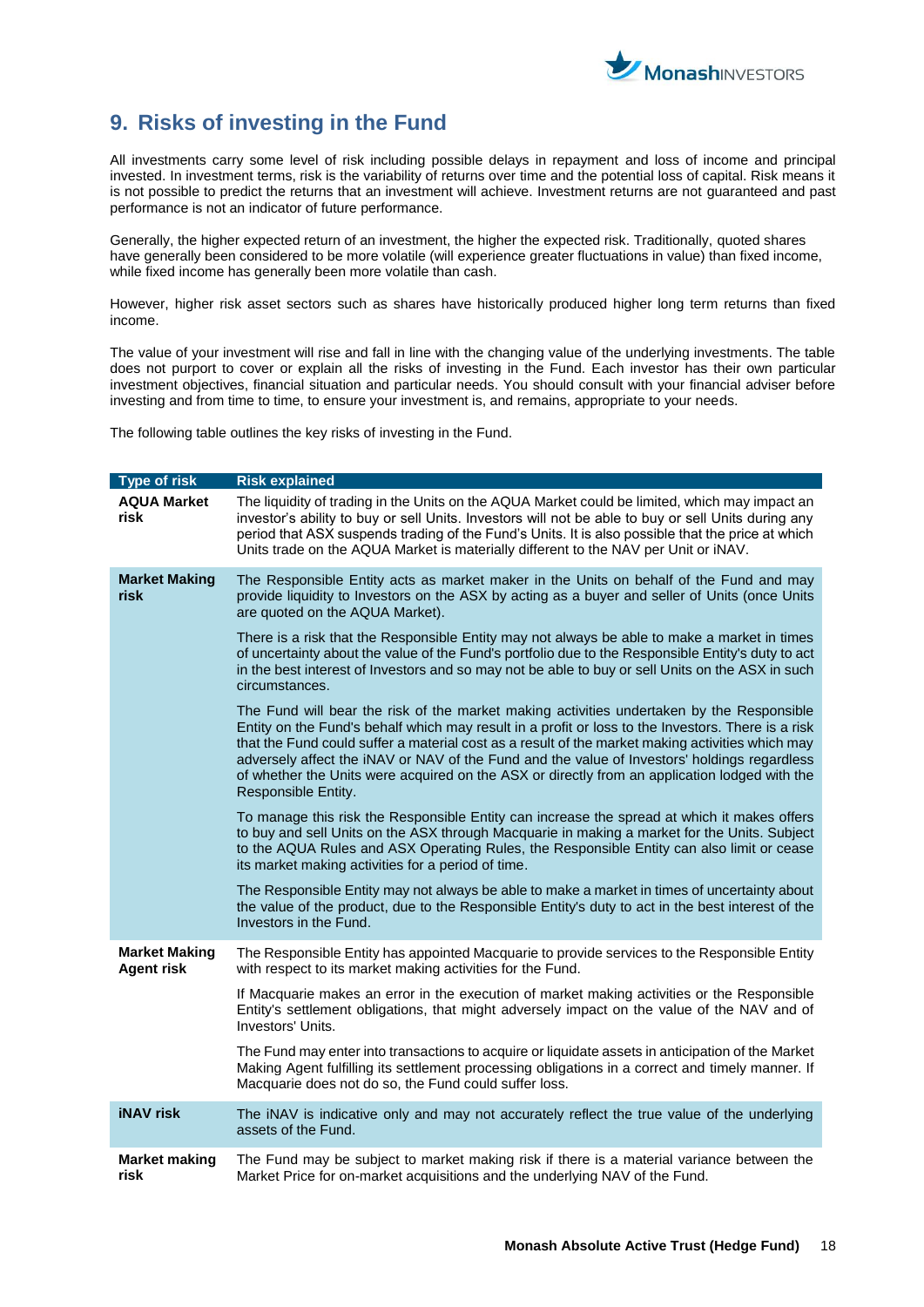

| <b>Type of risk</b>                                                                     | <b>Risk explained</b>                                                                                                                                                                                                                                                                                                                                                                                                                                                                                                                                                                                                                                                                                                             |
|-----------------------------------------------------------------------------------------|-----------------------------------------------------------------------------------------------------------------------------------------------------------------------------------------------------------------------------------------------------------------------------------------------------------------------------------------------------------------------------------------------------------------------------------------------------------------------------------------------------------------------------------------------------------------------------------------------------------------------------------------------------------------------------------------------------------------------------------|
| Differences in<br>entry and exit                                                        | Investors may have different entry and exit prices depending on whether they transact on the<br>ASX or make an application or withdrawal request directly to the Responsible Entity.                                                                                                                                                                                                                                                                                                                                                                                                                                                                                                                                              |
| prices                                                                                  | The Market Price of a Unit traded on the ASX is determined in the secondary market by market<br>participants. The difference, or spread, from the prevailing iNAV may represent a cost, or<br>possible benefit, of an investment in the Fund. Where Units are bought and sold on the ASX,<br>the price at which an investor buys or sells Units will generally include an allowance to cover<br>transaction costs but will also reflect market conditions and supply and demand for Units during<br>the ASX Trading Day. As such, the cost of the spread on the ASX may be different to the Buy<br>Spread/Sell Spread taken into account for Investors who apply for, or withdraw, Units directly<br>with the Responsible Entity. |
| <b>Market risk</b>                                                                      | Certain events may have a general negative effect on the price of investments within a<br>particular market. These events may include changes in economic, social, technological or<br>political conditions, as well as market sentiment, the causes of which may include changes in<br>governments or government policies, political unrest, wars, terrorism, pandemics and natural,<br>nuclear and environmental disasters. The duration and potential impacts of such events can<br>be highly unpredictable, which may give rise to increased and/or prolonged market volatility<br>and changes in the value of investment markets can affect the value of the investments in the<br>Fund.                                     |
| <b>Termination of</b><br>the Fund or<br>cessation of<br><b>Unit quotation</b><br>by ASX | To allow for continued quotation of securities under the AQUA Rules certain requirements are<br>imposed. There is a risk that the Fund will not be able to continue to meet these requirements<br>in the future or that ASX may change the quotation requirements for Units. The Responsible<br>Entity may also elect to terminate the Fund in the future, for example, if the Fund's objectives<br>can no longer be achieved.                                                                                                                                                                                                                                                                                                    |
| Investment<br>specific risk                                                             | The Fund's investments involve a high degree of financial risk. Markets in which the Fund is<br>anticipated to invest are subject to a high degree of volatility. There can be no assurance that<br>the Fund's investment objectives will be realised or that Investors in the Fund will receive their<br>capital back when exiting the Fund or any return on their investment.                                                                                                                                                                                                                                                                                                                                                   |
|                                                                                         | Certain investments by the Fund may be regarded as speculative in nature and involve<br>increased levels of investment risk. An inherent part of a strategy is to identify securities which<br>are undervalued (or, in the case of short positions, overvalued). Success in such a strategy<br>necessarily depends upon the market eventually recognising the mispricing, which may not<br>necessarily occur.                                                                                                                                                                                                                                                                                                                     |
| <b>Counterparty</b><br>risk                                                             | This is the risk that another party to a financial transaction (the counterparty) fails to meet its<br>obligations. Counterparty risk arises primarily from transactions involving lending<br>arrangements entered into by the Fund, and substantial losses can be incurred. Monash<br>Investors will seek to manage such risk by evaluating the creditworthiness of its counterparties<br>and dealing within approved credit limits.                                                                                                                                                                                                                                                                                             |
| Derivatives<br>risk                                                                     | From time to time, the Fund may also borrow cash or use exchange traded derivatives to<br>amplify the exposure to a certain asset or asset class. If the Fund does this, it will only do it<br>within the limits outlined in the investment guidelines.                                                                                                                                                                                                                                                                                                                                                                                                                                                                           |
| <b>Investment</b><br><b>Manager risk</b>                                                | Although the Responsible Entity has the ultimate authority for the management of the Fund, all<br>the decisions relating to the investment of the Fund's assets have been outsourced to Monash<br>Investors. The Fund's trading is dependent on the continuation of the services and skills of<br>Monash Investors' officers and employees. The loss of Monash Investors' services (or that of<br>one or more of its key personnel) could materially and negatively impact the value of the Fund<br>as it may lead to the loss of the use of any proprietary investment methodology developed by<br>Monash Investors. There is also a risk with any managed fund that the investment manager<br>will not perform as expected.     |
| Leverage risk                                                                           | Leverage occurs when the investment exposure to investments exceeds the value of the NAV,<br>and can magnify both the gains and losses. A leveraged fund has a higher investment risk<br>than a comparable unleveraged fund and investors should expect larger variations in returns<br>(both positive and negative). The Fund primarily employs short selling to increase its gross<br>exposure to the market. Please also refer to risks pertaining to short selling below.<br>From time to time, the Fund may also borrow cash or use derivatives to amplify the exposure<br>to a certain asset or asset class. If the Fund does this, it will only do it within the limits outlined<br>in the investment guidelines.          |
| <b>Cyber Risk</b>                                                                       | There is a risk of fraud, data loss, business disruption or damage to the information of the Fund<br>or to investors' personal information as a result of a threat or failure to protect the information<br>or personal data stored within the IT systems and networks of Perpetual or other service<br>providers.                                                                                                                                                                                                                                                                                                                                                                                                                |
|                                                                                         | Monach Absolute Active Trust (Hedge Fund)                                                                                                                                                                                                                                                                                                                                                                                                                                                                                                                                                                                                                                                                                         |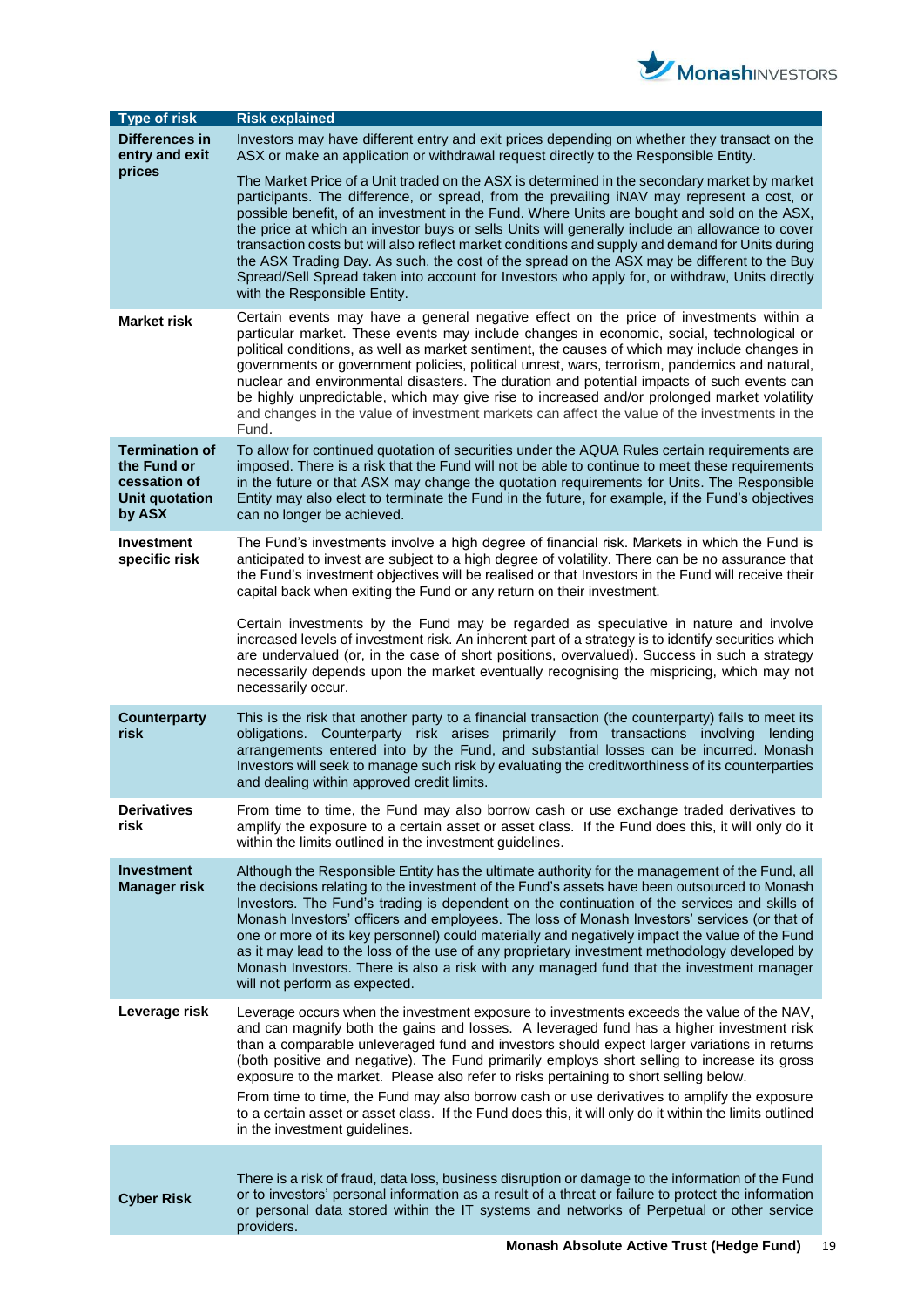

| Type of risk                 | <b>Risk explained</b>                                                                                                                                                                                                                                                                                                                                                                                                                                                                        |
|------------------------------|----------------------------------------------------------------------------------------------------------------------------------------------------------------------------------------------------------------------------------------------------------------------------------------------------------------------------------------------------------------------------------------------------------------------------------------------------------------------------------------------|
| <b>Short selling</b><br>risk | Short selling involves a higher level of risk than buying a security. This is because when a<br>security is bought, the maximum loss is limited to the amount invested. With short selling, there<br>is no limit on the maximum loss because there is no upper limit on a security's price (which is<br>the price at which the Fund will need to repurchase a given security that has been sold). Unless<br>action is taken, losses will continue to increase as the security's price rises. |
|                              | Borrowed securities may also be unexpectedly recalled at a time when they cannot be bought<br>back without substantial losses being incurred.                                                                                                                                                                                                                                                                                                                                                |
|                              | Where short-selling is employed, risks are managed by applying the following principals to<br>preserve capital:                                                                                                                                                                                                                                                                                                                                                                              |
|                              | setting price targets and soft stop loss levels, such that the position is reviewed if there is<br>$\bullet$<br>a price movement more adverse than 10%;                                                                                                                                                                                                                                                                                                                                      |

- limiting the weight of short exposures to the weight of the long holding they are paired against, or if it is not a pair trade, to half the weight of comparable long stocks; and
- diversifying within the portfolio for stocks, sectors and investment themes.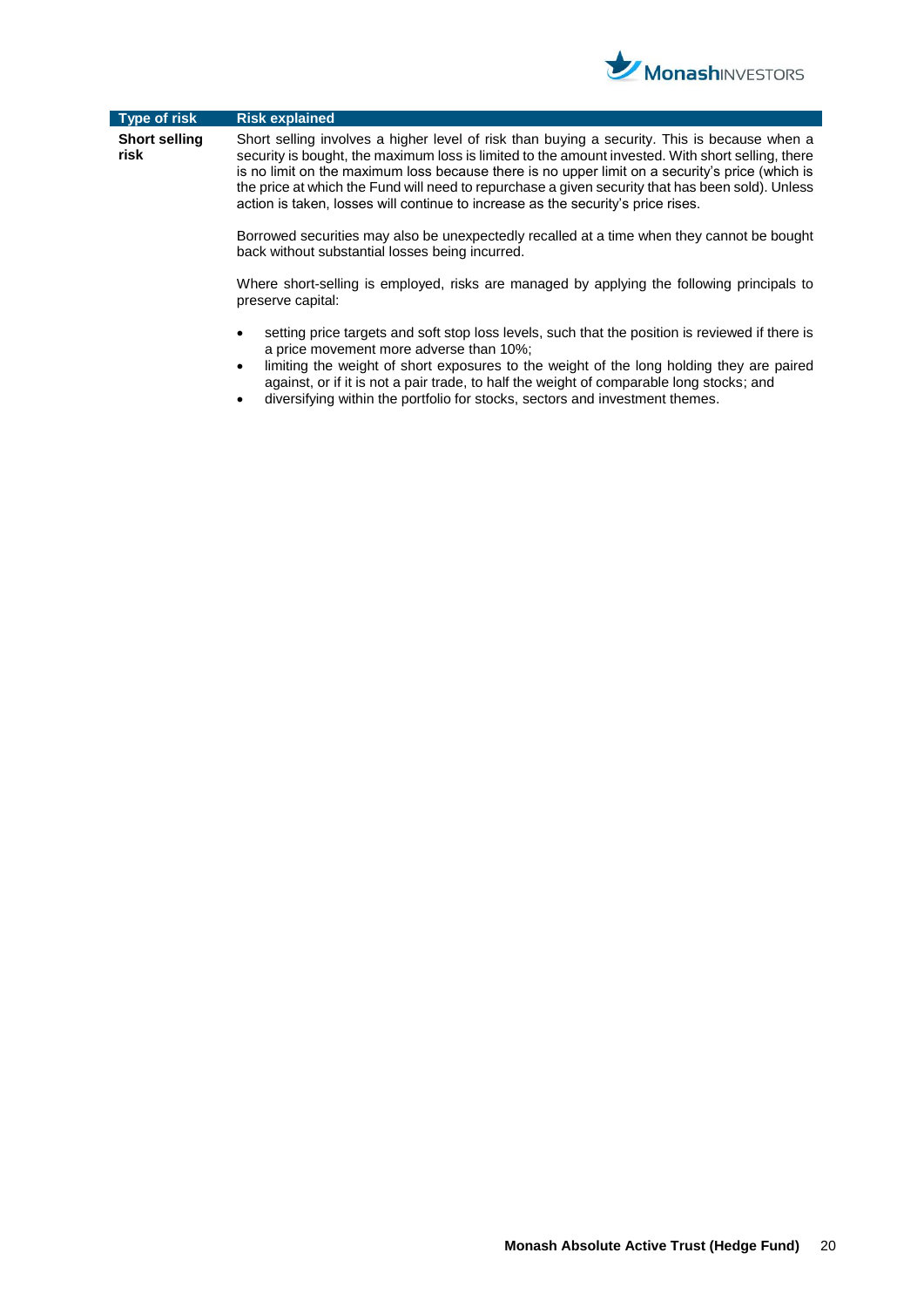

# <span id="page-20-0"></span>**10. Fees and other costs**

# **DID YOU KNOW?**

Small differences in both investment performance and fees and costs can have a substantial impact on your long term returns.

For example, total annual fees and costs of 2% of your account balance rather than 1% could reduce your final return by up to 20% over a 30 year period (for example, reduce it from \$100,000 to \$80,000).

You should consider whether features such as superior investment performance or the provision of better investor services justify higher fees and costs.

You may be able to negotiate to pay lower fees. Ask the Fund or your financial adviser.

# **TO FIND OUT MORE**

If you would like to find out more, or see the impact of the fees based on your own circumstances, the **Australian Securities and Investments Commission** (**ASIC**) Moneysmart website [\(www.moneysmart.gov.au\)](http://www.moneysmart.gov.au/) has a managed funds fee calculator to help you check out different fee options.

#### **Fees and other costs**

This section shows fees and other costs that you may be charged. These fees and costs may be deducted from your money, from the returns on your investment or from the assets of the Fund as a whole.

Please refer to section 13 for tax information.

You should read all the information about fees and costs because it is important to understand their impact on your investment.

If you are an indirect investor (for example because you are investing through an IDPS), any additional fees that you may be charged by your service operator for investing in the Fund via their service will be set out in your service operator's disclosure document.

#### **Fees and costs summary**

 $\overline{a}$ 

| <b>Monash Absolute Active Trust (Hedge Fund)</b>                                                                 |                                     |                                                                                                                                                                                                                                                                                                                                     |
|------------------------------------------------------------------------------------------------------------------|-------------------------------------|-------------------------------------------------------------------------------------------------------------------------------------------------------------------------------------------------------------------------------------------------------------------------------------------------------------------------------------|
| <b>TYPE OF FEE OR COST</b>                                                                                       | <b>AMOUNT</b>                       | <b>HOW AND WHEN PAID</b>                                                                                                                                                                                                                                                                                                            |
| <b>Ongoing annual fees and costs</b>                                                                             |                                     |                                                                                                                                                                                                                                                                                                                                     |
| <b>Management fees and costs</b><br>The fees and costs for managing your<br>investment <sup>1</sup>              | 2.6429% per annum of $NAV2$         | Management fees, which are<br>expressed as a percentage of the<br>NAV, are calculated and accrued<br>daily and generally paid to<br>Monash Investors monthly in<br>arrears. They are deducted<br>directly from the Fund's assets<br>and reflected in its Unit price.<br>You may be able to negotiate the<br>management fee with us. |
| <b>Performance fees</b><br>Amounts deducted from your<br>investment in relation to<br>performance of the product | 1.47% per annum of NAV <sup>3</sup> | The performance fee is calculated<br>daily and accrued daily based on<br>the NAV (before performance fee)<br>and is crystallised and paid on a<br>quarterly basis (if applicable).                                                                                                                                                  |
| <b>Transaction Costs</b>                                                                                         | Nil                                 | All Transactions Costs are paid out                                                                                                                                                                                                                                                                                                 |

<sup>1</sup> *These fees may be individually negotiated if you are a wholesale client (as defined in the Corporations Act). Management fees and costs reduce the NAV of the Fund and are reflected in the Unit price. Management costs and expenses are comprised of costs for administering and investing in the assets of the Fund and other expenses and reimbursement in relation to the Fund which are variable. For more information on the management fee and costs, please refer to "Management fees and costs" in the "Additional Explanation of Fees and Costs" section below.*

2 *Inclusive of Goods and Services Tax (GST) net of any input tax credits and any reduced input tax credits (if available).*

<sup>&</sup>lt;sup>3</sup> Inclusive of Goods and Services Tax (GST) net of any input tax credits and any reduced input tax credits (if available). The estimated performance fee is based on a reasonable estimate of the performance fee for the Fund. The estimate is based on the 5 year average of the performance of a fund with *similar underlying assets and similar investment strategy managed by Monash Investors. Past performance is not an indicator of future performance, and estimates can change. For more information on how the performance fee is calculated, please refer to "Performance fees" in the "Additional Explanation of Fees and Costs" section below.*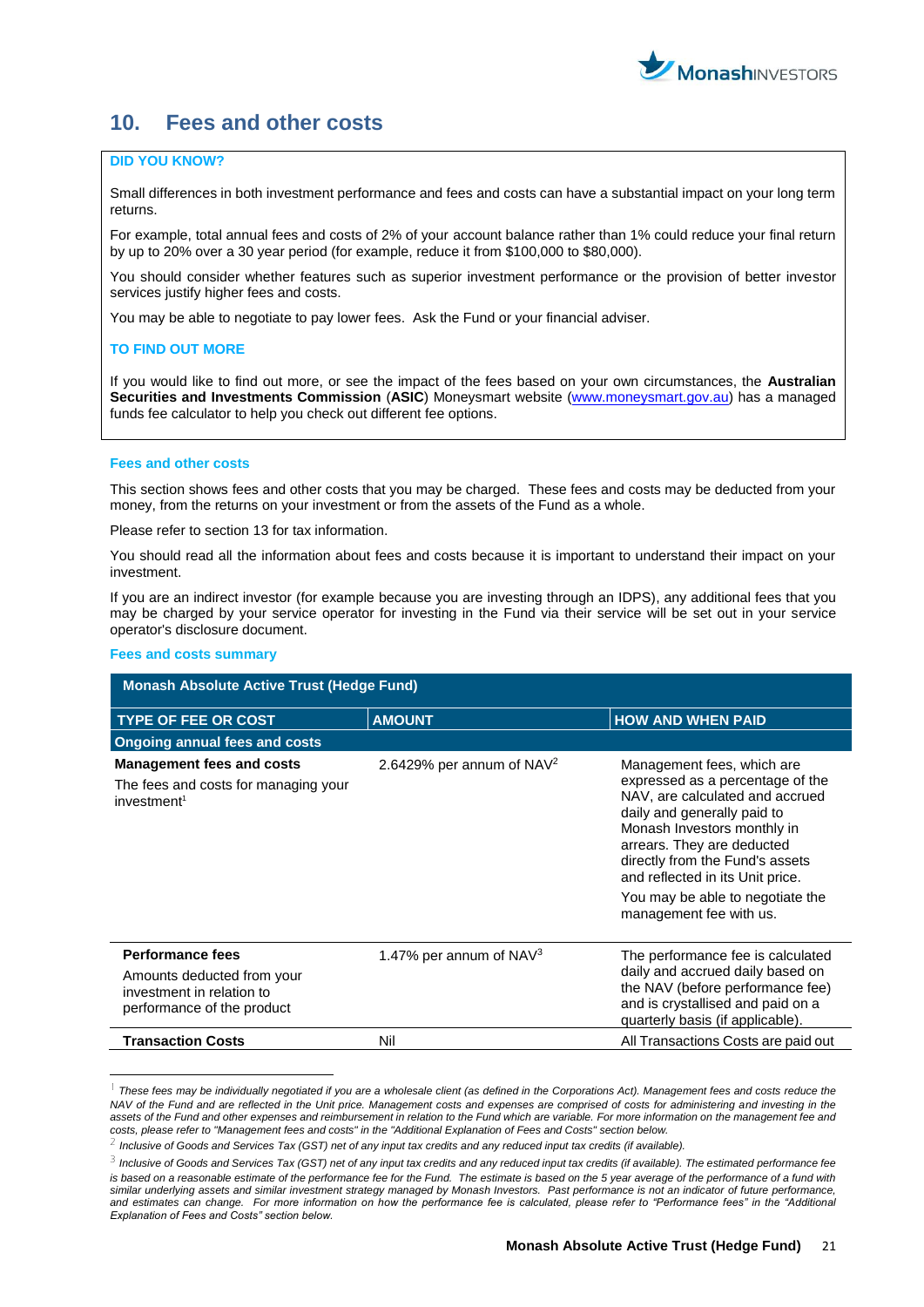

The costs incurred by the Fund when buying or selling assets

 $\overline{a}$ 

of the Fund's assets and reflected in its NAV per Unit. This amount represents **net** Transactions Costs borne by all Investors after any Buy/Sell Spread recoveries charged on Investor-initiated transactions (see 'Buy/Sell Spread' in the table below).

| Investor activity related fees and costs (fees for services or when your money moves in or out of the<br>$Fund)^4$ |                                                                                |                                                                                                                                                                                              |
|--------------------------------------------------------------------------------------------------------------------|--------------------------------------------------------------------------------|----------------------------------------------------------------------------------------------------------------------------------------------------------------------------------------------|
| <b>Establishment fee</b>                                                                                           | Nil                                                                            | Not applicable.                                                                                                                                                                              |
| The fee to open your investment                                                                                    |                                                                                |                                                                                                                                                                                              |
| <b>Contribution fee</b>                                                                                            | Nil                                                                            | Not applicable.                                                                                                                                                                              |
| The fee on each amount contributed<br>to your investment                                                           |                                                                                |                                                                                                                                                                                              |
| <b>Buy Spread/ Sell Spread</b>                                                                                     | 0.30% upon entry and 0.30% upon                                                | <b>Estimated Buy Spread/Sell Spread</b>                                                                                                                                                      |
| An amount deducted from your<br>investment representing costs<br>incurred in transactions by the Fund              | exit when buying and selling Units<br>directly with the Responsible<br>Entity. | are allocated when an Investor<br>buys or sells Units by incorporating<br>Buy Spread/Sell Spread<br>a<br>between the Fund's Application<br>Price and Withdrawal Price, where<br>appropriate. |
| <b>Withdrawal fee</b>                                                                                              | Nil                                                                            | Not applicable.                                                                                                                                                                              |
| The fee on each amount you take<br>out of your investment                                                          |                                                                                |                                                                                                                                                                                              |
| Exit fee                                                                                                           | Nil                                                                            | Not applicable.                                                                                                                                                                              |
| The fee to close your investment                                                                                   |                                                                                |                                                                                                                                                                                              |
| <b>Switching fee</b><br>The fee for changing investment<br>options                                                 | Nil                                                                            | Not applicable.                                                                                                                                                                              |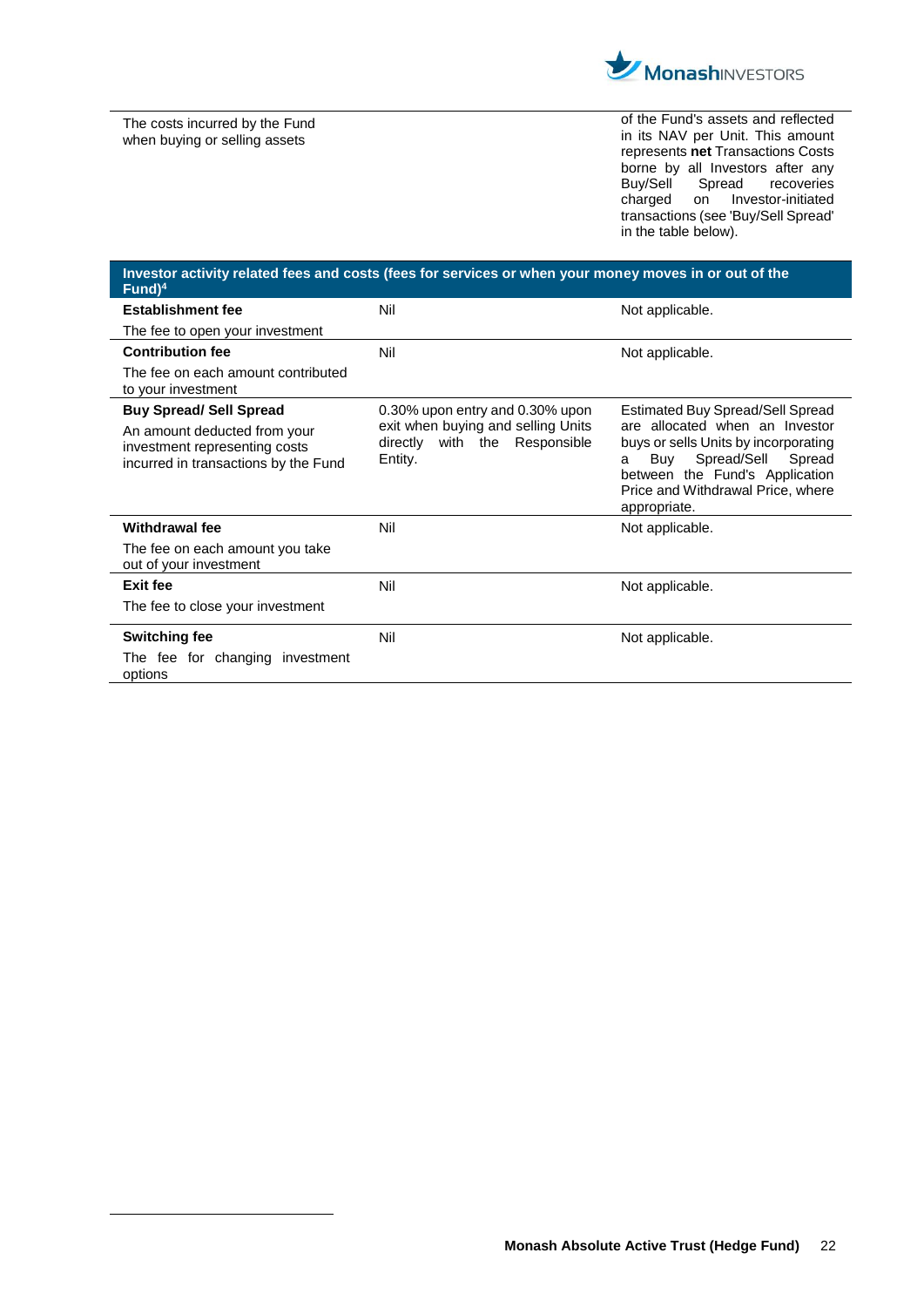# **Example of annual fees and costs for the Fund**

This table gives an example of how the ongoing annual fees and costs in the Fund can affect your investment over a 1-year period. You should use this table to compare this product with other products offered by managed investment schemes.

| Example for an investment in the<br><b>Monash Absolute Active Trust</b> |                                     | BALANCE OF \$50,000 <sup>*5</sup> WITH A CONTRIBUTION OF \$5,000<br><b>DURING THE YEAR</b>                                                                                       |
|-------------------------------------------------------------------------|-------------------------------------|----------------------------------------------------------------------------------------------------------------------------------------------------------------------------------|
| <b>Contribution Fees</b>                                                | Nil.                                | For every additional \$5,000 you put in, you will be charged \$0.00.                                                                                                             |
| <b>PLUS</b><br>Management fees<br>and costs                             | 2.6429% p.a. of<br>NAV <sup>6</sup> | And, for every \$50,000 you have in the Fund you will be charged or<br>have deducted from your investment \$1,321.45 in management fees<br>and costs each year.                  |
| <b>PLUS</b><br>Performance fees                                         | 1.47% p.a of NAV <sup>7</sup>       | And, you will be charged or have deducted from your investment<br>\$735.00 in performance fees each year.                                                                        |
| <b>PLUS</b><br>Transaction costs                                        | Nil                                 | And, you will be charged or have deducted from your investment \$0<br>in transaction costs.                                                                                      |
| <b>EQUALS</b><br>Cost of the Fund                                       |                                     | If you had an investment of \$50,000 at the beginning of the year and<br>you put in an additional \$5,000 during that year, you would be<br>charged fees and costs of \$2,056.45 |
|                                                                         |                                     | What it costs you will depend on the fees you negotiate.                                                                                                                         |

1

<sup>5</sup> *We have assumed a constant value of \$50,000 for the whole year.*

<sup>6</sup> *The figure used for the management fees and costs in the example above reflects the Responsible Entity's reasonable estimate at the time of this PDS of the typical ongoing amounts.* 

<sup>7</sup> *This is an estimate only*, *please refer to "Performance fees" in the "Additional Explanation of Fees and Costs" section below for more detail.*

*All fees and costs in the table above include Goods and Services Tax (GST) net of any input tax credits and any reduced input tax credits (if available).*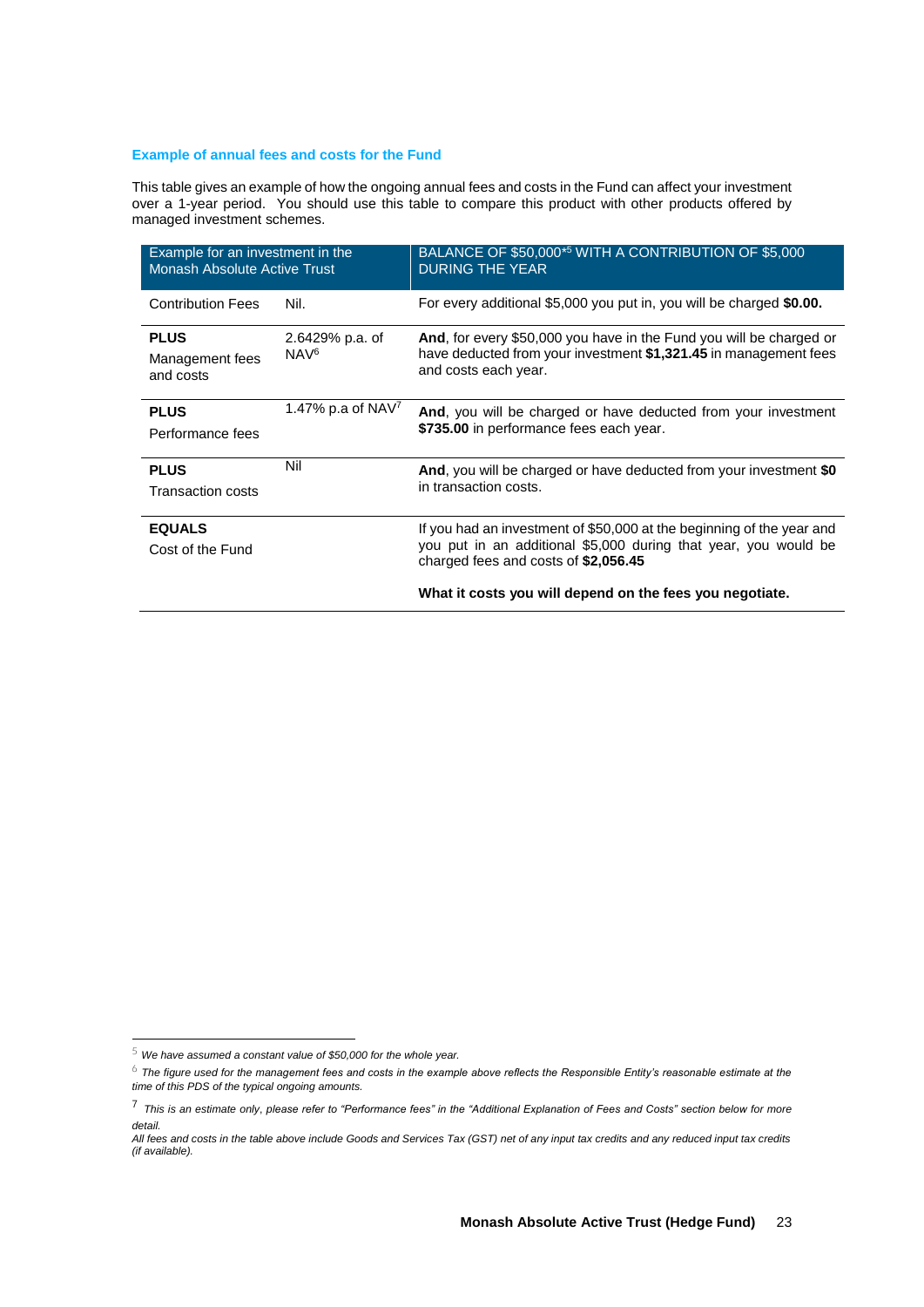#### **Additional explanation of fees and costs**

#### **Management fees and costs**

#### **Management fees**

The Fund pays a management fee of 1.3833% per annum (**p.a.**) of the Fund's NAV (before fees) to Monash Investors. The management fee is calculated daily and is payable monthly in arrears. You will not be charged directly for the management fee as this will be paid out the Fund and reflect in the value of the Unit price. Monash Investors may pass some or all of its management fee to the Responsible Entity.

#### **Differential fees**

We may negotiate a rebate of all or part of our management fee with wholesale clients (as defined by the Corporations Act). The payment and terms of rebates or waivers are negotiated with wholesale clients but are ultimately at our discretion, subject to the Corporations Act and ASIC policy.

#### **Management costs**

Management costs may include:

- any operating expenses which are not paid out of our management fees (see 'Operating expenses below); and
- other indirect management costs.

#### *Operating expenses*

We are entitled to charge to the Fund or be reimbursed from the Fund for any expenses incurred in the proper performance of our duties and obligations relating to the management and administration of the Fund. These costs may include items such as legal, audit, tax, registry, ASIC, ASX, administration (including iNAV), service provider fees, custody, market making and expenses for publishing this PDS.

There is no limit in the Constitution on the amount that can be recovered for expenses that are reasonably and properly incurred.

#### *Abnormal operating expenses*

Abnormal operating expenses are not generally incurred during the day-to-day operation of a Fund and are not necessarily incurred in any given year. They are due to abnormal events like the cost of running an Investor meeting, or legal costs incurred by changes in the Constitution.The Constitution allows the Responsible Entity to charge these abnormal operating expenses as a cost that is additional to our management fees for the relevant year.

We may charge these abnormal operating expenses incurred in any year without notice to Investors.

#### *Other indirect management costs*

As at the date of this PDS, the Fund does not currently expect to incur indirect costs.

# **Transaction Costs**

In managing the investments of the Fund, Transaction Costs such as brokerage, settlement costs and clearing costs may be incurred in the Fund's investment portfolio, or when the Fund experiences cash flows in or out of it.

When the Fund incurs Transaction Costs from changing its investment portfolio, they are paid out of the Fund's assets and reflected in its Unit price.

Estimated Transaction Costs that are incurred because Investors buy or sell Units are also paid from the Fund's assets, but they are intended to be recovered from those transacting Investors by the Buy Spread/Sell Spread allowances that are included in the calculation of the Fund's Application Price or Withdrawal Price, where relevant, as described under 'Buy/Sell Spread' in this section 10.

Net Transaction Costs after any Buy Spread/Sell Spread recoveries charged on Investor-initiated transactions, as shown in the 'Fees and costs summary' table in this section 10, are a cost to all Investors in the Fund.

Transaction Costs may vary from year to year without notice to Investors.

The ongoing annual transaction cost information for the Fund based on the most recently completed financial year is publicly available at our website (see www.monashinvestors.com) or can be obtained free of charge by contacting us:

- estimated total gross Transaction Costs;
- estimated Transaction Costs recovered by the Buy Spread/Sell Spread on Investorinitiated transactions; and
- estimated net Transaction Costs borne by all Investors (the estimated percentage by which the Fund's investment return has been reduced by Transaction Costs not recovered by Buy Spreads/Sell Spreads).

The Responsible Entity's reasonable estimate of gross Transaction Costs incurred by the Fund is 0.30% p.a. of the NAV of the Fund.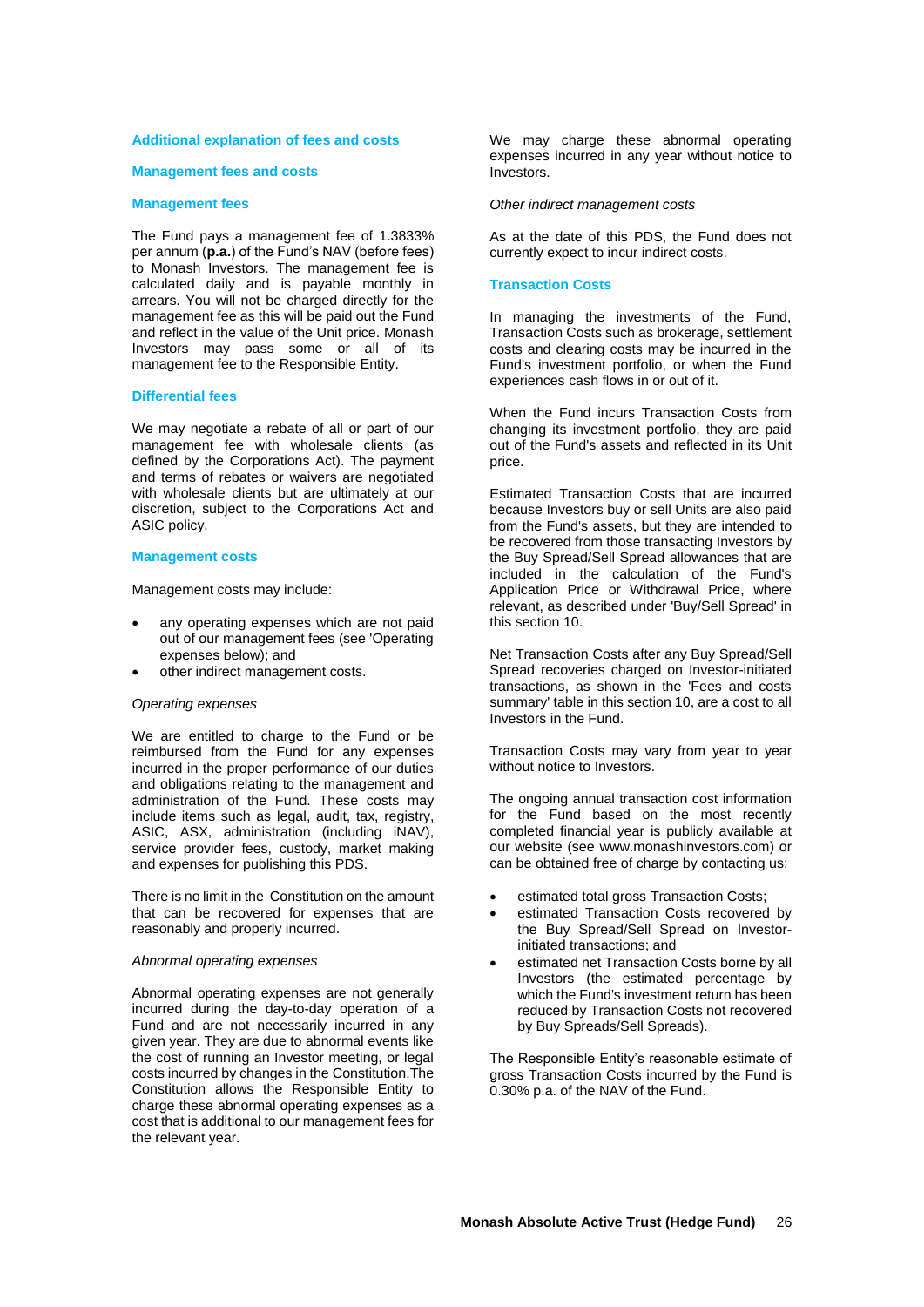

### **Investor activity related fees and costs**

#### *Buy/Sell Spread*

Estimated Transaction Costs are allocated when an Investor buys or sells Units in the Fund by incorporating a Buy Spread/Sell Spread between the Fund's Application Price and Withdrawal Price, where appropriate. This aims to ensure that other Investors are not impacted by the Transaction Costs associated with a particular

Estimated Transaction Costs, which are used to determine the Buy Spread/Sell Spread, are reviewed regularly. Consequently, the Buy Spread/Sell Spread current as at the date of this PDS, as shown in the 'Fees and costs summary' table in this section 10, may change (increase or decrease) during the life of this PDS.

The current Buy/Sell Spread for the Fund at any time (as amended) is publicly available at our website (see www.monashinvestors.com) or can be obtained free of charge by contacting us.

GST is not applicable to any Buy Spread/Sell Spread when you buy or sell Units in the Fund.

At the time of issueof this PDS, the estimated Transaction Costs recovered from the Buy Spread / Sell Spread is 0.27% p.a.

#### **Performance fee**

A performance fee is payable to Monash Investors quarterly when the NAV per Unit, before performance fees, is above the High Water Mark subject to a Hurdle. The Hurdle is the RBA Cash Rate + 5%.

The performance fee is calculated daily and accrued daily based on the NAV (before performance fee) and is crystallised and paid on a quarterly basis. Performance fees are paid where applicable from Withdrawals through the financial year using a pro-rata calculation.

The performance fee per Unit is 20.5% p.a. of the amount by which the NAV per Unit exceeds the High Water Mark and the Fund achieves the hurdle.

This means that Monash Investors is only entitled to charge a performance fee if the investment performance has exceeded the return of the RBA Cash Rate plus 5%. Generally, the greater the investment performance of the NAV, the greater the performance fee and therefore the greater the overall management costs for the Fund. The actual performance fee payable (if any) will depend on the performance of the Fund over the relevant period.

Investor buying or selling Units in the Fund. We have discretion to waive the Buy Spread/Sell Spread on applications or withdrawals where no Transaction Costs are incurred.

A Buy Spread/Sell Spread is an additional cost to you and will impact the return on your investment. The spread, if applicable, is based on our estimates of the average Transaction Costs incurred by the Fund. However, it is not a fee paid to us and is retained in the Fund to cover the actual Transaction Costs as they are incurred. Where the daily calculated performance fee is negative, it is applied to reduce any accrued performance fee from the previous day, or, where there is no accrued performance fee from the previous day, carried forward as a 'Performance Deficit'. Any Performance Deficit will need to be offset by future positive performance fees and before any performance fee becomes payable. This means that the Fund must make up any under-performance (in dollar terms) from previous periods before a performance fee can be accrued and reflected in the Unit price. This is referred to as a High Water-Mark.

### **Differences between the Buy/Sell Spread (when dealing with the Responsible Entity offmarket) and Transaction Costs when trading on-market**

The price at which Investors buy and sell Units on the ASX may vary from the prevailing iNAV. The Market Price of a Unit traded on the ASX is determined in the secondary market by market participants. The difference, or spread, from the prevailing iNAV may represent a cost, or possible benefit, of an investment in the Fund. Where Units in the Fund are bought and sold on the ASX, the price at which an Investor buys or sells Units will generally include an allowance to cover Transaction Costs but will also reflect market conditions and supply and demand for Units during the ASX Trading Day. As such, the cost of the spread on the ASX may be different to the cost of the 'Buy Spread' or 'Sell Spread' for Investors who apply or withdraw directly with the Responsible Entity.

#### **Further information about fees and costs**

#### **Borrowing costs**

If the Fund incurs any incidental borrowing costs for short-term operation purposes, these costs may be paid out of the Fund's assets and reflected in its Unit price. Any borrowing costs are additional to the management fees and costs shown in the 'Fees and costs summary' table in this section 10.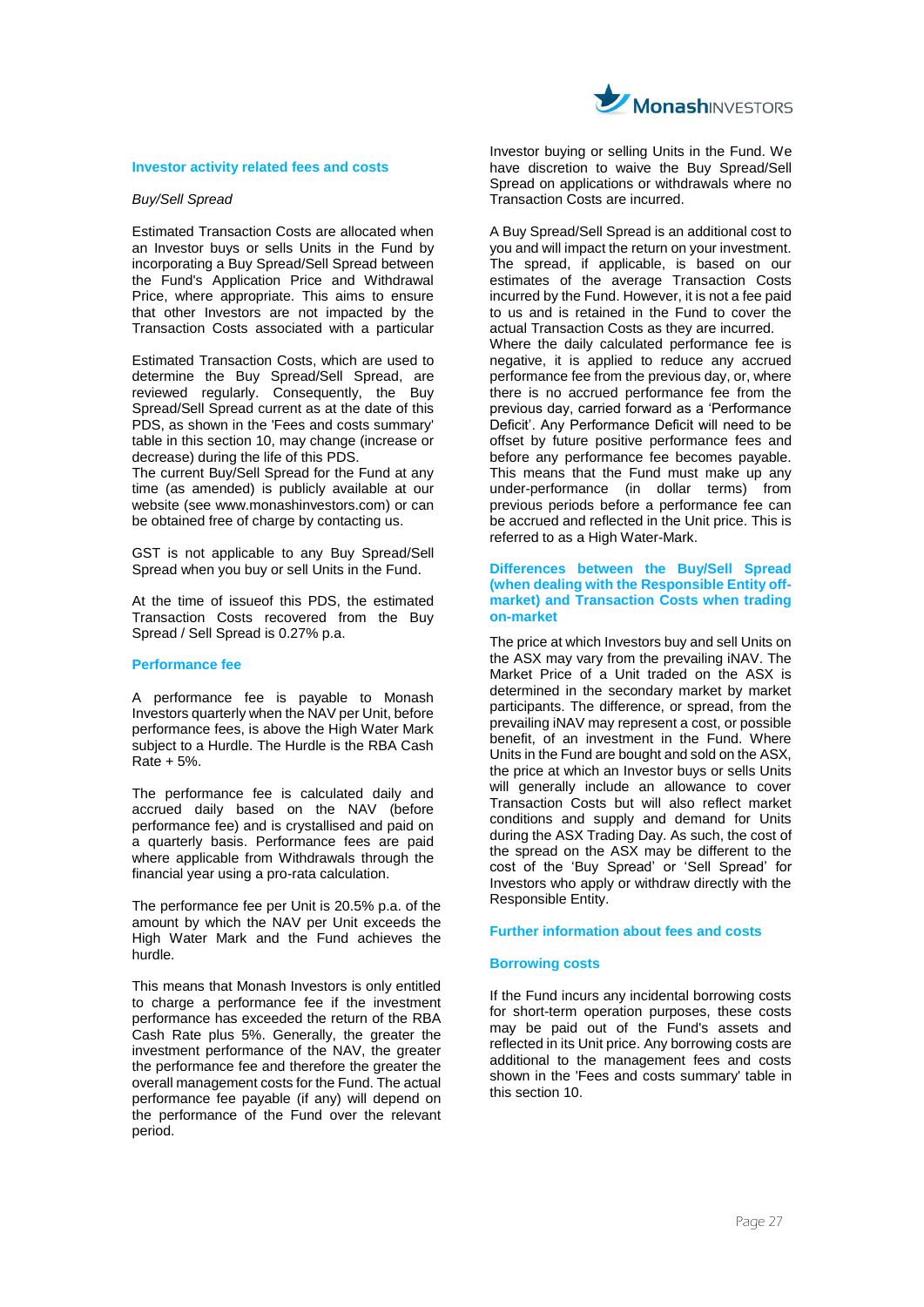

#### **Miscellaneous fees**

If we incur a fee because a cheque or direct debit for your investment in the Fund is dishonoured by your financial institution, the amount will be charged to your investment.

#### **Maximum fees and charges**

The Constitution of the Fund permits higher fees to be charged as well as other fees which are not currently levied. The maximum management fee that may be paid by the Fund under the Constitution is 4% of the gross asset value of the Fund per annum. We will give Investors 30 days written notice in advance of any increase in fees and costs charged by the Fund.

All estimates of fees in this section are based on information available as at the date of this PDS.

### **Increases or alterations to our fees**

We may change our fees without your consent. However, we won't increase our management fees, or introduce any new fees, without giving you or your service operator (as applicable) at least 30-days' written notice.

Management costs and transaction costs may vary each year without notice.

#### **Can we charge fees not currently levied?**

The Fund's Constitution provides that we can charge the following fees:

| Fee       | <b>Description</b>  | <b>Maximum</b><br><b>Allowable</b> |          |
|-----------|---------------------|------------------------------------|----------|
| Entry fee | The fee on each     | 5%<br>Ωf                           | the      |
|           | amount contributed  | Application                        |          |
|           | to your investment. | Price.                             |          |
| Exit fee  | The fee on each     | 5%                                 | the      |
|           | amount you take out | proceeds                           | of       |
|           | of your investment. | redemption                         | $\Omega$ |
|           |                     | the Unit.                          |          |

At the date of this PDS, we do not charge these fees. If we introduce them, we will give Investors 30 days written notice in advance.

To find out more or to receive a copy of the Fund's Constitution, please contact the Responsible Entity.

# **Fees for indirect Investors**

For Indirect Investors accessing the Fund through an IDPS, additional fees and costs may apply. These fees and costs are stated in the offer document provided by the relevant IDPS operator.

# **Tax**

Tax information, including GST, is set out in section 13. Unless otherwise stated, all fees and other costs disclosed in this PDS are inclusive of the net effect of GST.

# **Market making agent cost**

Macquarie has been appointed as the Market Making Agent by the Responsible Entity to execute its market making activities to provide liquidity for the Units on the AQUA Market and also to facilitate settlement. Macquarie will earn a fee as a result of these activities. This fee will be payable out of the Fund assets and will be subject to GST.

#### **Brokerage fees for Investors**

Investors are likely to incur brokerage fees and charges from their stockbroker when buying and selling Units in the Fund via the AQUA Market. Investors should consult their stockbroker for more information in relation to their fees and charges.

### **Commissions and soft dollar payments**

The Responsible Entity and Monash Investors do not pay any fees or commissions to your financial adviser. However, your adviser may charge you certain fees for the services they provide to you. No commissions are paid to any intermediaries.

# **Other benefits**

As a result of your investment in the Fund your intermediary may receive other non-monetary benefits (where allowed by law), which are not an additional cost to you.

#### **Platform administration payments**

We may make payments to platform providers for administrative services associated with distributing our Fund on their investment menu (where allowed by law). These payments may help them recover their costs incurred in establishing our Fund on their menu and `certain other marketing and distribution costs. If these payments are made, they are not paid by you or the Fund, but rather they are paid by the Investment Manager.

# **Benefits received**

As a result of brokerage paid by the Fund, we may receive benefits such as investment research, which we may use for any investment purpose, including for the Fund.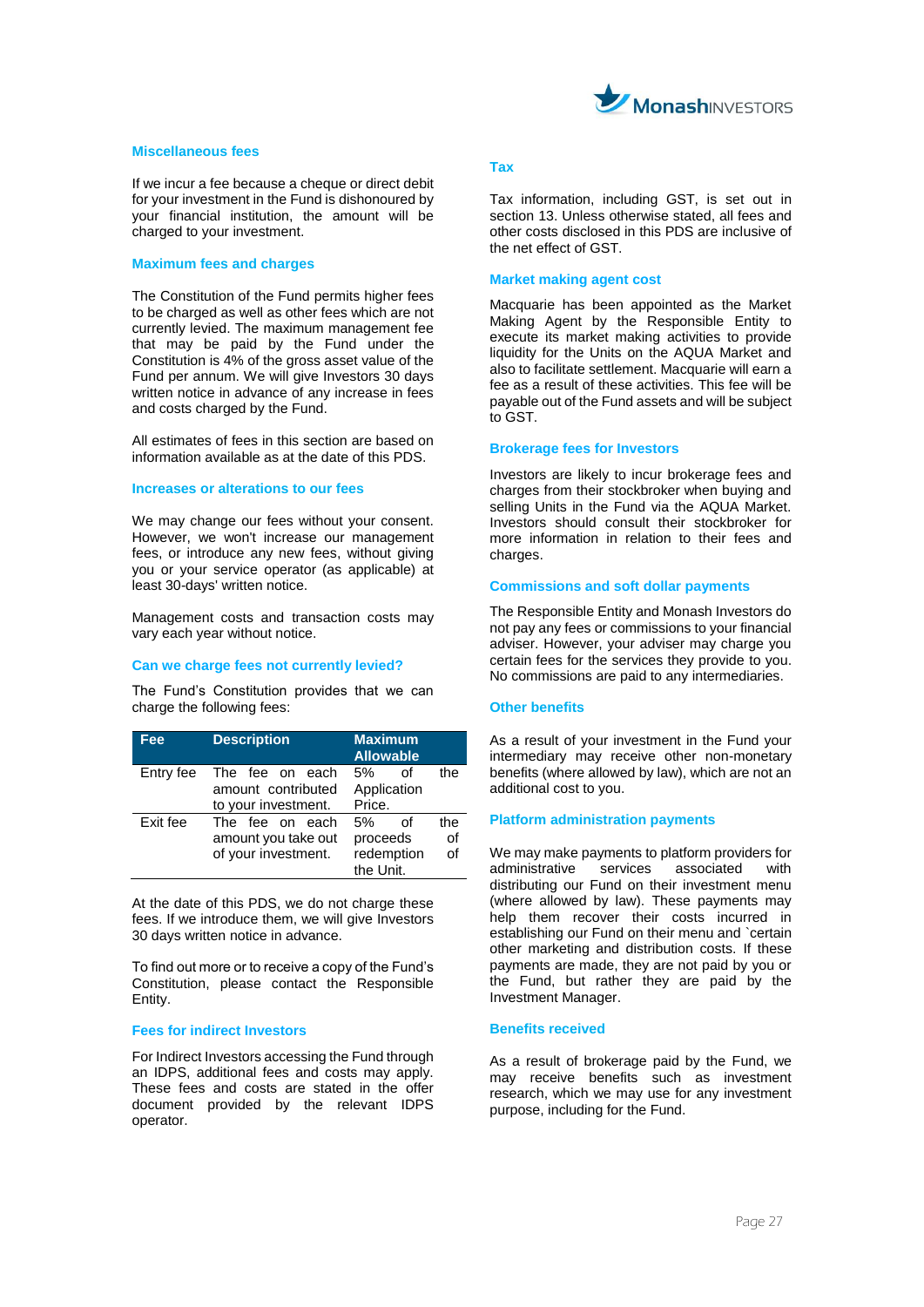

# <span id="page-26-0"></span>**11. Buying and selling Units on the ASX**

# **Buying Units on the ASX**

Investors can invest in the Fund by purchasing Units via their stockbroker. Investors do not need to complete an Application Form and they will settle the purchase of their Units in the same way they would settle purchases of listed via the ASX CHESS settlement service. Trading occurs between the hours of 10.00am and 4.00pm on ASX Trading Days. Settlement of the purchase will occur 2 Business Days after the on-market purchase (T+2).

The minimum number of Units applicable to Investors who buy Units on the ASX will depend upon your stockbroker. It is common for stockbrokers to require that an initial purchase of any particular securities must be for least \$500, known as a "minimum marketable parcel of securities" and to allow further acquisitions provided that no fractions may be acquired. An investor's entry price into the Fund will be the price at which they have purchased Units on the ASX.

Consistent with securities quoted on the ASX, Investors do not have cooling-off rights in respect of Units purchased on the ASX under the AQUA Rules.

#### **Selling your Units on the ASX**

Investors who have bought their Units on the ASX can withdraw from the Fund by selling Units on the ASX via their stockbroker. Investors who sell Units on the ASX do not need to complete a Withdrawal Form and they will receive the proceeds from the sale of their Units in the same way they would receive proceeds from the sale of listed securities via the ASX CHESS settlement service. Settlement of the sale will occur 2 Business Days after the on-market sale (T+2).

There is no minimum number of Units Investors can sell on the ASX. An Investor's exit price will be the price at which they have sold Units on the ASX.

#### **ASX liquidity**

Investors can buy Units from other investors in the secondary market in the same way as ASX listed securities. Investors who have bought Units on the ASX can sell these Units to other investors in the secondary market.

The Responsible Entity, on behalf of the Fund, may provide liquidity to Investors on the ASX by acting as a buyer and seller of Units. At the end of each Business Day, the Responsible Entity will create or cancel Units by applying for or redeeming its net position in Units bought or sold on the ASX. The Responsible Entity has appointed Macquarie, a market participant, to act as the Market Making Agent to transact and facilitate settlement of trades in Units on its behalf.

The price at which the Responsible Entity may buy or sell Units will reflect the Responsible Entity's view of NAV per Unit (as referenced by the iNAV), market conditions and supply and demand for Units during the ASX Trading Day. The Fund will bear the risk of the market making activities undertaken by the Responsible Entity on the Fund's behalf, which may result in either a cost or a benefit to the Fund. The risks of market making are explained in section 9.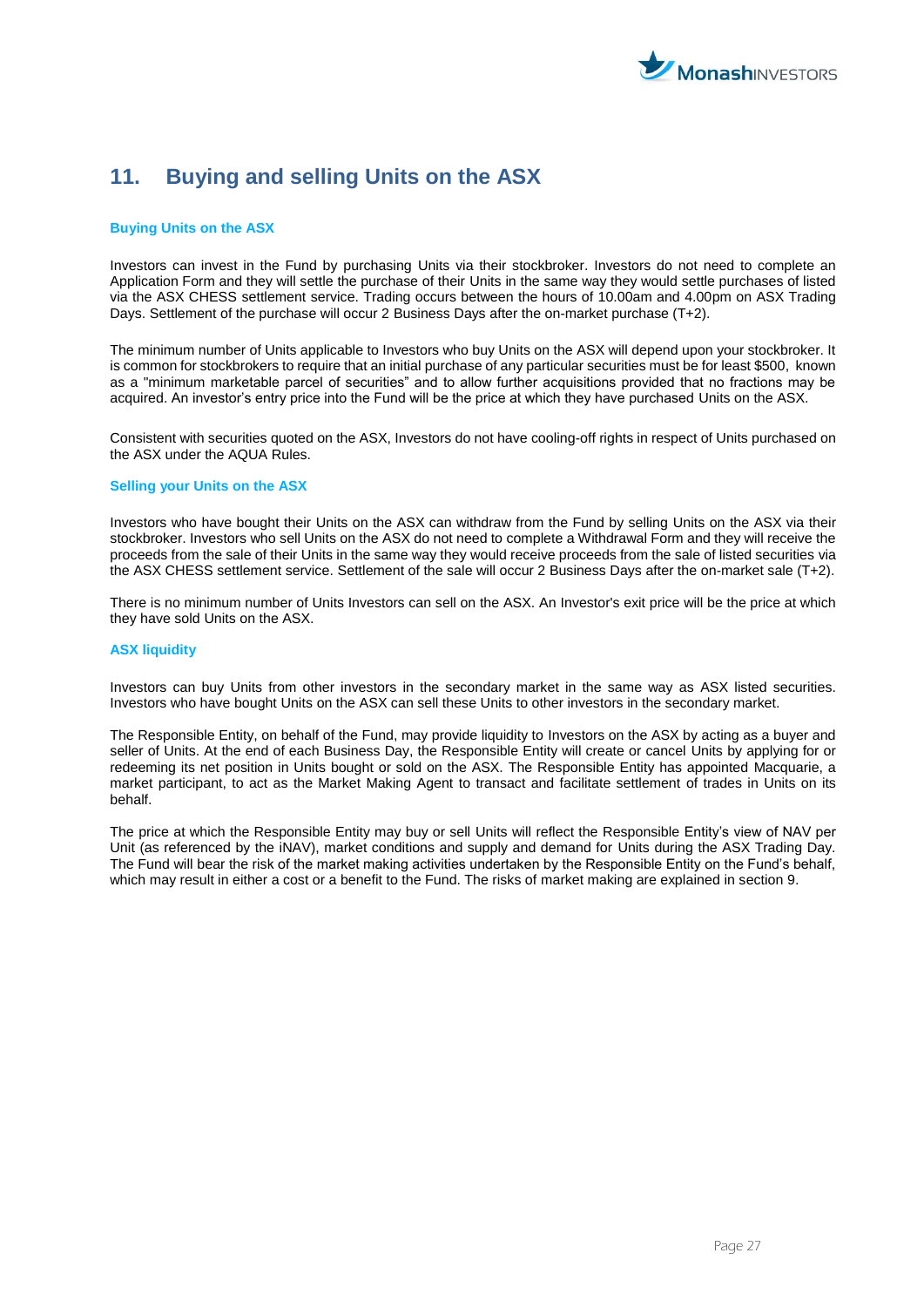

# <span id="page-27-0"></span>**12. Investing in the Fund directly with the Responsible Entity**

Investors can invest in the Fund by buying Units on the ASX or by applying for Units directly to the Responsible Entity by completing an Application Form.

The method by which you invest in the Fund does not affect the method by which you can exit the Fund. If you invest in the Fund by buying Units on the ASX, you can exit the Fund by selling Units on the ASX or by making a withdrawal request directly with the Responsible Entity. If you invest in the Fund by applying for Units directly with the Responsible Entity you can exit the Fund by selling Units on the ASX or by making a withdrawal request directly with the Responsible Entity. There are differences between buying and selling Units on the ASX and applying for Units or making a withdrawal request to the Responsible Entity. The Summary comparison - transacting on the ASX or directly with the Responsible Entity table in section 3 sets out these key differences. For more information on buying and selling Units on the ASX see sections 3 and 11.

#### **Applying directly to the Responsible Entity**

You can make an investment in the Fund by sending a correctly completed Application Form together with the required supporting identification documentation to the Unit Registry. Once accepted, the entry price for an Investor who applies directly to the Responsible Entity for Units in the Fund will be calculated using the NAV per Unit, which will include an allowance for transactions costs incurred by the Fund. The minimum initial investment is \$10,000. Additional investments can be made into an existing account at any time. No minimum amount applies to additional investments made by BPAY®. The minimum amount for an additional investment made using electronic funds transfer (**EFT**) or cheque is \$5,000.

We may accept initial and additional investment applications for smaller amounts at our discretion. The processing of applications for lower amounts may be delayed while approval is sought for the lower application amount. We may also reject applications at our discretion.

If you invest into the Fund indirectly through an IDPS, the minimum amount will be determined by the operator of the IDPS and may be higher or lower than if you invest in the Fund directly.

#### **How we process transactions**

We will process your application when we have received:

- your completed Application Form, including any required identification documentation; and
- your cleared application monies into the Fund's application bank account.

If we accept your application and receive your correctly completed Application Form by 2.00pm (Sydney time) on a Business Day, identification documents (if required) and your cleared funds by close of business on the same Business Day, your entry price will be the unit price calculated on that Business Day. We will generally issue Units to you the following Business Day. Otherwise we will issue Units to you using the entry price applicable to the Business Day on which we receive your completed documentation and cleared monies, subject to the applicable cut-off times.

If you invest by cheque or request us to process a direct debit, it may take up to three Business Days (in the case of a cheque) and up to four Business Days (in the case of a direct debit) for your application monies to clear from the date we bank the cheque or issue a direct debit request to your bank. If we receive your cheque or direct debit request before 2.00pm (Sydney time) on a Business Day we will action these on the day we receive them. If they are received after 2.00pm (Sydney time) on a Business Day we will action them the following Business Day. We will not issue Units until your application monies have cleared.

For applications made by BPAY® (available for additional applications only), we will not issue Units until we receive the money from your nominated financial institution. This generally means there will be a delay between the day you initiate a BPAY® transaction and the day the Units are issued. You will need to quote the Fund's Biller Code **349936** and your unique reference number. Refer to your last transaction confirmation or contact the Unit Registry to obtain your unique reference number.

If your cheque, direct debit, BPAY® or EFT is dishonoured by your financial institution, we will not process your application. We will not represent a dishonoured payment unless you first contact us to discuss your application. We may deduct any fees incurred as a result of the dishonoured payment from your application amount before we issue you with Units.

® Registered to BPAY Pty Ltd ABN 69 079 137 518

# **Completing the Application Form**

The Application Form is available from the Fund's website at [www.monashinvestors.com.](http://www.monashinvestors.com/)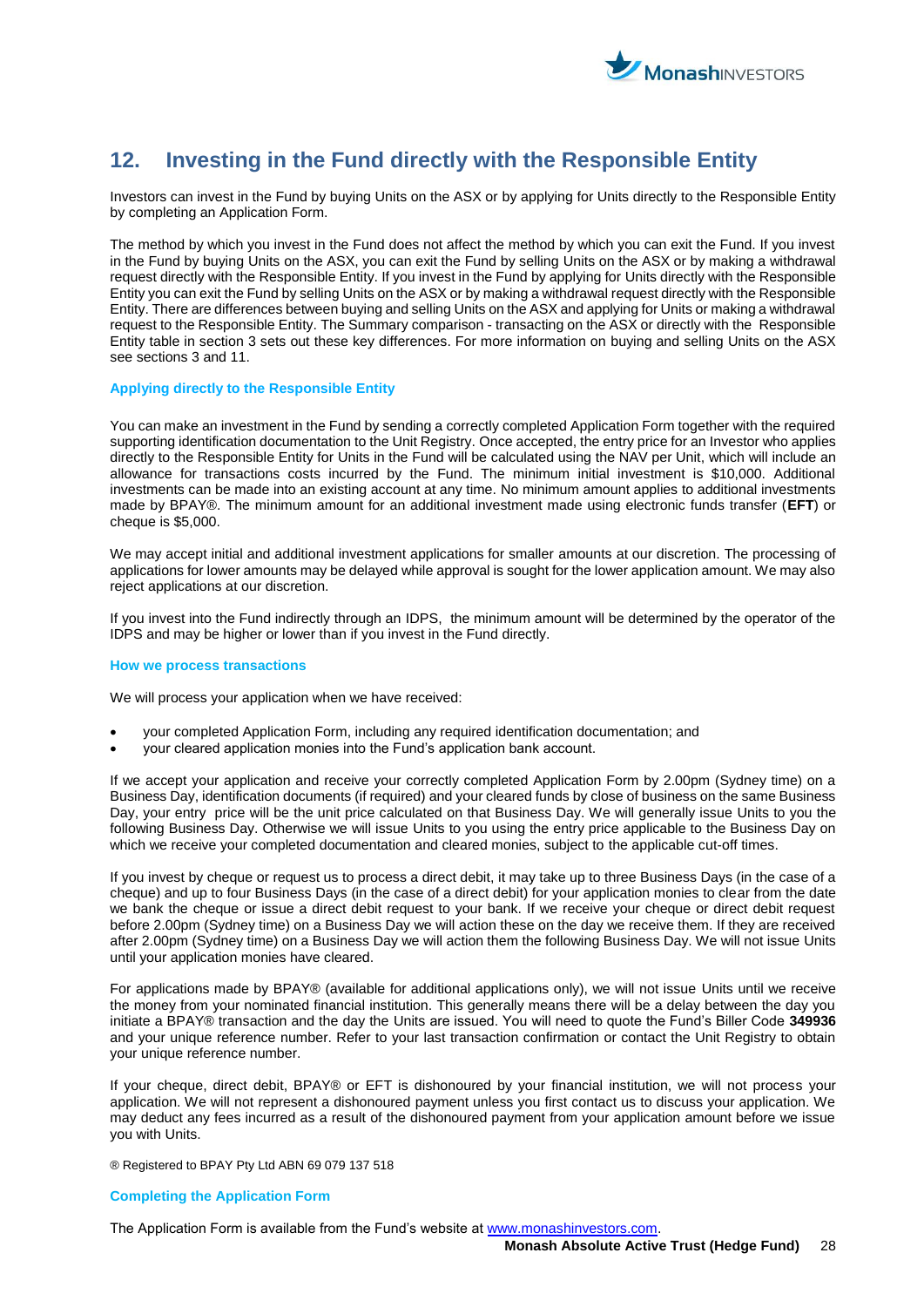

The Application Form details the identification documentation that we are required by law to collect from you before we can issue Units to you.

Please mail the completed original of the Application Form, together with certified copies of the requested identification documentation, to our Unit Registry. The Unit Registry's postal address appears on the front of this PDS and on the Application Form.

Please note that legislative requirements mean that we may not be able to accept an Application Form for an initial investment by fax or email. However, we may accept applications by other electronic means.

#### **Additional investments**

If you hold Units on the issuer sponsored sub-register, you can follow the steps below to add to your existing investment using BPAY® without the need to complete any forms. BPAY® provides you with the flexibility to make regular recurring additional investments at the frequency and amount of your choosing. There is no minimum investment amount for additional investments made using BPAY®.

• Using your bank account's BPAY® function, nominate Monash Absolute Active Trust as a Biller. The Biller Code is **349936** • Enter your unique customer reference number (CRN) that can be found in your last transaction confirmation. Please note that this is different from your investor number or SRN. Please contact the Unit Registry if you require confirmation of your CRN. We will use the CRN to allocate the additional investment to your account.

• Enter the amount of your additional investment. Note that your financial institution will generally allow a recurring BPAY® payment to be set up if you would like to make regular additional investments.

• Save a copy of your BPAY® payment receipt as proof of payment. The Unit Registry will send you a transaction confirmation once Units have been issued to you.

Please note that even though your BPAY® transaction is processed from your bank account immediately, your funds may take some time to be transferred to the Fund from your financial institution. Units will be issued only when we receive your funds and will be issued at the entry unit price applicable to the day payment is received.

For additional investments made by EFT or cheque, a minimum investment amount of \$5,000 applies. You will need to notify our Unit Registry by email, fax or mail using the Application Form or otherwise in writing indicating:

- your account name;
- your account/investor number or SRN;
- the name of the Fund:
- the amount of additional monies you are investing; and
- the method of payment.

If you purchased your Units on the ASX you will be required to supply certain identification documentation to our Unit Registry before you can make additional investments.

# **Payment of your application monies**

We can accept payment of your application monies in Australian dollars by cheque, direct debit (initial applications only), BPAY® (additional applications only) or EFT.

Instructions for making additional investments using BPAY® are set out in the above section entitled Additional investments.

If you wish to pay by cheque, please make your cheque payable to "The Trust Company (RE Services) Limited ATF Monash Absolute Active Trust" and mail the cheque with your Application Form. EFT payments can be made directly to the Fund's application bank account. The Fund's bank account details are as follows:

| <b>BSB</b>                 | 082 401                                                                  |
|----------------------------|--------------------------------------------------------------------------|
| Account Number 26 728 1104 |                                                                          |
| <b>Account Name</b>        | The Trust Company (RE Services) Limited ATF Monash Absolute Active Trust |

Please include the name of the account under which you are investing in the reference field of your EFT payment to assist us to match your monies against your Application Form.

Any interest earned on the Fund's bank account is retained by the Responsible Entity.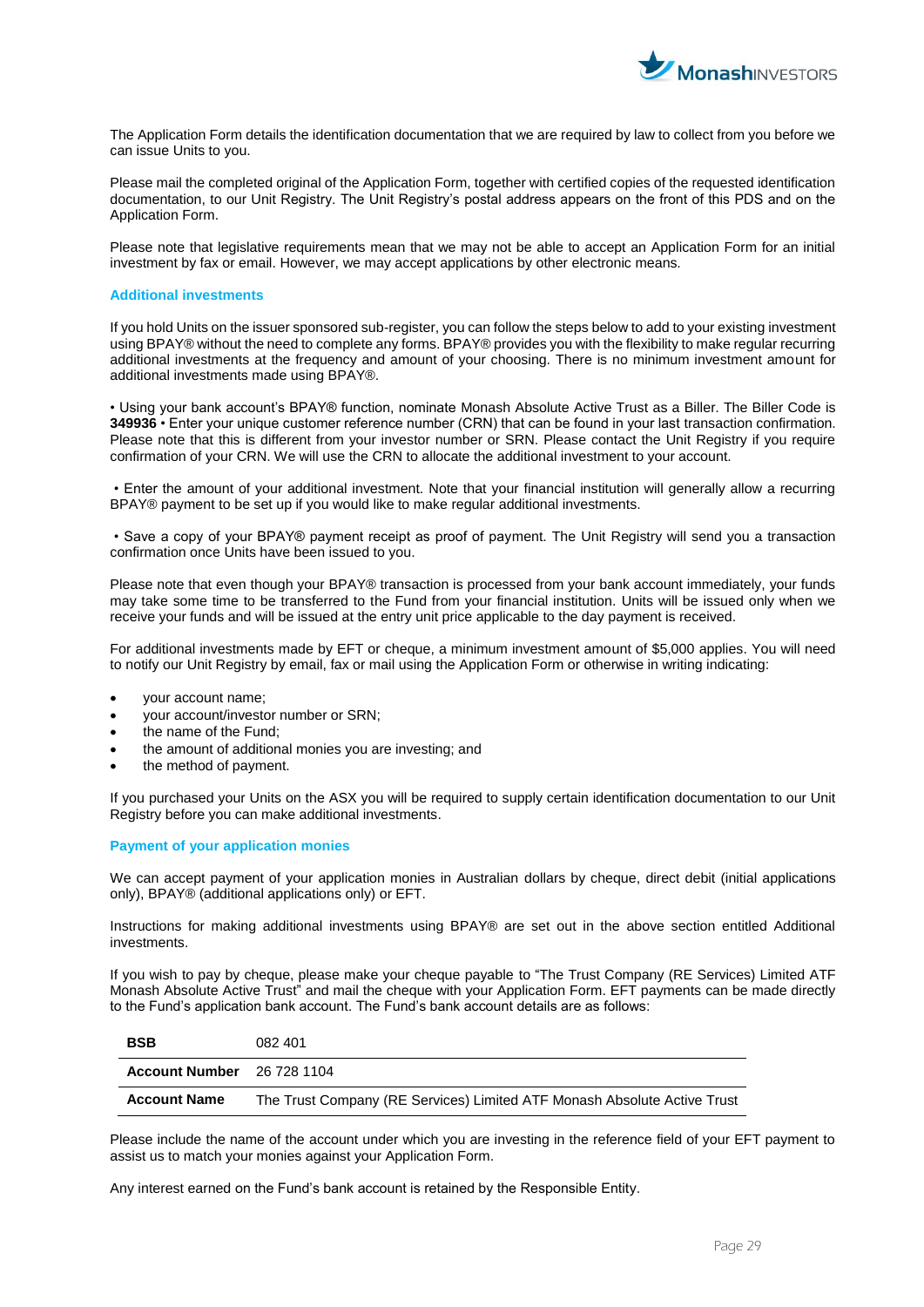

### **Withdrawing directly from the Fund**

If you hold your Units on the Fund's issuer sponsored sub-register then, subject to the Constitution, the Corporations Act and the AQUA Rules, you can apply directly to the Responsible Entity to withdraw some or all of your investment at any time. No minimums apply to withdrawal requests and there is no minimum account balance. To withdraw some or all of your investment, please send a correctly completed Withdrawal Form to our Unit Registry. You can request a specified dollar amount to be withdrawn, a specified number of Units to be withdrawn, or a full redemption of your investment in the Fund. The exit price for an investor who withdraws directly from the Fund will be the NAV per Unit less an allowance for transaction costs incurred by the Fund. On the Withdrawal Form you will be required to provide your Securityholder Reference Number (SRN) or your investor number.

If you hold your Units via a stockbroker (and your Units are associated with a Holder Identification Number (HIN)), then you hold your Units on the CHESS sponsored sub-register. If you want to withdraw directly from the Fund, you will first need to submit a request to your stockbroker to have your Units converted to an issuer-sponsored holding so that an SRN can be allocated to you by the Unit Registry. The process of converting your broker-sponsored holding to an issuer-sponsored holding is managed by your stockbroker and is subject to their standard processing times. Please contact your stockbroker for further information.

We will accept withdrawal requests via fax, email or mail, except if you are required to provide identification documentation in connection with your Withdrawal Form, in which case we will only accept your request via mail. If you purchased your Units on the ASX, you will be required to supply certain identification documentation as part of your correctly completed Withdrawal Form. All instructions to withdraw should be signed by the nominated authorised signatory or signatories. Under some circumstances, we may need to contact you to request further documentation to confirm the validity of your instruction. This may delay processing of the withdrawal request.

If we receive your correctly completed Withdrawal Form before 2.00pm (Sydney time) on a Business Day on which your Units are held on the Fund's issuer-sponsored sub-register, we will calculate the amount of your withdrawal using the exit price applicable to that Business Day. If we receive your withdrawal request after 2.00pm (Sydney time) on a Business Day on which your Units are held on the Fund's issuer sponsored sub-register, we will use the following Business Day's exit price.

Under the Constitution, the Responsible Entity may set a minimum account balance. If a minimum account balance applies and your withdrawal request results in your remaining investment in the Fund held on the issuer sponsored sub-register falling below the minimum account balance, we may require you to withdraw your entire balance held on the issuer sponsored sub-register. As at the date of this PDS the Responsible Entity has determined that there is no minimum number of Units applicable to either the sale of Units on the ASX or withdrawal of Units directly with the Responsible Entity.

#### **Payment of your redemption proceeds**

You can usually expect to receive payment into your nominated bank account within 7 Business Days after our receipt and acceptance of your Withdrawal Form. However, during July of each year, or at any other time when the Fund is processing a distribution, payment of your withdrawal may be delayed by up to 15 Business Days. There may be other circumstances, such as a freeze on withdrawals or where the Fund is not a Liquid Scheme (as defined under the Corporations Act), where your ability to withdraw from the Fund is restricted and you may have to wait a period of time before you can withdraw some or all of your investment.

We can only pay redemption proceeds to an Australian bank account held in the name of the Investor. We are unable to pay redemption proceeds to a third party bank account. Normally we will pay redemption proceeds to the bank account you nominated on your Application Form when you opened your investment, or if you purchased your Units on the ASX and submit a withdrawal request to the Responsible Entity, the bank account nominated on your Withdrawal Form, or if you have subsequently written to us to change your nominated account, we will pay proceeds to that account.

We will send you a confirmation of your redemption once it has been processed and paid.

#### **Indirect investors**

We authorise the use of this PDS as disclosure to persons who wish to access the Fund indirectly through an IDPS.

Indirect investors do not become registered Investors in the Fund, nor do they acquire the rights of a registered Investor. Instead, as the IDPS operator is investing on your behalf, it acquires the rights of Investors. In most cases, references to 'you' or 'your' in this PDS (for example, receiving distribution income, reinvestment distribution income and redemptions) is a reference to the IDPS operator and accordingly their arrangements with you will set out your rights. We do not keep personal information about indirect investors.

Further, some provisions of the Fund's Constitution will not be relevant to you. For example, you will generally not be able to attend meetings, or withdraw investments directly. You will receive reports from the IDPS operator, not us. The IDPS operator can exercise (or decline to exercise) those rights in accordance with the arrangements governing the operation of the IDPS.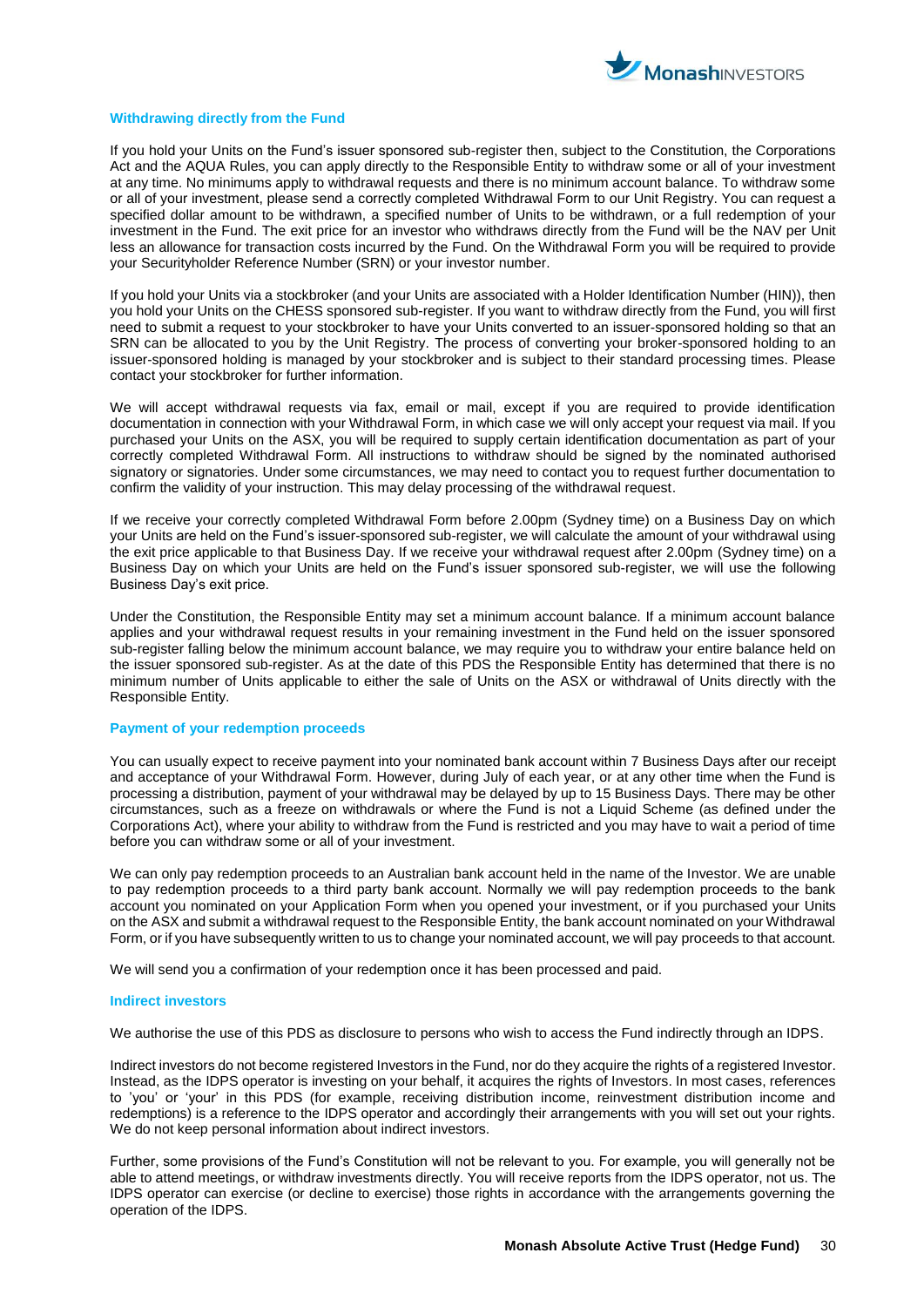

Enquiries about the Fund should be directed to your licensed financial adviser or IDPS operator. Contact details: Mail: Mainstream Fund Services — Unit Registry GPO Box 4968 Sydney NSW 2001 Email: registry@mainstreamgroup.com Fax: +61 2 2 9251 3525 Phone: 1300 133 451 or +61 2 8259 8888.

### **Suspension of withdrawals**

The Responsible Entity may suspend the withdrawal or issue of Units in the Fund including where:

- it is impractical for us, or we are unable, to calculate the NAV of the Fund, for example, because of financial market disruptions or closures;
- where withdrawal would cause us to breach any law, regulation or obligation under which we operate;
- quotation of the Units on the AQUA Market is suspended, halted or revoked or the approval of the Responsible Entity as an AQUA Product Issuer is suspended or revoked;
- the Fund's investments are suspended, delayed or there is a restriction on the withdrawal, issue or payment of withdrawal proceeds, or the issuer of the investment is unable to provide a withdrawal price;
- the realisation of assets cannot be effected at prices which would be obtained if assets were realised in an orderly fashion over a reasonable period in a stable market;
- we reasonably estimate that we must sell 5% or more (by value) of all assets to meet current unmet withdrawal requests;
- there have been, or we anticipate that there will be, withdrawal requests that involve realising a significant amount of the assets and we consider that if those withdrawal requests are all met immediately, Investors who continue to hold Units may bear a disproportionate burden of capital gains tax or other expenses, or the meeting of those withdrawal requests would otherwise be to the existing Investors disadvantage;
- we reasonably consider it would be in the interests of Investors; or
- it is allowed by any form of ASIC relief or it is otherwise legally permitted.

The Responsible Entity may also suspend applications for, or withdrawals of, Units or the calculation of application or withdrawal prices in certain circumstances set out in the Constitution where we consider that it is desirable for the protection of the Fund, or in the interests of Investors where:

- any relevant financial, stock, bond, note, derivative or foreign exchange market is closed;
- trading on any such market is restricted;
- an emergency exists as a result of which it is not reasonably practicable to acquire or dispose of assets of the Fund or to determine fairly the application price or withdrawal price;
- any state of affairs exist as a result of which it is not reasonably practicable for us to acquire or dispose of the assets of the Fund or to determine fairly the application price or withdrawal price; or
- any moratorium declared by a government or the competent authority or regulator of any country in which a significant proportion of the Fund is invested exists.

In some circumstances, including, but not limited to, a suspension of withdrawals of Units, you may not be able to make additional investments into the Fund or withdraw your Units within the usual period upon request. We may, in certain circumstances, delay or stagger the settlement of large withdrawal requests.

#### **Withdrawal procedures if the Fund is not a Liquid Scheme**

The withdrawal process, including the calculation of the NAV per Unit, applies only when the Fund is a Liquid Scheme (within the meaning given to that term in the Corporations Act). Where the Fund ceases to be a Liquid Scheme, Units may only be withdrawn pursuant to a withdrawal offer made by the Responsible Entity to all Investors in the Fund in accordance with the Constitution and the Corporations Act. We are not obliged to make such offers. If the Fund ceases to be a Liquid Scheme and there is no withdrawal offer open, an Investor has no right to redeem Units.

# **Transfer of Units**

Your stockbroker will initiate the conversion or transfer of Units in the following scenarios:

- You hold Units directly with the Fund (SRN holding on the issuer sponsored sub-register) and wish to convert or transfer your Units to an account with a stockbroker (HIN holding on the CHESS sub-register). You will need to provide your stockbroker with your SRN. You can only convert or transfer whole Units and any partial unit holding remaining after the conversion or transfer will be cancelled and become property of the Fund.
- You hold Units in an account with your stockbroker (HIN holding on the CHESS sub-register) and wish to transfer your Units to another HIN or to transfer or convert your Units to an account directly with the Fund (SRN holding on the issuer sponsored sub register).

The Unit Registry handles transfers of Units for Investors who hold Units directly with the Fund (SRN holding on the issuer sponsored sub-register) and wish to transfer to another existing account or a new account directly with the Fund. We require original copies of standard transfer forms to be mailed to us. We are unable to process transfer forms that are faxed, emailed or photocopied.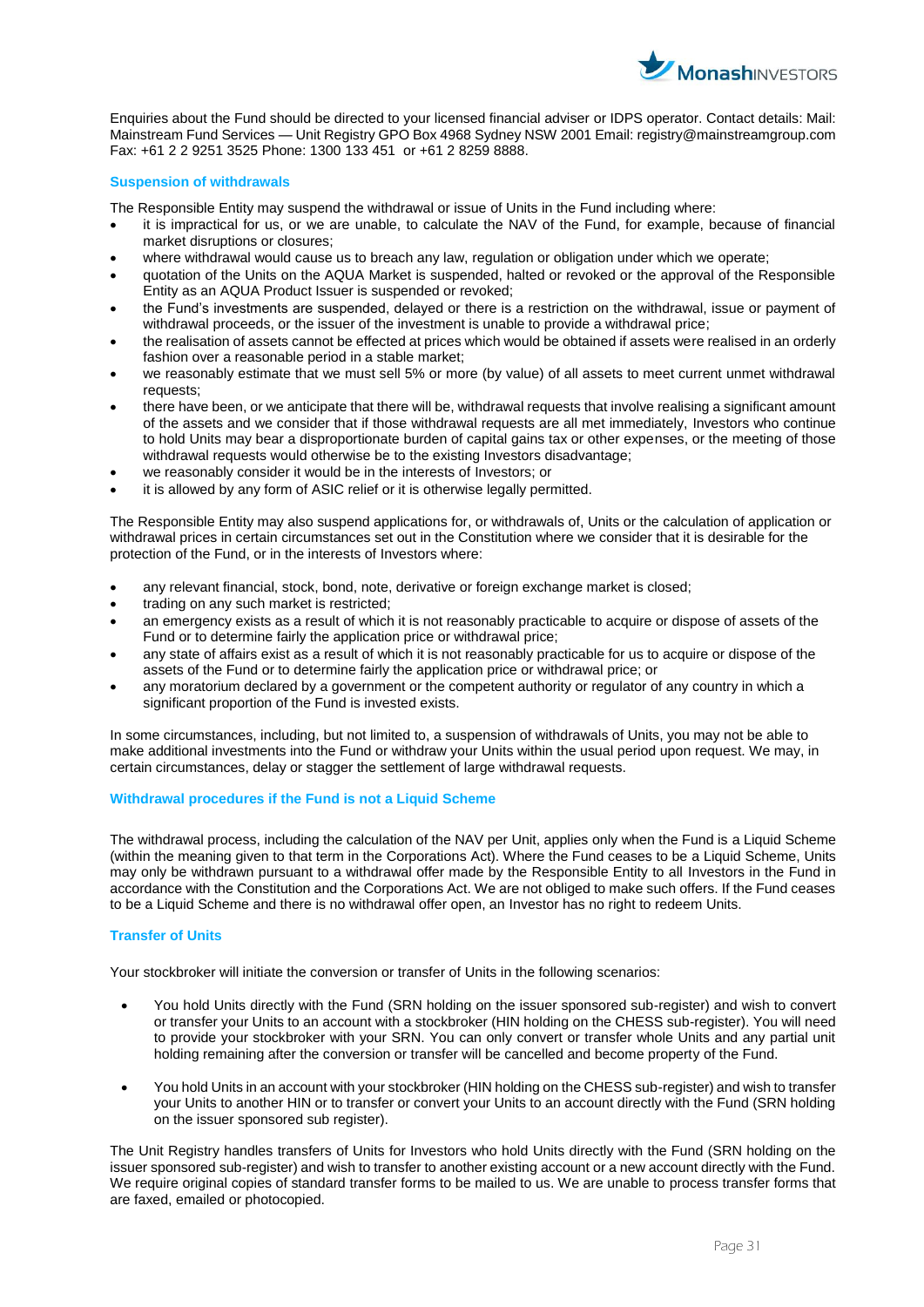

# <span id="page-31-0"></span>**13. Taxation**

There are tax implications when investing in the Fund. The Responsible Entity cannot give tax advice and we recommend that you consult your professional tax adviser as the tax implications for the Fund can impact Investors differently. Below is a general outline of some key tax considerations for Australian resident individual Investors who hold their Units in the Fund on capital account and these considerations are provided on the basis that the Fund is an Attribution Managed Investment Trust (AMIT). This information is based on our current interpretation of the relevant taxation laws as at the date of this PDS and these laws may be subject to change. As such, Investors should not place reliance on this as a basis for making their decision as to whether to invest.

Income earned by the Fund, whether distributed or reinvested, can form part of the assessable income of Investors in the year the Fund earns the income or a different year.

After the end of the Fund's tax year we will send to you the details of assessable income (including capital gains), tax offsets, cost base adjustments in relation to your Units and any other relevant tax information to include in your tax return.

The Fund will seek to pass on any benefits of franking credits in respect of franked dividends it receives. Investors will be required to include their share of dividend income and franking credits in their assessable income.

# **Tax position of the Fund**

The Fund has made an irrevocable election to operate as an Attributable Managed Investment Trust ('AMIT'). As such, all taxable income is intended to be attributable to investors for each year. As such, the Fund should not be subject ot income tax. The Fund does not pay tax on behalf of investors. Rather, investors whould be subject to tax on their share of attributions made by the Fund. You may also be subject to Capital Gainst Tax on the disposal of your investment in the Fund.

# **Capital gains**

Your assessable income for each year may include net capital gains (i.e. capital gains after offsetting capital losses and after applying the CGT discount). These capital gains may include:

- Capital gains attributed by the Fund (this will include capital gains derived by the Fund and may include capital gains streamed to you in the event of a redemption); and
- Capital gains on withdrawing Units from the Fund or selling Units in the Fund.

Resident individuals, trusts (conditions apply) and complying superannuation entities may be eligible to discount capital gains relating to the disposal of Units where they have held the Units for at least twelve (12) months.

If you have a net capital gain, this should be included in your assessable income. A net capital loss may be carried forward to offset against future capital gains but may not be offset against ordinary income.

# **Goods and services tax (GST)**

The application for, and withdrawal or disposal of, Units in the Fund and the receipt of distributions will not be subject to GST. However, GST is payable on our fees and certain reimbursement of expenses. The Fund may be entitled to claim reduced input tax credits (RITCs) for GST paid in respect to some of these expenses. The benefit to Investors of any RITCs will be reflected in the Unit price.

An Investor may not be entitled to full input tax credits for GST paid on the acquisition of goods and services (for example, financial advisory services) relating to the issue of the Units and acquisition and/or subsequent sale of Units. Investors should obtain their own advice as to whether an input tax credit or reduced input tax credit is available for any GST amounts, as this will depend on the Investor's personal circumstances.

All amounts in this PDS are in Australian dollars. All fees are inclusive of goods and services tax (GST) and take into account reduced input tax credits (RITC), if applicable.

# **Eligible Managed Investment Trusts (MITs)**

# *Capital Account Election*

Current tax legislation allows the Responsible Entity to make an irrevocable election to apply the CGT provisions as the primary regime for taxation of gains and losses from the realisation certain assets, where the Fund is an eligible MIT.

# *Attribution Managed Investment Trust (AMIT) regime*

The Fund is a Managed Investment Trust (MIT) and is administered as an Attribution Managed Investment Trust ("AMIT").

Under the AMIT tax regime, you are taxed on the taxable income that is attributed to you by the Responsible Entity on a fair and reasonable basis and in accordance with the Fund's constitution. You may be entitled to tax offsets, which reduce the tax payable by you, and concessional rates of tax may apply to certain forms of taxable income such as capital gains.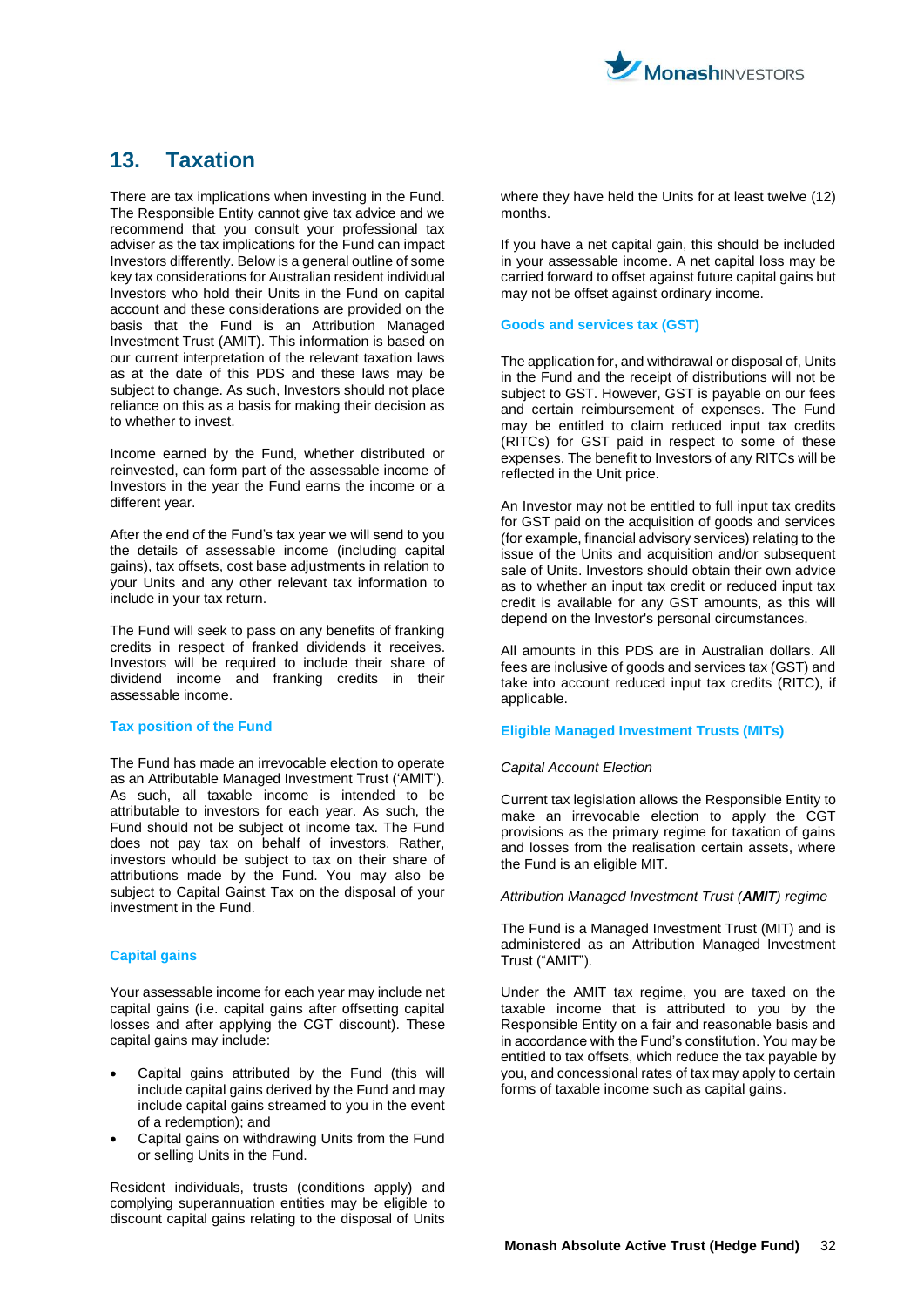Australian resident individuals are liable to pay tax at their marginal rates on the taxable income attributed to them from the Fund. Generally, tax is not paid on behalf of investors. If you are not an Australian resident for income tax purposes, withholding tax may be pauable on the taxable income of the Fund attributed to you at prescribed rates (even if not distributed in cash). Any withholding tax payable must be deducted from cash distributions or redemption proceeds with any unrecovered withholding tax being a debt owing from you to the Fund.

Please note that at the time of your initial or additional investment, there may be unrealised capital gains or accrued income in the Fund. If later realized, these capital gains and income may form part of the taxable income attributed to you. In addition, there may be realised but undistributed capital gains or income in the Fund, which may form part of the taxable income attributed to you.

Any losses generated by the Fund cannot be passed onto investors. However, where specific requirements are satisfied, the Fund should be eligible to offset losses to reduce later year income or capital gains.

You may also be liable to pay capital gains tax on any capital gainst in respect of your investment, such as from dispoing of your investment. You may realise a capital loss in respect of your investment, which may be used to reduce capital gains in the same or later years. The cost base of your investment, which is relevant when calculating any such capital gains or losses, may change over the duration of holding your investment. The cost base of your interest in the Fund may increase or decrease if the tabable income attributed to you differs to the amounts you have received as a cash distribution.

Each year we will send you an AMIT Member Annual Statement (AMMA Statement), which will contain details of the taxable income attributed to you for the year, together with any net cost base adjustment amount by which the cost base of your interest in the Fund should be increased or decreased.

Taxation laws and administrative practices change from time to time. Such changes may impact the taxation of the Fund and you as an investor. It is your responsibility to consider and monitor the impact of any taxation reforms impacting your investment.

#### **Tax file number (TFN) and Australian business number (ABN)**

It is not compulsory for Investors to provide their TFN or ABN, and it is not an offence if they decline to provide them. However, unless exempted, if they are not provided, tax will be deducted from income distributions at the highest personal marginal rate plus the Medicare levy. The ABN, TFN or an appropriate exemption can be provided on the application form when making an initial investment.

# **US Tax Withholding and Reporting under the Foreign Account Tax Compliance Act (FATCA)**

The United States of America (US) and Australia have entered into an intergovernmental agreement to implement the US Foreign Account Tax Compliance Act (FATCA) which is designed to detect US taxpayers who use accounts with offshore financial institutions to conceal income and assets from the Internal Revenue.

Broadly, the rules may require the Fund to report details of all US persons and suspected US persons in the Fund to the ATO, which may then be passed on to the US tax authorities (the US Internal Revenue Service, also known as the IRS), to prevent a 30% FATCA withholding tax on certain income and proceeds of the Fund.

In order to comply with the requirements, the Responsible Entity may therefore request that investors and prospective investors provide certain information and undertake certain due diligence procedures to verify the investor's FATCA status and provide certain information to the ATO in relation to their financial information as required by the ATO (if any) in respect of any investment in the Fund.

You should consult with your tax advisers on how our due diligence and reporting obligations under FATCA may affect you.

# **Common Reporting Standards**

The Australian government has implemented the OECD Common Reporting Standards Automatic Exchange of Financial Account Information (CRS) from 1 July 2017. CRS, like the FATCA regime, requires banks and other financial institutions to collect and report certain information about account holders to the ATO.

CRS requires certain financial institutions to report information regarding certain accounts to their local tax authority and follow related due diligence procedures. The Fund is expected to be a 'Financial Institution' under the CRS and intends to comply with its CRS obligations by obtaining and reporting information on relevant accounts (which may include your personal information and your Units in the Fund) to the ATO. If you do not provide this information, we will not be able to process your application.

For the Fund to comply with their obligations, we will request that you provide certain information, documentation and certifications to us. We will determine whether the Fund is required to report your details to the ATO based on our assessment of the relevant information received. The ATO may provide this information to other jurisdictions that have signed the CRS Competent Authority Agreement, the multilateral framework agreement that provides the mechanism to facilitate the automatic exchange of information in accordance with the CRS. The Australian Government has enacted legislation amending, among other things, the Taxation Administration Act 1953 of Australia to give effect to the CRS.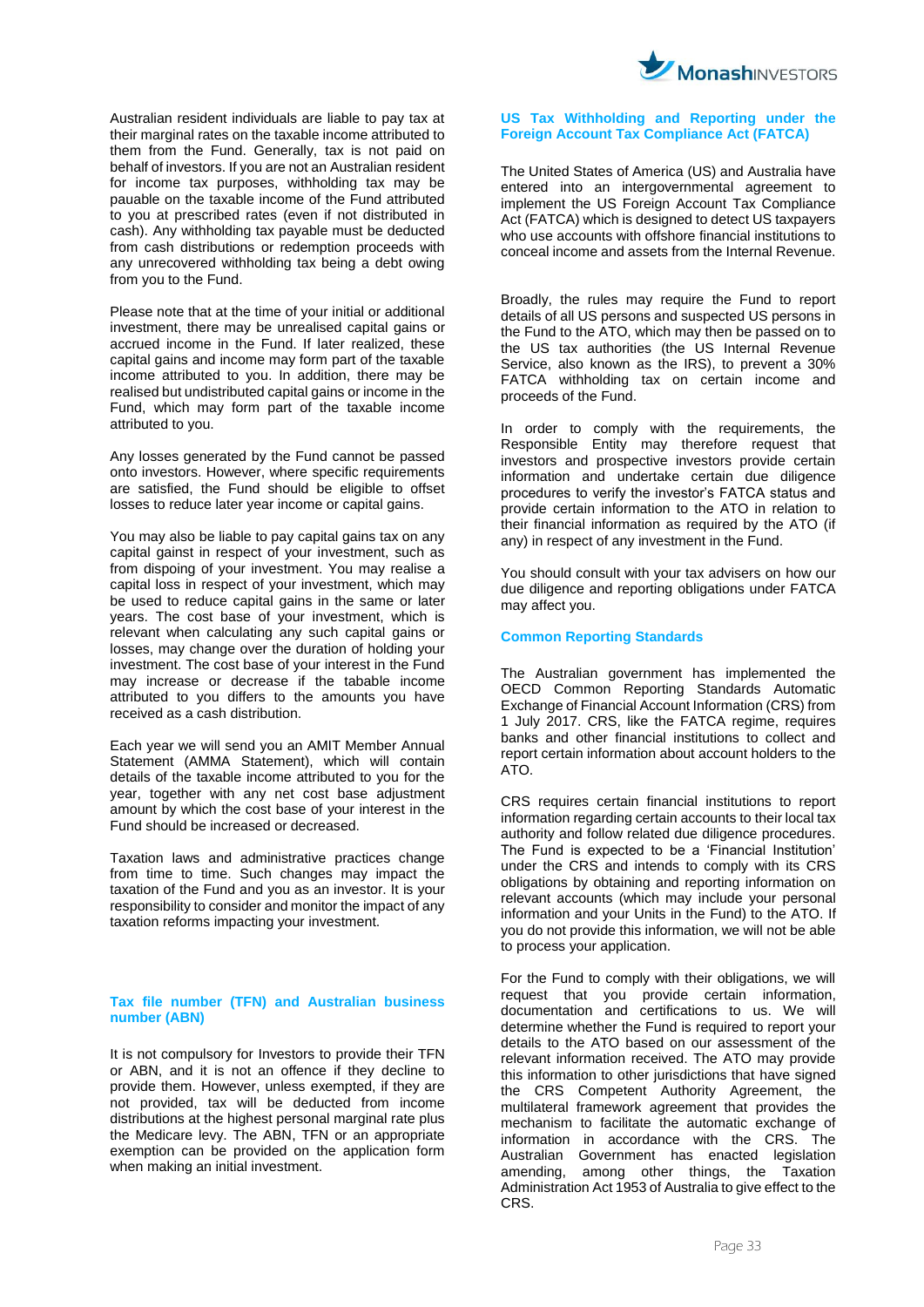

By applying to become an Investor in the Fund, you agree to provide us with the information which we reasonably require to comply with the FATCA and CRS regimes, including to notify us promptly of any change

# <span id="page-33-1"></span><span id="page-33-0"></span>**14. Additional information**

### **Additional disclosure information**

The Fund is subject to regular reporting and continuous disclosure obligations. Copies of documents lodged with ASIC may be obtained from, or inspected at, an ASIC office. Investors can also call Monash Investors to obtain copies free of charge.

#### **Fund Constitution**

The Constitution, along with the Corporations Act and other relevant laws, governs the way in which the Fund operates and the rights and responsibilities and duties of the Responsible Entity and Investors.

#### *Liability of Investors*

The Constitution states that the liability of an Investor is limited to the amount, if any, which remains unpaid on the Investor's Units.

An Investor need not indemnify the Responsible Entity or any creditor of the Fund or Responsible Entity if the Fund's assets are not sufficient to discharge the Fund's liabilities or meet the claim of any creditor of the Fund or the Responsible Entity in respect of the Fund.

The Constitution also provides that the Responsible Entity may deduct from any money payable to an Investor any taxes which it is required or authorised to deduct or which it considers should be deducted. While the Constitution limits the liability of the Investors in the manner described above, this position has not been fully tested in the courts of law.

#### *Amendments*

The Responsible Entity may by deed modify, repeal or replace the Constitution subject to the Corporations Act.

#### *Retirement of the Responsible Entity*

The Responsible Entity may retire or be required to retire as Responsible Entity when required to do so by law.

#### *Termination*

The Fund will terminate two days before the 80th anniversary of the date of the Constitution, but the Responsible Entity may terminate it earlier by notice to Investors or on such a date on which an event occurs which under the Corporations Act or the Constitution obliges the Responsible Entity to wind up the Fund. On termination, the Responsible Entity will realise the Fund's assets and pay to Investors their share of the net proceeds of realisation.

in circumstances of your tax residency information during the period in which you are an Investor in the Fund.

# *Rights of Investors*

Subject to the general power of the Responsible Entity to issue different classes of Units and subclasses with different rights, obligations and restrictions, each Unit issued in respect of a class, gives an Investor a beneficial interest in the Fund only to the extent of the assets referable to the class in which it holds an interest.

At any time, all Units of the same class are of equal value and rank. For the avoidance of doubt and without limiting the powers of the Responsible Entity, if the Fund has one or more classes of Units on issue, the Responsible Entity may in its absolute discretion allocate the application price, the withdrawal price, and distributions from the Fund between different classes of Units.

#### *Meetings and voting*

Meetings of Investors will be called and held in accordance with Part 2G.4 of the Corporation Act. Investors may appoint proxies to attend and vote at a meeting of Investors on their behalf. Voting will be conducted in accordance with Division 6 of Part 2G.4 of the Corporations Act. The Responsible Entity may at any time convene a meeting of Investors (electronically or otherwise).

# *Powers of the Responsible Entity*

Subject to the Constitution, the Responsible Entity has all the powers in respect of the Fund that is possible under the law to confer on a responsible entity, including the power to borrow, invest and delegate its powers to others.

If the Responsible Entity acts without fraud, negligence or a breach of trust involving a failure to show the degree of care and diligence required of it, it is not liable in contract, tort or otherwise to Investors for any loss suffered in any way relating to the Fund.

The Responsible Entity is entitled to be reimbursed out of the assets of the Fund for, or pay from the assets of the Fund, all losses incurred or sustained by it in relation to the proper performance of its duties and exercise of its powers in relation to the operation, administration and management of the Fund and provided that the Responsible Entity has not engaged in any wilful misconduct, gross negligence or fraud in relation to that relevant liability.

A copy of the Constitution is available at no charge from the Responsible Entity on request.

The information set out in this PDS about the content of the Constitution is a summary only.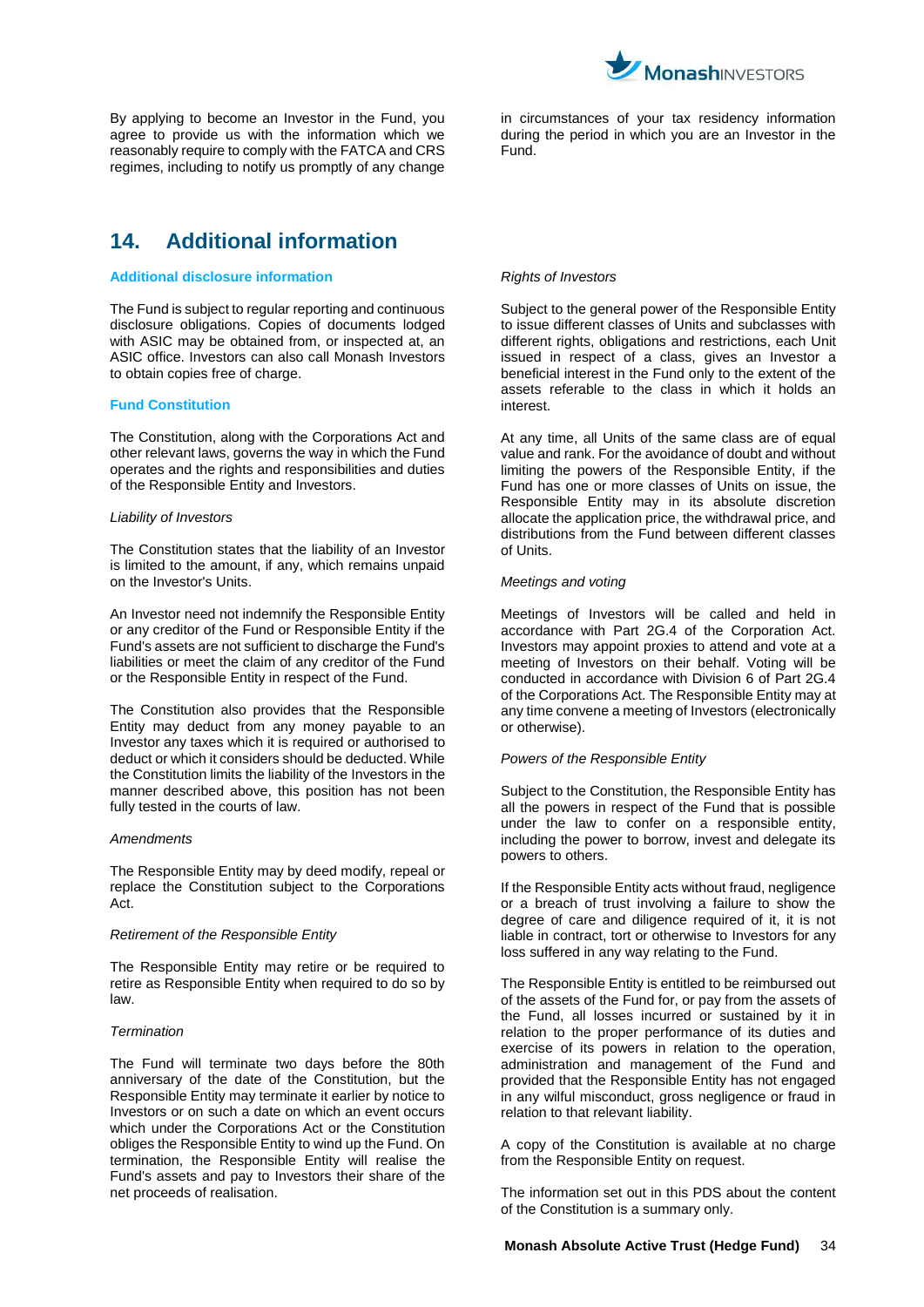

#### **Material contracts - summary of the investment management agreement**

The Responsible Entity has appointed the Investment Manager as manager of the Fund, pursuant to the investment management agreement entered into on 9 November 2020. Certain rights and obligations of each party under the investment management agreement are conditional upon the ASX admitting the Fund's Units to trading status on the ASX pursuant to the AQUA Rules.

A summary of the key material terms of the investment management agreement are set out below.

### *Services*

Pursuant to the investment management agreement, the Investment Manager agrees to invest, promote and manage the assets of the Fund on behalf of the Responsible Entity in compliance with the investment strategy for the Fund.

In providing investment management and other services, the Investment Manger's responsibilities include, but are not limited to:

- making investment decisions to hold, realise or dispose of investments without the Fund's portfolio
- complying with the investment strategy for the Fund and reviewing the portfolio of the Fund at regular intervals to ensure the portfolio is managed in accordance with the investment strategy for the Fund;
- monitoring market liquidity and risks in relation to the Fund, and ensuring that appropriate portfolio management techniques are in place in order to minimise such risks;
- ensuring that levels of securities trading for the Fund are appropriate, and not intended to generate brokerage;
- ensuring that trades in the assets of the Fund are executed at the best available price and on a timely basis;
- ensuring that an appropriate currency hedging policy is formulated and maintained; and
- providing proper instructions to the Custodian and the Market Making Agent in relation to transactions concerning the assets of the Fund.

#### *Powers and discretions of the Investment Manager*

The Investment Manager may:

- request the Responsible Entity to summon a meeting of Investors which the Responsible Entity must do, subject to its duties under any relevant law;
- request the Responsible Entity consider retirement and appointment of a replacement responsible entity of the Fund;
- perform similar management or investment services for other persons;
- act as responsible entity for any one or more managed investment schemes or as manager or trustee of any trusts; and
- invest the Fund in another trust or scheme of which it or its related body corporate is the

manager on the basis that any fees will be rebated to avoid double dipping.

### *Amendments*

The investment management agreement may be amended by the Responsible Entity and the Investment Manager.

# *Responsible Entity Indemnity*

The Responsible Entity must indemnify and hold harmless the Investment Manager against any liabilities reasonably incurred by the Investment Manager arising out of, or in connection with the Investment Manager or any of its officers or agents properly acting under the investment management agreement except to the extent that any liability is caused by negligence, fraud, default or dishonesty of the Investment Manager or any of its officers, employees or agents, the Investment Manager's breach of the agreement or failure to meet the required standard of care or any act or omission of the Investment Manager or any of its officers, employees or agents that causes the Responsible Entity to be liable to Investors for which the Responsible Entity has no right of indemnity from the Fund (**Excluded Acts**).

This obligation continues after the termination of the investment management agreement.

# *Investment Manager indemnity*

The Investment Manager must indemnify and hold harmless the Responsible Entity against any liabilities reasonably incurred by the Responsible Entity and the Fund arising out of or, or in connection with, any of the Excluded Acts.

This obligation continues after the termination of the investment management agreement.

# *Management fee and performance fee*

In consideration for the Investment Manager investing and managing the portfolio of the Fund and providing the services specified in the investment management agreement, the Responsible Entity will pay the Investment Manager a management fee and performance fee. Please refer to section 9 for a detailed explanation of fees and costs.

# *Expenses*

The Investment Manager is entitled to be reimbursed for all expenses it reasonably and properly incurs in performing the services provided that it provides the Responsible Entity with written notice of the expenses together with copies of any invoices or supporting documents that the Responsible Entity may reasonably request to verify that the expenses have been reasonably and properly incurred.

# *Term and termination*

The initial term of the investment management agreement is ten years, which may be extended by additional rolling ten year terms by the Investment Manager on written notice to the Responsible Entity and subject to compliance with the AQUA Rules and a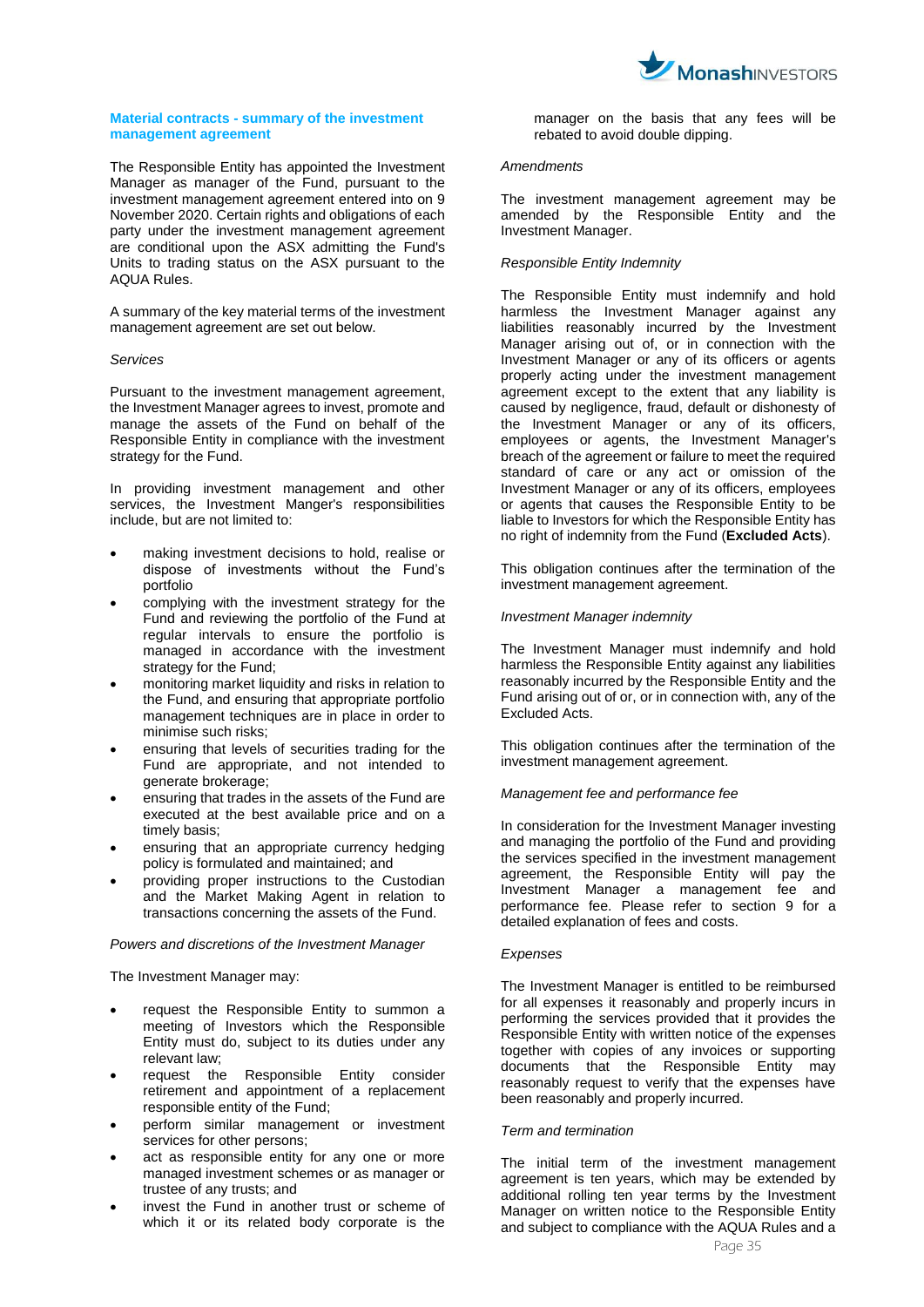

resolution approving the extension being passed by Investors.

The Responsible Entity may terminate the investment management agreement with immediate effect on written notice to the Investment Manager, if:

- the Fund terminates in accordance with the Fund Constitution or the Corporations Act;
- on three months' notice in writing to the Investment Manager, if after the initial term of the investment management agreement of ten years or such longer term as is approved by Investors, an ordinary resolution is passed by Investors at properly convened meeting directing the Responsible Entity to terminate the investment management agreement or the appointment of the Investment Manager in respect of the Fund;
- where a change of control event occurs in respect of the Investment Manager and a special resolution is passed by Investors at a meeting properly convened directing the Responsible Entity to terminate the investment management agreement or the appointment of the Investment Manager in respect of the Fund; or
- an event which gives rise to a right of either the Responsible Entity or the Investment Manager to terminate the investment management agreement occurs.

The Investment Manager is entitled to terminate the investment management agreement on written notice to the Responsible Entity:

- to take effect three months after the date of the notice (or a lesser period, if the Responsible Entity agrees);
- to take effect immediately if:
	- the Responsible Entity ceases to be the responsible entity of the Fund; or
	- an event which gives rise to a right of either the Responsible Entity or the Investment Manager to terminate the investment management agreement occurs.

In addition to the rights set out above, the Responsible Entity or the Investment Manager may terminate the investment management agreement with immediate effect on written notice if:

- a receiver, receiver and manager, administrative receiver or similar person is appointed with respect to the assets and undertaking of either the Investment Manager or the Responsible Entity, as applicable;
- either the Investment Manager or the Responsible Entity, as applicable:
	- goes into liquidation (other than for the purpose of a reconstruction or amalgamation on terms previously approved in writing by either the Investment Manager or the Responsible Entity, as applicable);
	- is placed under official management or an administrator is appointed to its affairs;
	- ceases to carry on business in relation to its activities as an investment manager;
- materially breaches or fails to observe or<br>perform any duty, obligation, perform any duty, obligation, representation, warranty or undertaking required of it under the investment management agreement that, in the opinion of either the Investment Manager or the Responsible Entity (as applicable), materially and adversely affects the rights of Investors, and fails to rectify the breach or failure to rectify the breach to the reasonable satisfaction of either the Investment Manager or the Responsible Entity (as applicable) within a reasonable period specified by the relevant party in a notice to do so; or
- either the Responsible Entity or the Investment Manager (as applicable) considers it reasonably necessary to do so in order to ensure compliance with its duties and obligations under the relevant law and in any circumstances by the relevant law, trust law or any other law or by any court of competent jurisdiction.

# *Limitations on removal of Investment Manager*

The Responsible Entity must not change the Investment Manager or appoint a new investment manager for the Fund unless the Investment Manager consents. However the Responsible Entity may exercise relevant termination rights if applicable.

The Investment Manager may request that the Responsible Entity enter into the investment management agreement with a related body corporate of the Investment Manager.

The information set out in this PDS about the content of the investment management agreement is a summary only.

#### **Material contracts - summary of the Market Making Agent services agreement**

The Responsible Entity has appointed the Market Making Agent to provide liquidity to Investors by acting as a buyer and seller of Units as required in the ordinary course of investment and management of the assets of the Fund. Pursuant to the terms of its appointment, the Market Making Agent is required to:

- comply with all applicable law and policies of either ASIC, ASX, the Australian Prudential Regulation Authority (APRA) or the Australian Transaction Reports and Analysis Centre (ATRAC);
- act in accordance with the instructions provided by the Investment Manager;
- deal in a financial product by issuing, applying for, acquiring, varying or disposing financial products including securities on behalf of the Fund;
- receive all instructions including maximum number of Units the Investment Manager is willing to create in any given day (subject to certain thresholds); and
- post daily bids and offers subject to parameters agreed with the Responsible Entity.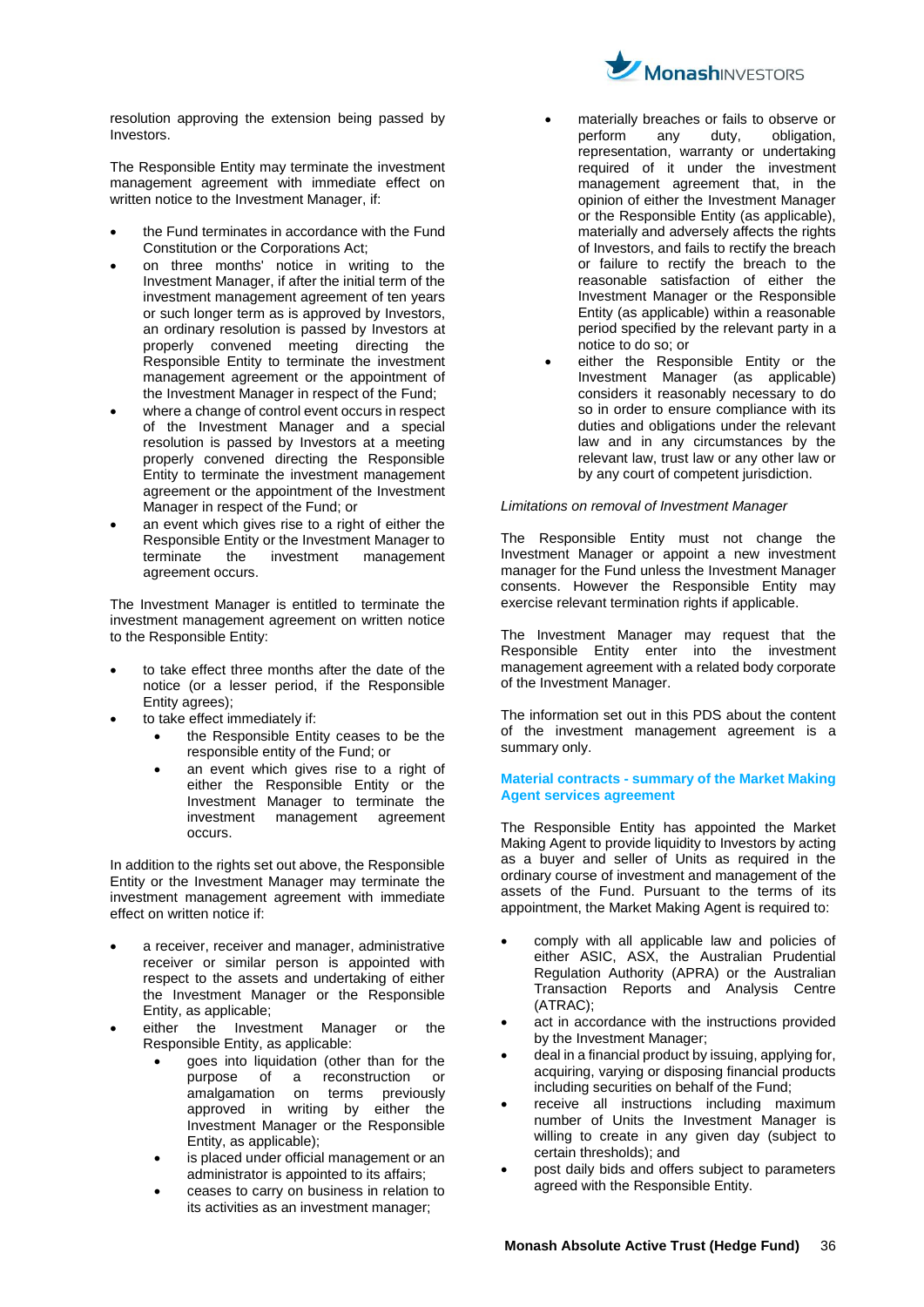

The information set out in this PDS about the content of the services agreement with the Market Making Agent is a summary only.

### **ASX conditions of admission**

As part of the Fund's conditions of admission to the ASX under the AQUA Rules, the Responsible Entity has agreed to:

- disclose the Fund's portfolio holdings on a quarterly basis within two months of the end of each calendar quarter;
- make available half year and annual financial reports, distribution information and other required disclosures on the ASX announcements platform; and
- provide the iNAV as described in this PDS.

#### **Periodic statements relief**

ASIC Class Order 13/1200 exempts the Responsible Entity from certain periodic statement requirements. In particular, the Responsible Entity is not required (and does not propose) to include in periodic statements details of the price at which an investor transacts in Units on the ASX, or information on the return on an investment in Units acquired on the ASX (for the year in which the Units are acquired). If the Responsible Entity is not able to calculate this and the periodic statement explains why the information was not included and how it can be obtained.

# **Complaints Resolution**

The Responsible Entity has established procedures for dealing with complaints. If an Investor has a complaint, they can contact the Responsible Entity during business hours using the contact details provided in the PDS. We will acknowledge the complaint within 24 hours (or one business day) of receiving it, or as soon as practicable. We will endeavour to resolve your complaint fairly and as quickly as we can. We will respond to your complaint within the maximum response timeframe of 30 days. If we are not able to repond to your complaint within the maximum response timeframe of 30 days, we will write to you to let you know of the reasons for the delay..

If an Investor is not satisfied with the final outcome of the complaint, any aspect of the complaints handling process or a delay in responding by the maximum response timeframe, the complaint can be referred to the Australian Financial Complaints Authority (AFCA). AFCA operates the external compliants resolution scheme of which the Resposible Enitty is a member, and provides a fair and independent financial services complaint resolution service that is free to consumers.

You can be contact AFCA by the following means:

Website[: www.afca.org.au](http://www.afca.org.au/)

Email: [info@afca.org.au](mailto:info@afca.org.au)

Telephone: 1800 931 678 In writing to: Australian Financial Complains Authority, GPO Box 3, Melbourne VIC 3001

Time limits may apply to complain to AFCA, so you should act promptly or otherwise consult the AFCA website to find out if or when the time limit relevant to your circumstances expire.

#### **Conflicts of Interest and Related Party Transactions**

The Responsible Entity and the Investment Manager may be subject to conflicts of interest when performing their duties in relation to the Fund.

The Perpetual Group, including the Responsible Entity, have in place governance frameworks, group policies and divisional procedures to ensure conflicts are identified and managed appropriately. These conflict policies are aimed at ensuring that conflicts involving individuals or related entities in the Perpetual Group are identified, reported, assessed and managed in a timely and appropriate manner in order to uphold the best interests of clients, members and shareholders. As part of the management of conflicts, Perpetual maintains a register of generic corporate conflicts, including related party conflicts, acting in multiple capacities on the same transaction and service provider to multiple entities, and how these conflicts are to be managed. When such a conflict is identified, the register provides for certain controls to be utilised in order to manage this conflict. Examples of controls include engaging parties on 'arm's length' or third party terms, use of information barriers and compliance plans.

# **Compliance Committee and Compliance Plan**

The Fund has a Compliance Plan which has been lodged with ASIC. It sets out measures that Perpetual is to apply in operating the Fund to ensure compliance with the Constitution and the Corporations Act. A Compliance Committee has been appointed to monitor compliance by the Responsible Entity with the Constitution and Compliance Plan. A copy of the Compliance Plan is available free of charge on request by contacting the Responsible Entity.

# **Anti-Money Laundering (AML) / Counter Terrorism Financing (CTF)**

The Anti-Money Laundering and Counter-Terrorism Financing Act 2006 (AML Act) and other applicable anti-money laundering and counter terrorism laws, regulations, rules and policies which apply to Perpetual (AML Requirements), regulate financial services and transactions in a way that is designed to detect and prevent money laundering and terrorism financing. The AML Act is enforced by the Australian Transaction Reports and Analysis Centre (AUSTRAC). In order to comply with the AML Requirements, the Responsible Entity is required to, amongst other things:

- verify your identity and the source of your application monies before providing services to you, and to re-identify you if they consider it necessary to do so; and
- where you supply documentation relating to the verification of your identity, keep a record of this documentation for 7 years.

The Responsible Entity and the Unit Registry as its agent (collectively the Entities) reserve the right to request such information as is necessary to verify your identity and the source of the payment. In the event of delay or failure by you to produce this information, the Entities may refuse to accept an application and the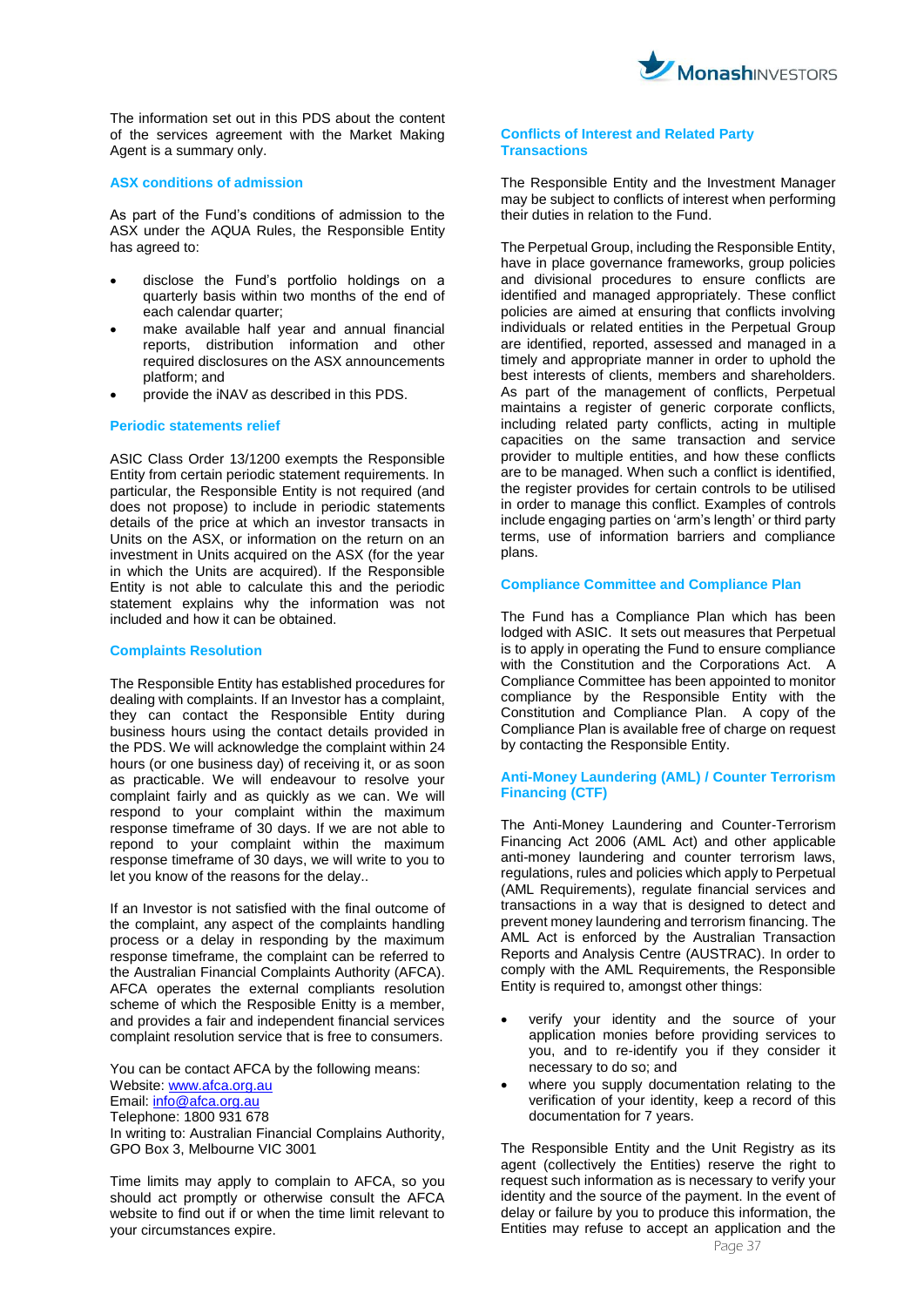application monies relating to such application or may suspend the payment of withdrawal proceeds if necessary to comply with AML Requirements applicable to them. Neither the Entities nor their delegates shall be liable to you for any loss suffered by you because of the rejection or delay of any subscription or payment of withdrawal proceeds.

The Entities have implemented several measures and controls to ensure they comply with their obligations under the AML Requirements, including carefully identifying and monitoring Investors. Because of the implementation of these measures and controls:

- transactions may be delayed, blocked, frozen or refused where an Entity has reasonable grounds to believe that the transaction breaches the law or sanctions of Australia or any other country, including the AML Requirements;
- where transactions are delayed, blocked, frozen or refused the Entities are not liable for any loss you suffer (including consequential loss) caused by reason of any action taken or not taken by them as contemplated above, or because of their compliance with the AML Requirements as they apply to the Fund; and
- the Responsible Entity or the Administrator may from time to time require additional information from you to assist it in this process.

The Entities have certain reporting obligations under the AML Requirements and are prevented from informing you that any such reporting has taken place. Where required by law, an entity may disclose the information gathered to regulatory or law enforcement agencies, including AUSTRAC. The Entities are not liable for any loss you may suffer because of them compliance with the Requirements.

#### **Privacy Statement**

The Responsible Entity and any of its agents may collect personal information from you in the application and any other relevant forms to be able to process your application, administer your investment and comply with any relevant laws. If you do not provide the Responsible Entity with your relevant personal information, we will not be able to do so.

Privacy laws apply to our handling of personal information and the Responsible Entity will collect, use and disclose your personal information in accordance with its privacy policy, which includes details about the following matters:

- the kinds of personal information the Responsible Entity collects and holds;
- how the Responsible Entity collects and holds personal information;
- the purposes for which the Responsible Entity collects, holds, uses and discloses personal information;
- how you may access personal information that the Responsible Entity holds about you and seek correction of such information (note that exceptions apply in some circumstances);
- how you may complain about a breach of the Australian Privacy Principles (**APP**), or a registered APP code (if any) that binds the



Responsible Entity, and how the Responsible Entity will deal with such a complaint;

 whether the Responsible Entity is likely to disclose personal information to overseas recipients and, if so, the countries in which such recipients are likely to be located if it is practicable for the Responsible Entity to specify those countries.

The privacy policy of the Responsible Entity is publicly available at [www.perpetual.com.au](http://www.perpetual.com.au/) or you can obtain a copy free of charge by contacting the Responsible Entity. A copy of Monash Investors' privacy policy is publically available at [www.monashinvestors.com.](http://www.monashinvestors.com/)

# **Consents**

Each of Monash Investors, the Prime Broker, the Administrator and the Market Making Agent:

- has made no statement included in this PDS or on which a statement made in this PDS is based, other than the details about it, and the other sentences in this PDS that refer to it;
- has consented to those statements being included in this PDS in the form and context in which they appear and has not withdrawn this consent before the date of this PDS;
- specifically disclaims responsibility for, and liability to any person in the event of, any omission from, or any false or misleading statement included in, any other part of this PDS; and
- has not authorised or caused the issue of any part of this PDS.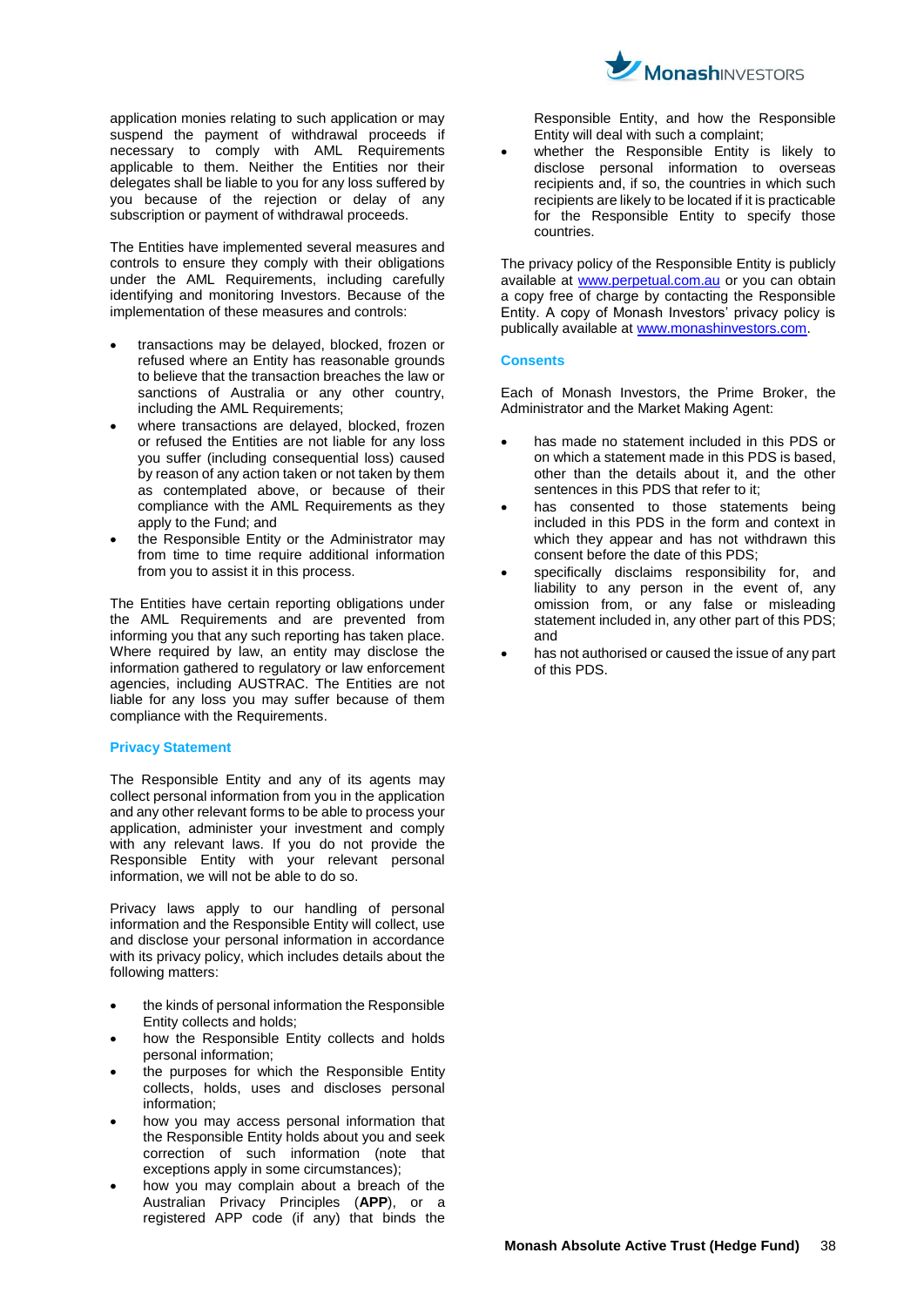# <span id="page-38-0"></span>**15. AQUA Rules**

This PDS is required to set out the key differences between the ASX Listing Rules and the AQUA Rules. These differences are set out below and generally relate to the level of control and influence that the issuer of a product has over the underlying instrument. The AQUA Rules are accessible at www.asx.com.au.

| <b>Requirements</b>                         | <b>ASX Listing Rule</b>                                                                                                                                                                                                                                                                       | <b>AQUA Rule</b>                                                                                                                                                                                                                                                                                                                                                                                                                                                                                                             |
|---------------------------------------------|-----------------------------------------------------------------------------------------------------------------------------------------------------------------------------------------------------------------------------------------------------------------------------------------------|------------------------------------------------------------------------------------------------------------------------------------------------------------------------------------------------------------------------------------------------------------------------------------------------------------------------------------------------------------------------------------------------------------------------------------------------------------------------------------------------------------------------------|
| <b>Continuous</b><br><b>Disclosure</b>      | Issuer of products under the ASX Listing<br>Rules are subject to the continuous disclosure<br>requirements under ASX Listing Rule 3.1 and<br>section 674 of the Corporations Act.                                                                                                             | Issuers of products under the AQUA Rules<br>are not subject to the continuous disclosure<br>requirements under ASX Listing Rule 3.1 and<br>section 674 of the Corporations Act.                                                                                                                                                                                                                                                                                                                                              |
|                                             |                                                                                                                                                                                                                                                                                               | However, under the AQUA Rules,<br>the<br>Responsible Entity must provide ASX with<br>information where the non-disclosure of that<br>information may lead to the establishment of<br>a false market in the Units or would materially<br>affect the price of the Units.                                                                                                                                                                                                                                                       |
|                                             |                                                                                                                                                                                                                                                                                               | The Responsible Entity is required to disclose<br>information about the NAV of the Fund daily.<br>It must also disclose information about:                                                                                                                                                                                                                                                                                                                                                                                   |
|                                             |                                                                                                                                                                                                                                                                                               | monthly<br>applications<br>and<br>net<br>redemptions;<br>distributions and other disbursements;<br>and<br>any other information that is required to<br>be disclosed to ASIC under section 675                                                                                                                                                                                                                                                                                                                                |
|                                             |                                                                                                                                                                                                                                                                                               | of the Corporations Act.<br>The<br>Responsible Entity will<br>make<br>any<br>ASX<br>disclosure<br>through<br>the<br>required<br>announcements platform at the same time as<br>it makes required disclosures to ASIC.                                                                                                                                                                                                                                                                                                         |
| <b>Periodic</b><br><b>Disclosure</b>        | Issuers of products under the ASX Listing<br>Rules are required to disclose half-yearly and<br>annual information or annual reports under<br>Chapter 4 of the ASX Listing Rules.                                                                                                              | Issuers of products quoted under the AQUA<br>Rules are not required to disclose half yearly<br>and annual financial information or reports.<br>However, the Responsible Entity of the Fund<br>is still required to lodge ASIC financial reports<br>required<br>under<br>Chapter<br>2M<br>0f<br>the<br>Corporations Act. The Responsible Entity will<br>also lodge these reports with ASX at the time<br>they submit them to ASIC.                                                                                            |
| Corporate<br>Control                        | Listed<br>listed<br>companies<br>and<br>managed<br>investment<br>schemes<br>are<br>subject<br>to<br>requirements in the Corporations Act and the<br>ASX Listing Rules relating to matters such as<br>takeover bids, share buy-backs, change of<br>capital, new issues, restricted securities, | As products quoted under the AQUA Rules<br>are not shares in companies, the issuers of<br>such products are not subject to the corporate<br>governance requirements referred to under<br>the Corporations Act and the ASX Listing<br>Rules.                                                                                                                                                                                                                                                                                  |
|                                             | directors'<br>disclosure<br>of<br>interests<br>and<br>substantial shareholdings.                                                                                                                                                                                                              | However, the Responsible Entity, as an issuer<br>of a product quoted under the AQUA Rules, is<br>subject to the general requirement to provide<br>ASX with information concerning itself that<br>may otherwise lead to the establishment of a<br>false market or materially affect the price of its<br>products. Section 601FM of the Corporations<br>Act will continue to apply to the Responsible<br>Entity in relation to the removal of a<br>Responsible Entity of a registered managed<br>investment scheme by members. |
| <b>Related party</b><br><b>Transactions</b> | Chapter 10 of the ASX Listing Rules specifies<br>controls over related party transactions (which<br>relate to transactions between an entity and                                                                                                                                              | Chapter 10 of the ASX Listing Rules does not<br>apply to AQUA products such as the Fund's<br>Units. However, as the Fund is a registered                                                                                                                                                                                                                                                                                                                                                                                     |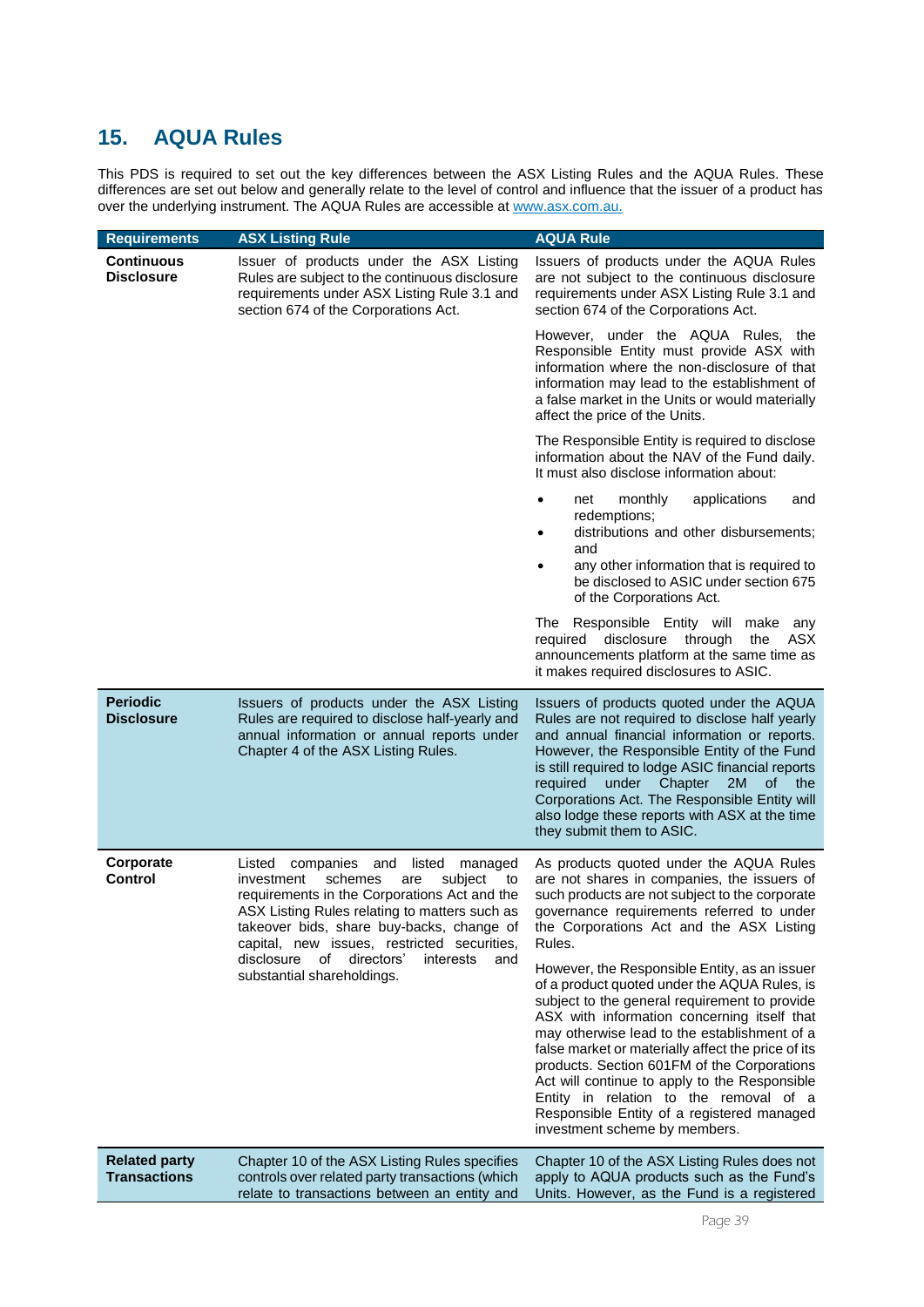<span id="page-39-0"></span>

|                         | other people in a position to influence the<br>entity).                                                                   | managed investment scheme it is still subject<br>to the related party requirements in Part 5C.7<br>and Chapter 2E of the Corporations Act.                                                                                                                                                                                                                         |
|-------------------------|---------------------------------------------------------------------------------------------------------------------------|--------------------------------------------------------------------------------------------------------------------------------------------------------------------------------------------------------------------------------------------------------------------------------------------------------------------------------------------------------------------|
| <b>Auditor Rotation</b> | There are specific requirements in relation to<br>auditor rotation under Part 2M.4 Division 5 of<br>the Corporations Act. | The specific auditor rotation requirements<br>under Division 5 of Part 2M.4 of the<br>Corporations Act do not apply to AQUA<br>product issuers. However the Responsible<br>Entity will continue to be required to undertake<br>independent audit of its compliance with the<br>Fund's compliance plan in accordance with<br>section 601HG of the Corporations Act. |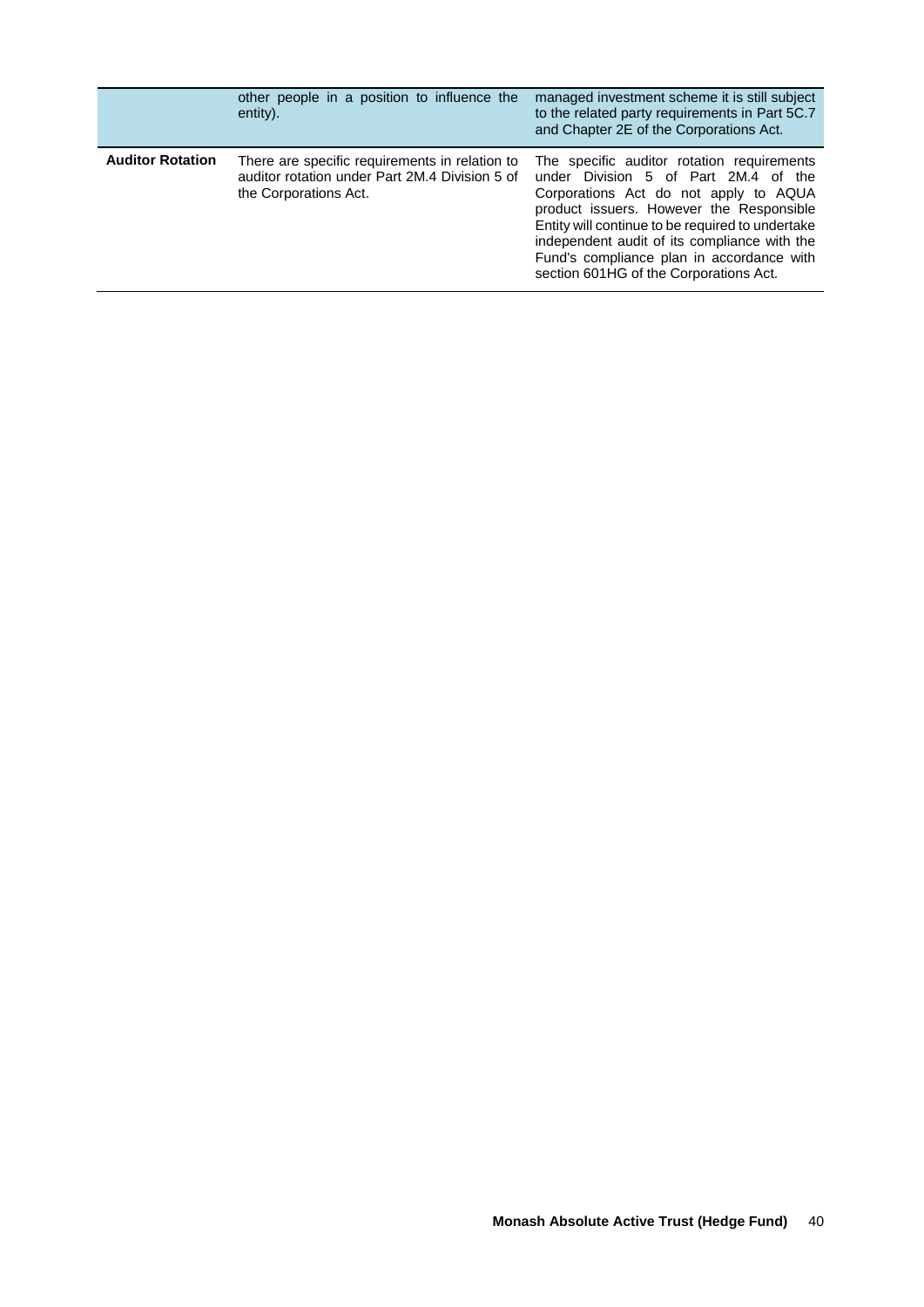# <span id="page-40-0"></span>**16. Glossary**

| <b>Term</b>                                                    | <b>Means</b>                                                                                                                                                                                   |
|----------------------------------------------------------------|------------------------------------------------------------------------------------------------------------------------------------------------------------------------------------------------|
| \$ or AUD                                                      | Australian dollars, unless otherwise specified.                                                                                                                                                |
| <b>Absolute Return</b><br><b>Focus</b>                         | The aim of generating returns in rising and falling markets and not relative to a market<br>benchmark such as the performance of the S&P ASX300.                                               |
| Administrator,<br><b>Mainstream or Unit</b><br><b>Registry</b> | Mainstream Fund Services Pty Limited ABN 81 118 902 891.                                                                                                                                       |
| <b>AFSL</b>                                                    | An Australian Financial Securities Licence issued by ASIC.                                                                                                                                     |
| <b>Application Form</b>                                        | The application form that accompanies this PDS.                                                                                                                                                |
| <b>Application Price</b>                                       | Has the meaning given in section 2 (What is my entry price when I make an investment in<br>the Fund?).                                                                                         |
| <b>AQUA Market</b>                                             | The market for AQUA products operated by the ASX.                                                                                                                                              |
| <b>AQUA Rules</b>                                              | The rules issued by the ASX which apply to AQUA products, as supplemented, amended,<br>varied, or replaced from time to time.                                                                  |
| <b>ASIC</b>                                                    | Australian Securities and Investments Commission.                                                                                                                                              |
| <b>ASX</b>                                                     | ASX Limited ABN 98 008 624 691.                                                                                                                                                                |
| <b>ASX Listing Rules</b>                                       | The listing rules published by the ASX, as supplemented, amended, varied, or replaced from<br>time to time.                                                                                    |
| <b>ASX Operating</b><br><b>Rules</b>                           | The ASX Operating Rules published by the ASX, as supplemented, amended, varied, or<br>replaced from time to time.                                                                              |
| <b>ASX Trading Day</b>                                         | A day during which securities are able to be traded on the ASX AQUA market, weekends,<br>and most (but not all) public holidays are not ASX Trading Days.                                      |
| <b>Benchmark</b><br><b>Unaware</b>                             | An investment strategy that is applied without regard to the composition of a market<br>benchmark index, such as the S&P ASX300.                                                               |
| <b>Business Day</b>                                            | A day (other than a Saturday or a Sunday) on which banks are open for general banking<br>business in Sydney.                                                                                   |
| <b>Buy Spread</b>                                              | The estimated transaction costs associated with buying the assets of the Fund, when<br>Investors invest in the Fund.                                                                           |
| <b>Calculation Agent</b>                                       | ICE Data Services Australia Pty Limited ABN 55 065 179 535                                                                                                                                     |
| <b>CHESS</b>                                                   | The Clearing House Electronic Sub-register System, the Australian settlement system for<br>equities and other issued products traded on the ASX and other exchanges. CHESS is<br>owned by ASX. |
| <b>Collateral</b>                                              | The securities and cash of the Fund held by the Custodian which secures the obligations of<br>the Fund to the Prime Broker.                                                                    |
| <b>Constitution</b>                                            | The constitution establishing the Fund dated 2 July 2020, as amended from time to time.                                                                                                        |
| <b>Corporations Act</b>                                        | The Corporations Act 2001 (Cth).                                                                                                                                                               |
| Custodian                                                      | Morgan Stanley & Co. International plc ARBN 613 032 705.                                                                                                                                       |
| EFT                                                            | Electronic Funds Transfer.                                                                                                                                                                     |
| Fund                                                           | Monash Absolute Active Trust (Hedge Fund) ARSN 642 280 331.                                                                                                                                    |
| <b>High Water-Mark</b>                                         | The NAV of the Fund when a performance fee was last paid less any distributions of income<br>or capital since such time or if a performance fee has never been paid, zero.                     |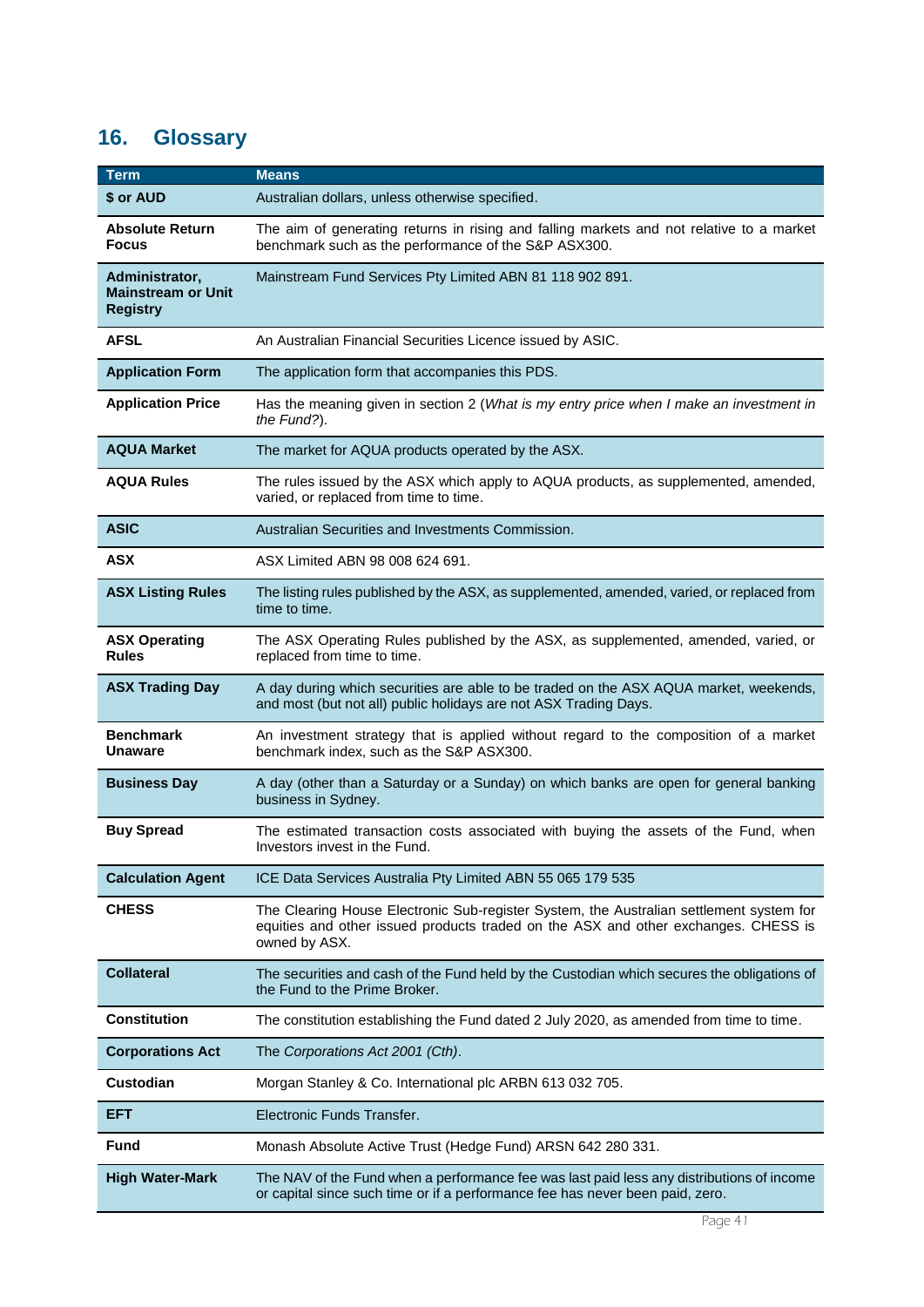| HIN                                                               | Holder Identification Number.                                                                                                                                                                                                                                                                                                                                                                                                                                                                                      |
|-------------------------------------------------------------------|--------------------------------------------------------------------------------------------------------------------------------------------------------------------------------------------------------------------------------------------------------------------------------------------------------------------------------------------------------------------------------------------------------------------------------------------------------------------------------------------------------------------|
| <b>Hurdle</b>                                                     | The hurdle is the RBA Cash Rate plus 5%.                                                                                                                                                                                                                                                                                                                                                                                                                                                                           |
| <b>IDPS</b>                                                       | Investor Directed Portfolio Service. References to IDPS includes IDPS-like facilities like<br>master funds and wrap services.                                                                                                                                                                                                                                                                                                                                                                                      |
| <b>Indicative Net Asset</b><br><b>Value or INAV</b>               | The indicative NAV per Unit that will be published during an ASX Trading Day to take into<br>account any changes in the market prices of securities held in the Fund during that trading<br>day.                                                                                                                                                                                                                                                                                                                   |
| <b>Investment</b><br><b>Management</b><br><b>Agreement</b>        | The investment management agreement entered into by the Investment Manager and the<br>Responsible Entity dated 9 November 2020.                                                                                                                                                                                                                                                                                                                                                                                    |
| <b>Investment</b><br><b>Manager or Monash</b><br><b>Investors</b> | Monash Investors Pty Ltd ABN 67 153 180 333 AFSL 417 201.                                                                                                                                                                                                                                                                                                                                                                                                                                                          |
| <b>Investor</b>                                                   | A person who owns Units.                                                                                                                                                                                                                                                                                                                                                                                                                                                                                           |
| <b>Liquid Scheme</b>                                              | In respect to the Fund, means that the Fund is a liquid scheme for the purposes of the<br>Corporations Act as 80% of the Fund's are liquid assets.                                                                                                                                                                                                                                                                                                                                                                 |
| <b>Listed Equities</b>                                            | Equity securities issued by an entity which is admitted to the ASX Official List and that are<br>quoted on the ASX (disregarding any trading halts or suspensions).                                                                                                                                                                                                                                                                                                                                                |
| <b>Long Biased</b>                                                | An investment strategy that maintains a net positive exposure to the market, such that long<br>positions on average are expected to exceed short positions.                                                                                                                                                                                                                                                                                                                                                        |
| <b>Market Cycle</b>                                               | The time period over which the stock market reflects the strong and weak phases of an<br>economy. This typically has previously occurred over circa 7 years (though this is not<br>indicative that it will continue to be the case).                                                                                                                                                                                                                                                                               |
| <b>Market Making</b><br><b>Agent or Macquarie</b>                 | Macquarie Securities (Australia) Limited ABN 58 002 832 126.                                                                                                                                                                                                                                                                                                                                                                                                                                                       |
|                                                                   |                                                                                                                                                                                                                                                                                                                                                                                                                                                                                                                    |
| <b>Market Price</b>                                               | The market price at which Units are bought and sold on-market on the ASX.                                                                                                                                                                                                                                                                                                                                                                                                                                          |
| <b>NAV</b>                                                        | Net asset value.                                                                                                                                                                                                                                                                                                                                                                                                                                                                                                   |
| <b>PDS</b>                                                        | This product disclosure statement.                                                                                                                                                                                                                                                                                                                                                                                                                                                                                 |
| <b>Prime Broker</b>                                               | Morgan Stanley & Co. International plc (a public limited company duly organized under the<br>laws of England and Wales and a foreign financial services provider relying on ASIC Class<br>Order 03/1099: UK Regulated Financial Services Providers) registered as a foreign<br>company in Australia with ARBN 613 032 705 - Liability is limited.                                                                                                                                                                  |
| <b>RBA Cash Rate</b>                                              | The cash rate set by the Reserve Bank of Australia.                                                                                                                                                                                                                                                                                                                                                                                                                                                                |
| <b>Sell Spread</b>                                                | The estimated transaction costs associated with selling the assets of the Fund, when<br>Investors withdraw from the Fund.                                                                                                                                                                                                                                                                                                                                                                                          |
| <b>SRN</b>                                                        | Securityholder Reference Number.                                                                                                                                                                                                                                                                                                                                                                                                                                                                                   |
| <b>Transaction Costs</b>                                          | Includes any of the following: brokerage; Buy/Sell Spread; settlement costs (including<br>custody costs); clearing costs; stamp duty on an investment transaction; the costs in relation<br>to derivative financial products; but does not include: excluded transactional and operational<br>costs (such as borrowing costs and property operating costs); performance fees; and costs<br>that are otherwise charged as administration fees and costs, investment fees and costs or<br>management fees and costs. |
| Unit                                                              | A unit in the Fund.                                                                                                                                                                                                                                                                                                                                                                                                                                                                                                |
| <b>Unit Register</b>                                              | The registry for the Units maintained by the Administrator.                                                                                                                                                                                                                                                                                                                                                                                                                                                        |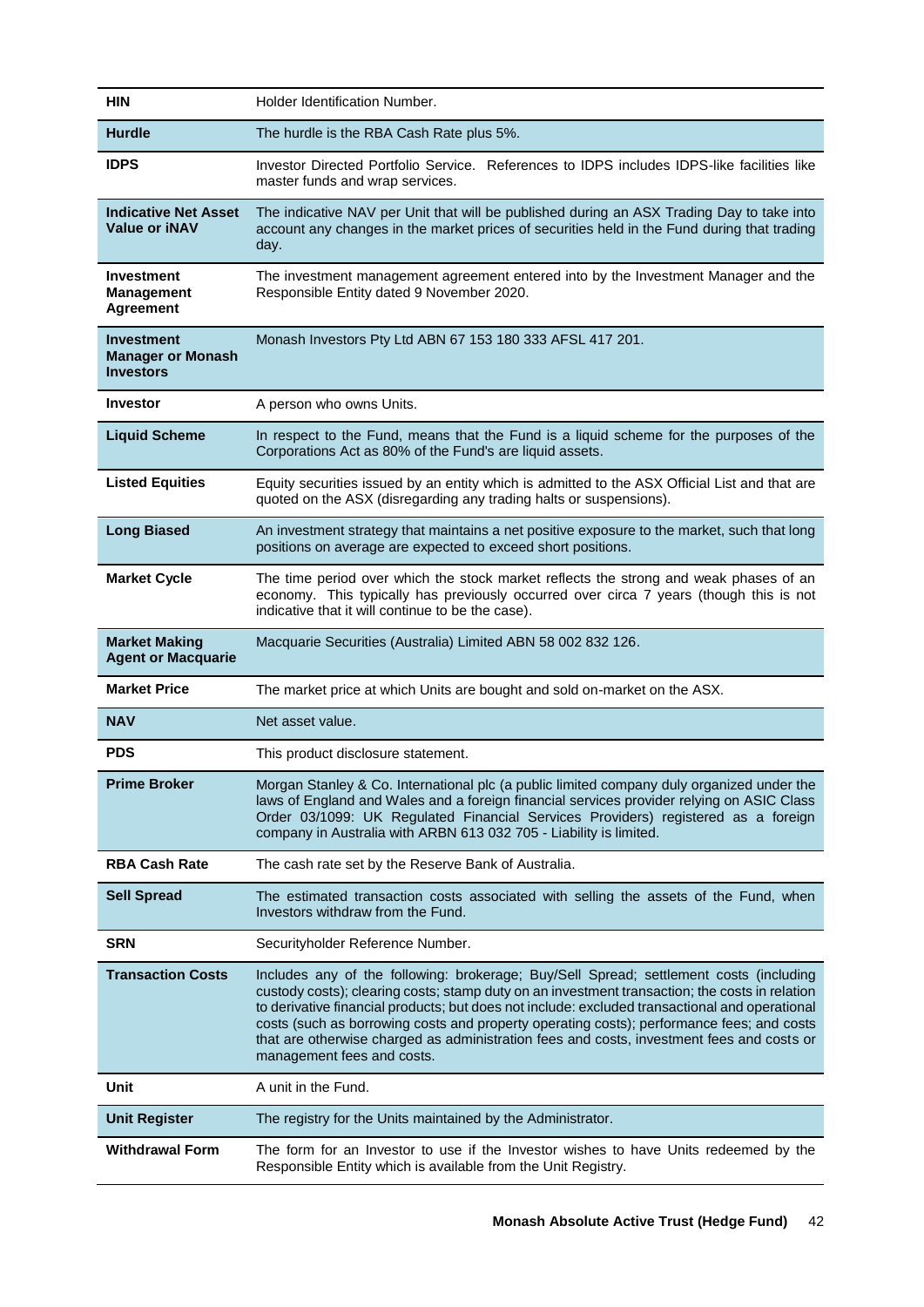| <b>Withdrawal Price</b>                                 | Has the meaning given in section 2 "For what price can I sell my Units in the Fund?". |
|---------------------------------------------------------|---------------------------------------------------------------------------------------|
| You, your                                               | Investors (and, when the context requires, potential Investors).                      |
| We, our, us,<br>Perpetual,<br><b>Responsible Entity</b> | The Trust Company (RE Services) Limited ABN 003 278 831 AFSL 235150.                  |